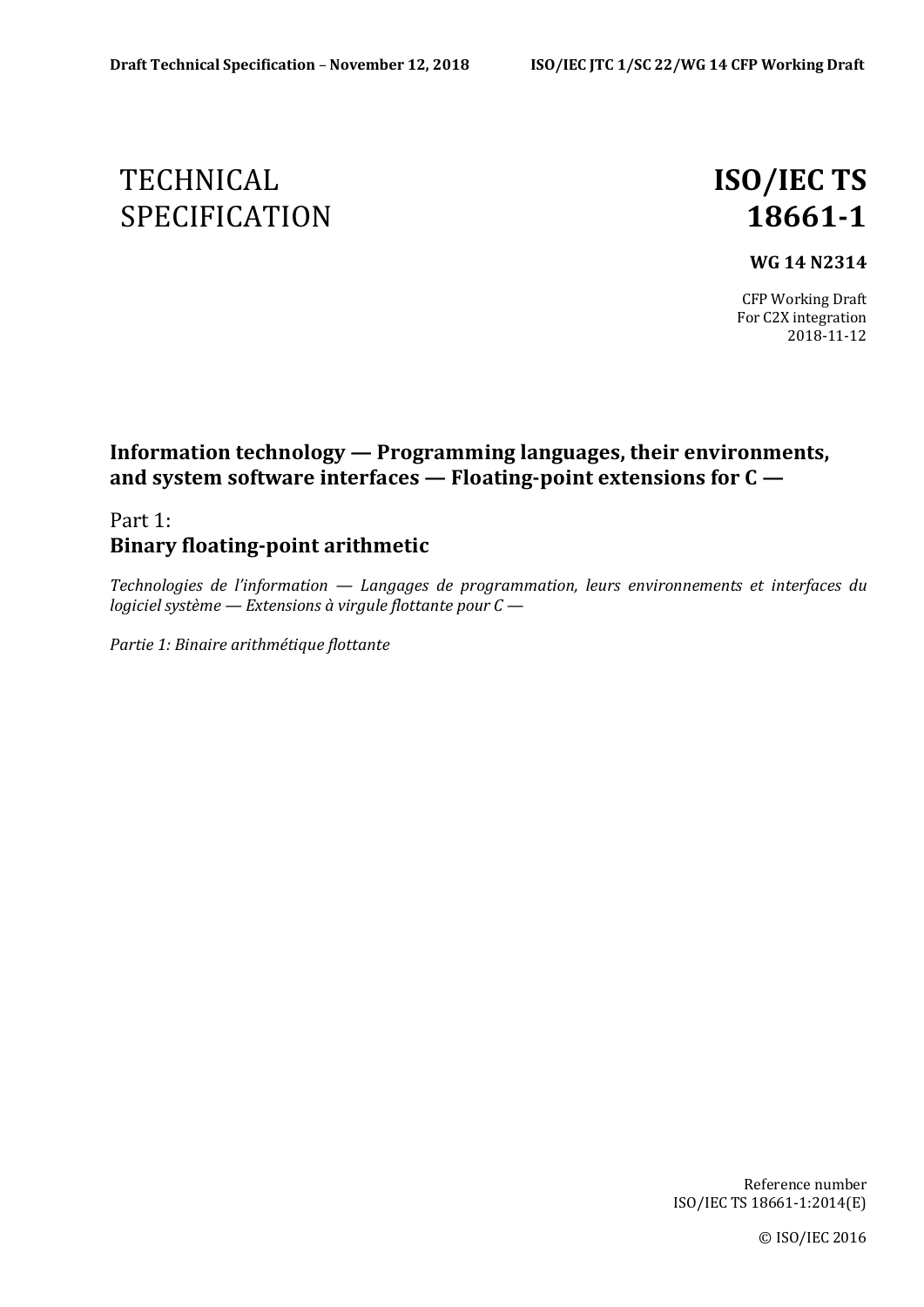

10 © ISO/IEC 2016

All rights reserved. Unless otherwise specified, no part of this publication may be reproduced or utilized otherwise in any form or by any means, electronic or mechanical, including photocopying, or posting on the internet or an intranet, without prior written permission. Permission can be requested from either ISO at the address below or ISO's member body in the 15 country of the requester.

ISO copyright office Case postale 56 • CH-1211 Geneva 20 Tel. + 41 22 749 01 11 Fax + 41 22 749 09 47 E-mail copyright@iso.org Web www.iso.org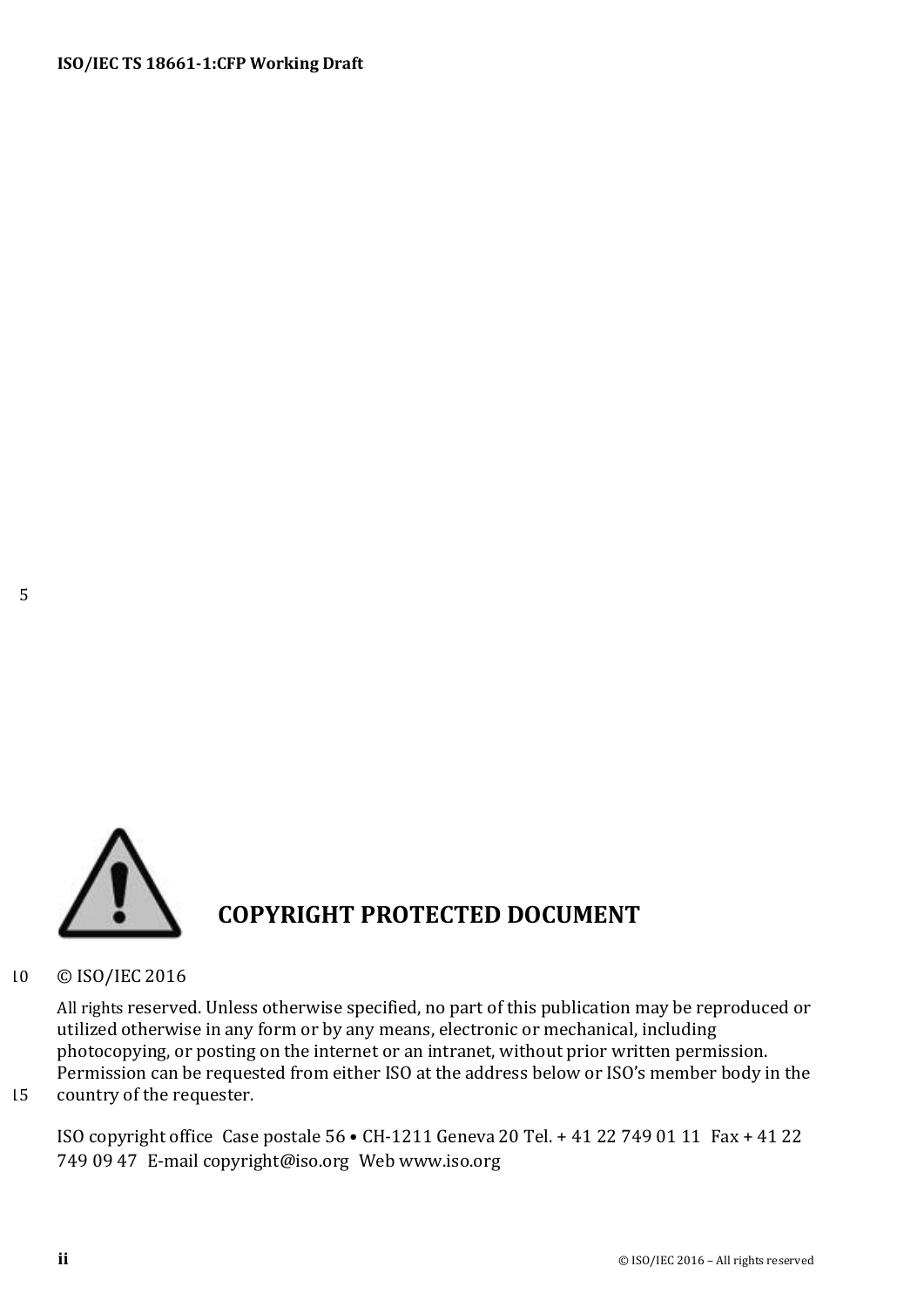|    | 1                       |  |
|----|-------------------------|--|
| 5  | $\mathbf{2}$            |  |
|    |                         |  |
|    | 3                       |  |
|    | $\overline{\mathbf{4}}$ |  |
|    | 5<br>5.1                |  |
| 10 | 5.2                     |  |
|    | 5.3                     |  |
|    | 6                       |  |
|    | 7                       |  |
|    | 7.1                     |  |
| 15 | 7.2                     |  |
|    | 8                       |  |
|    | 9                       |  |
|    | 10                      |  |
| 20 | 10.1<br>10.2            |  |
|    |                         |  |
|    | 11                      |  |
|    | 12                      |  |
|    | 13                      |  |
|    | 14                      |  |
| 25 | 14.1                    |  |
|    |                         |  |
|    | 14.2                    |  |
|    | 14.3                    |  |
| 30 | 14.4                    |  |
|    | 14.5                    |  |
|    | <b>14.6</b>             |  |
|    | 14.7                    |  |
| 35 | 14.8<br>14.9            |  |
|    |                         |  |
|    | 15                      |  |
|    | 15.1                    |  |
|    | 15.2                    |  |
| 40 | 15.3                    |  |
|    | 16                      |  |
|    |                         |  |

Published in Switzerland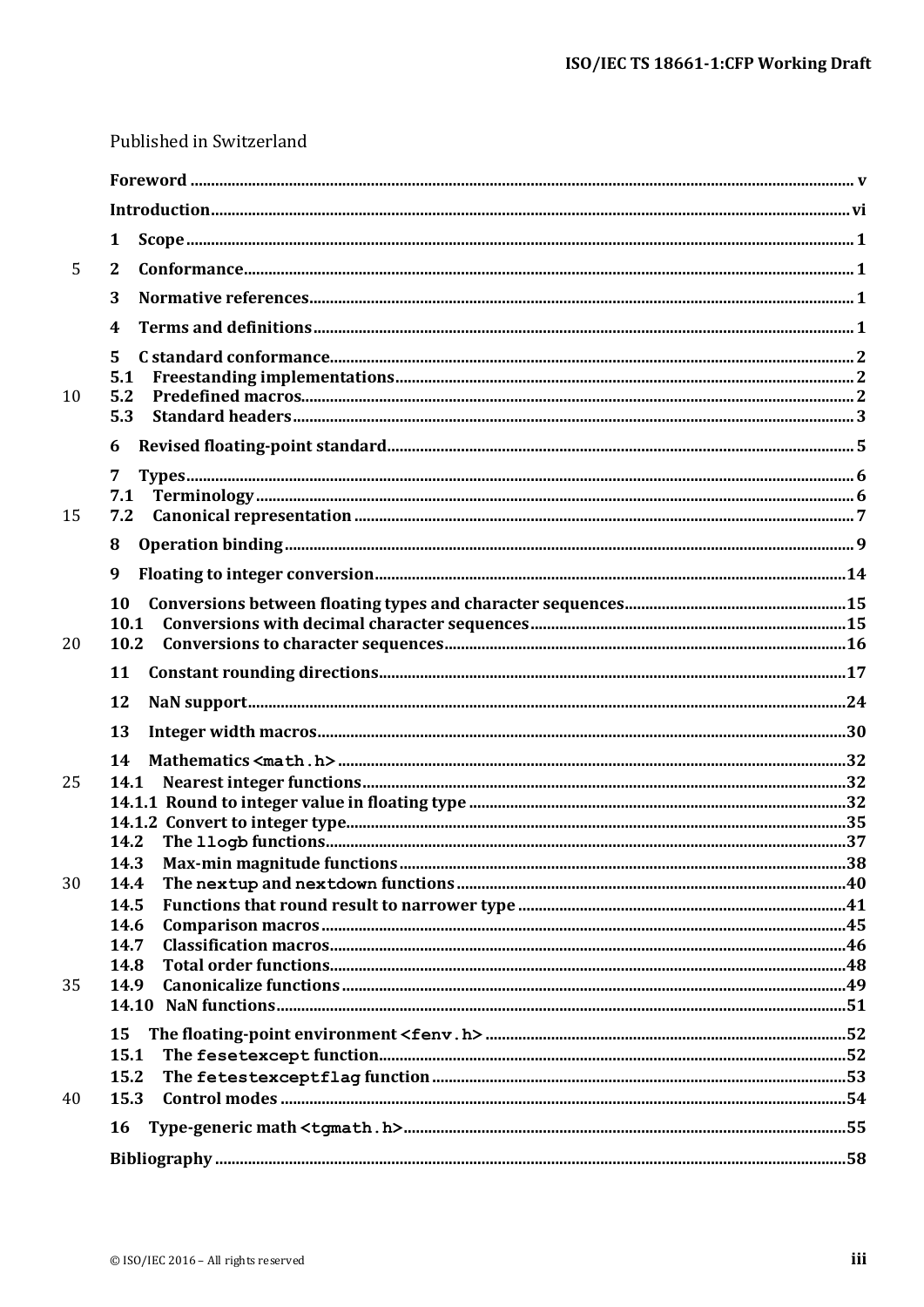# **ISO/IEC TS 18661-1:CFP Working Draft**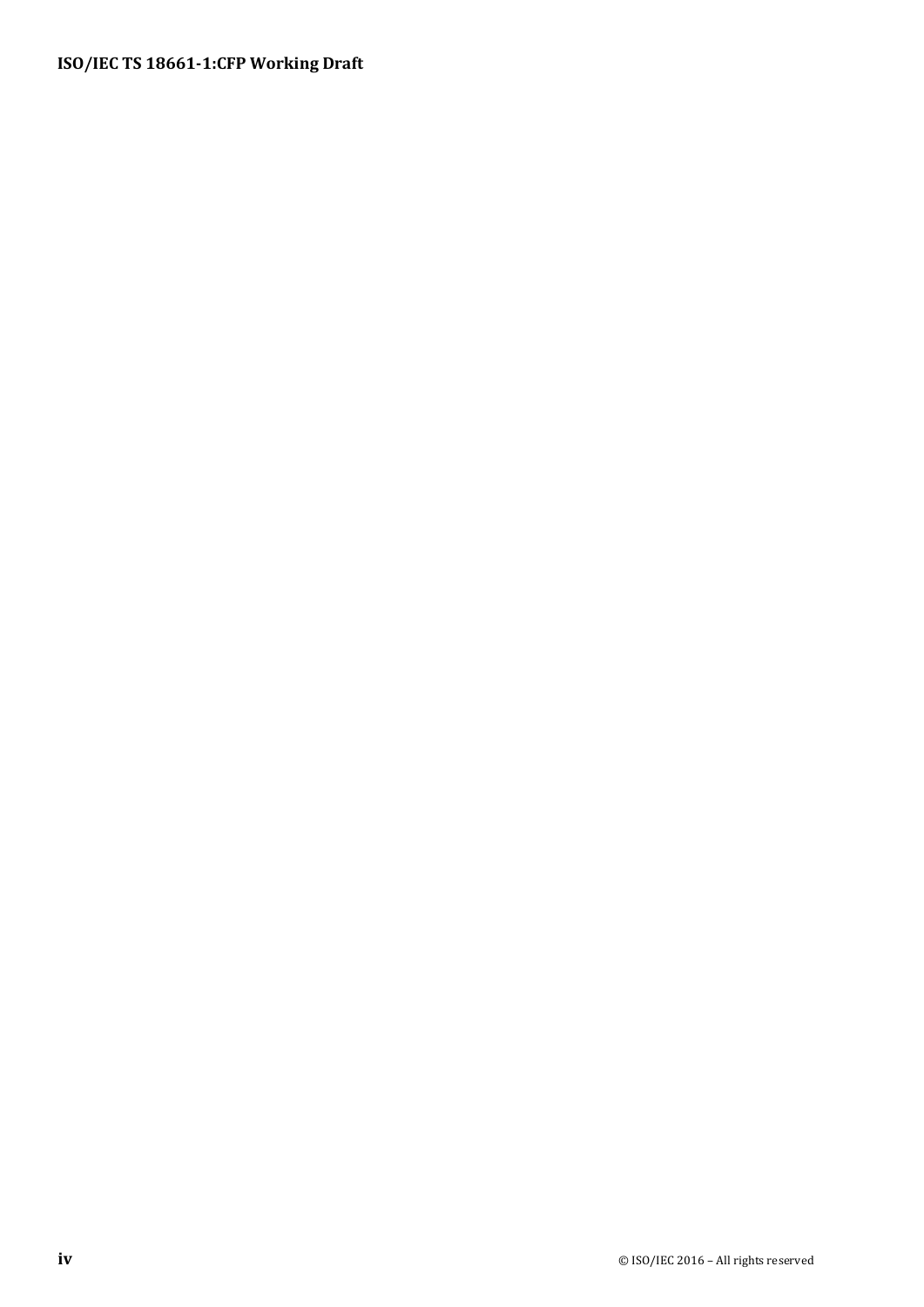# **Foreword**

ISO (the International Organization for Standardization) and IEC (the International Electrotechnical Commission) form the specialized system for worldwide standardization. National bodies that are members of ISO or IEC participate in the development of International Standards through technical 5 committees established by the respective organization to deal with particular fields of technical activity. ISO and IEC technical committees collaborate in fields of mutual interest. Other international organizations, governmental and non-governmental, in liaison with ISO and IEC, also take part in the

- work. In the field of information technology, ISO and IEC have established a joint technical committee, ISO/IEC JTC 1. 10 The procedures used to develop this document and those intended for its further maintenance are
- described in the ISO/IEC Directives, Part 1. In particular the different approval criteria needed for the different types of document should be noted. This document was drafted in accordance with the editorial rules of the ISO/IEC Directives, Part 2 (see www.iso.org/directives).
- Attention is drawn to the possibility that some of the elements of this document may be the subject of 15 patent rights. ISO and IEC shall not be held responsible for identifying any or all such patent rights. Details of any patent rights identified during the development of the document will be in the Introduction and/or on the ISO list of patent declarations received (see www.iso.org/patents).

Any trade name used in this document is information given for the convenience of users and does not constitute an endorsement.

20 For an explanation on the meaning of ISO specific terms and expressions related to conformity assessment, as well as information about ISO's adherence to the WTO principles in the Technical Barriers to Trade (TBT) see the following URL: Foreword - Supplementary information

The committee responsible for this document is ISO/IEC JTC 1, *Information technology*, Subcommittee SC 22, *Programming languages, their environments, and system software interfaces.* 

- 25 ISO/IEC TS 18661 consists of the following parts, under the general title *Information technology Programming languages, their environments, and system software interfaces — Floating-point extensions for* C:
	- ¾ *Part 1: Binary floating-point arithmetic*
	- ¾ *Part 2: Decimal floating-point arithmetic*
- 30 ¾ *Part 3: Interchange and extended types*
	- ¾ *Part 4: Supplementary functions*
	- ¾ *Part 5: Supplementary attributes*

ISO/IEC TS 18661-1 updates ISO/IEC 9899:2011, Information technology — Programming Language C, annex F in particular, to support all required features of ISO/IEC/IEEE 60559:2011, Information 35 *technology — Microprocessor Systems — Floating-point arithmetic*.

ISO/IEC TS 18661-2 supersedes ISO/IEC TR 24732:2009, *Information technology — Programming languages, their environments and system software interfaces — Extension for the programming language C to support decimal floating-point arithmetic*.

ISO/IEC TS 18661-3, ISO/IEC TS 18661-4, and ISO/IEC TS 18661-5 specify extensions to ISO/IEC 40 9899:2011 for features recommended in ISO/IEC/IEEE 60559:2011.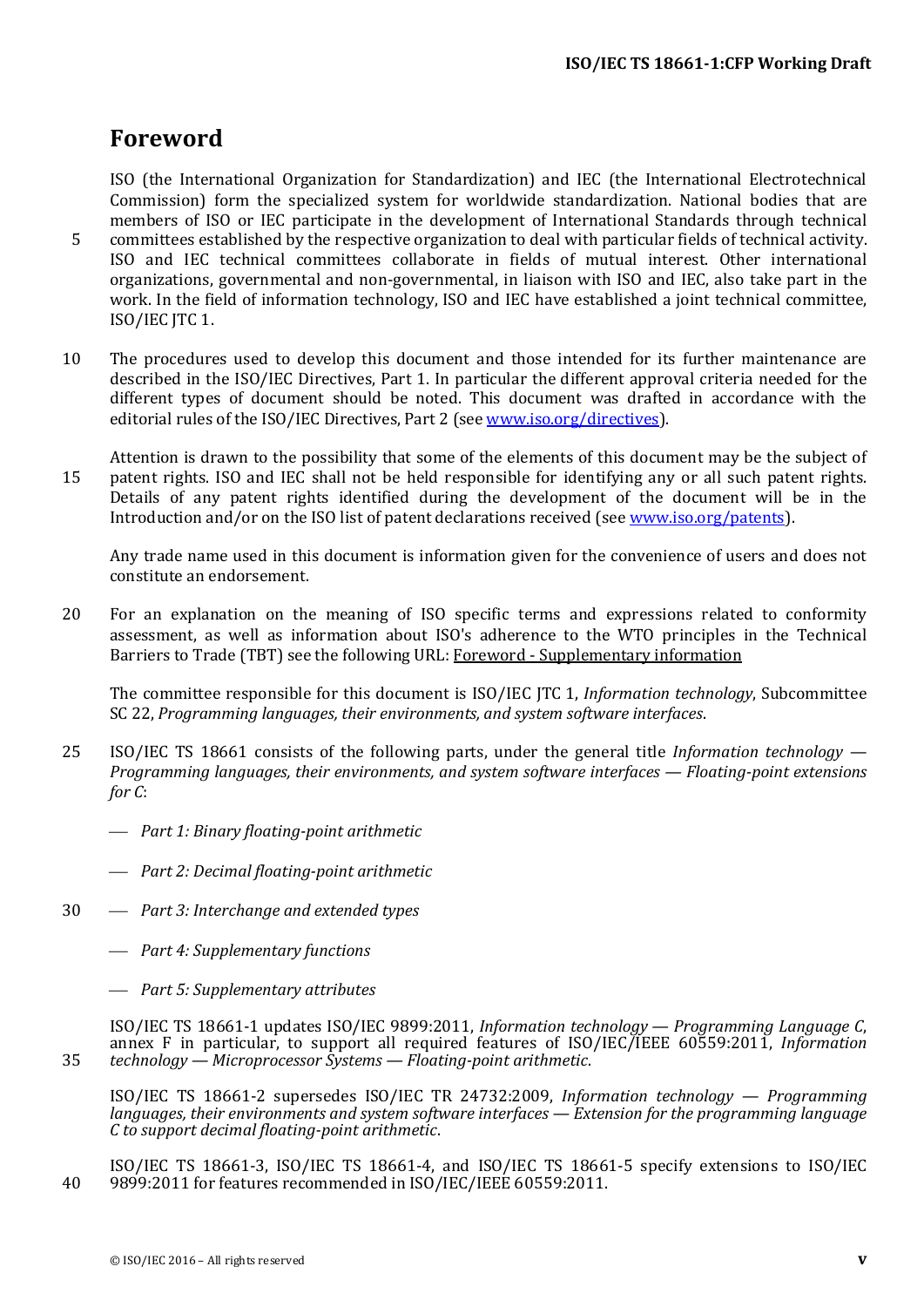# **Introduction**

# **Background**

# **IEC 60559 floating-point standard**

- The IEEE 754-1985 standard for binary floating-point arithmetic was motivated by an expanding 5 diversity in floating-point data representation and arithmetic, which made writing robust programs, debugging, and moving programs between systems exceedingly difficult. Now the great majority of systems provide data formats and arithmetic operations according to this standard. The IEC 60559:1989 international standard was equivalent to the IEEE 754-1985 standard. Its stated goals were the following:
- 10 1 1 Facilitate movement of existing programs from diverse computers to those that adhere to this standard.
	- 2 Enhance the capabilities and safety available to programmers who, though not expert in numerical methods, may well be attempting to produce numerically sophisticated programs. However, we recognize that utility and safety are sometimes antagonists.
- 15 3 Encourage experts to develop and distribute robust and efficient numerical programs that are portable, by way of minor editing and recompilation, onto any computer that conforms to this standard and possesses adequate capacity. When restricted to a declared subset of the standard, these programs should produce identical results on all conforming systems.
	- 4 Provide direct support for
- 20 a. Execution-time diagnosis of anomalies
	- b. Smoother handling of exceptions
	- c. Interval arithmetic at a reasonable cost
	- 5 Provide for development of
		- a. Standard elementary functions such as exp and cos
- 25 b. Very high precision (multiword) arithmetic
	- c. Coupling of numerical and symbolic algebraic computation
	- $6$  Enable rather than preclude further refinements and extensions.

To these ends, the standard specified a floating-point model comprising the following:

- formats for binary floating-point data, including representations for Not-a-Number (NaN) and 30 signed infinities and zeros
	- operations basic arithmetic operations (addition, multiplication, etc.) on the format data to compose a well-defined, closed arithmetic system; also specified conversions between floatingpoint formats and decimal character sequences, and a few auxiliary operations
- context status flags for detecting exceptional conditions (invalid operation, division by zero, 35 overflow, underflow, and inexact) and controls for choosing different rounding methods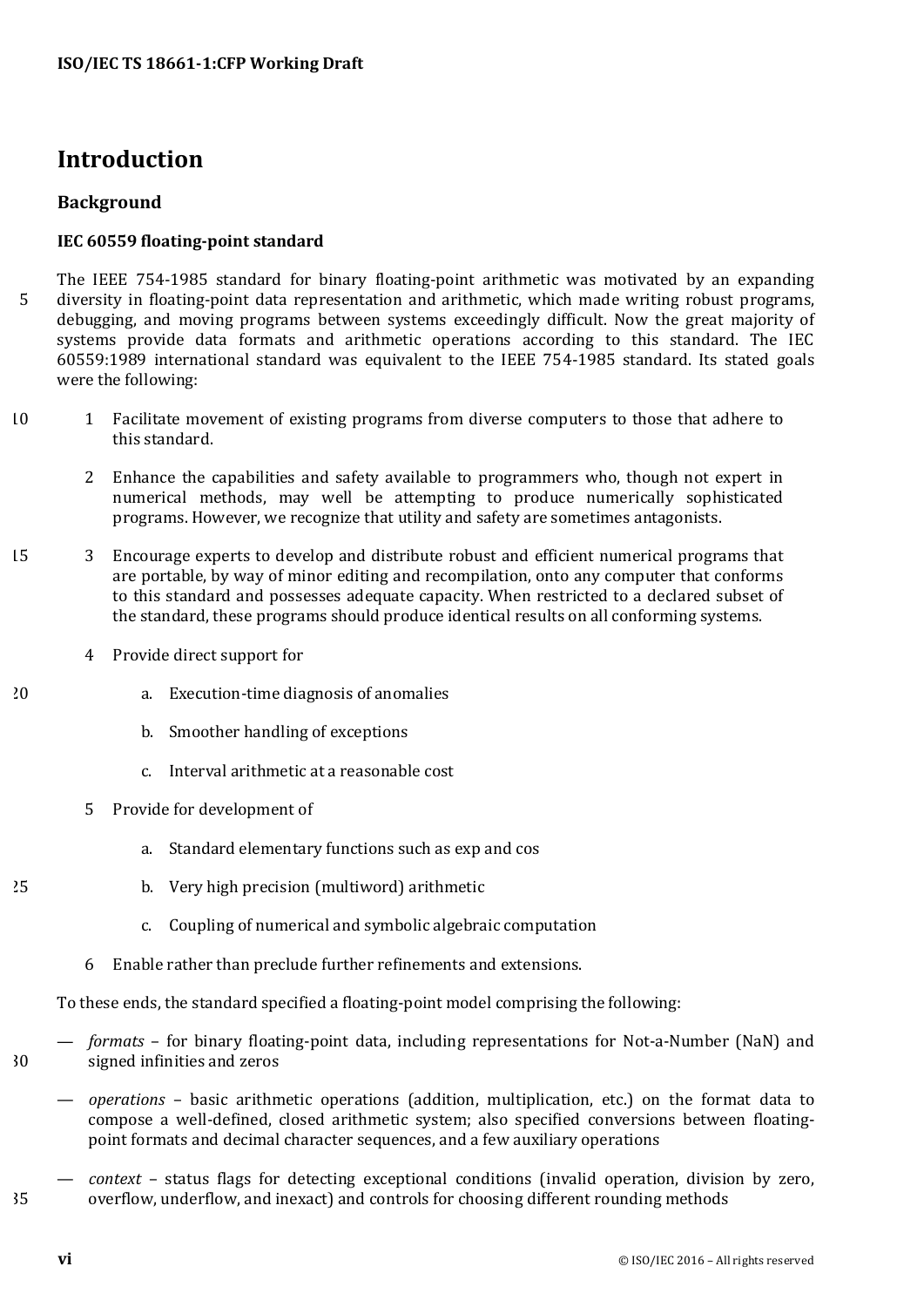The ISO/IEC/IEEE 60559:2011 international standard is equivalent to the IEEE 754-2008 standard for floating-point arithmetic, which is a major revision to IEEE 754-1985.

The revised standard specifies more formats, including decimal as well as binary. It adds a 128-bit binary format to its basic formats. It defines extended formats for all of its basic formats. It specifies 5 data interchange formats (which may or may not be arithmetic), including a 16-bit binary format and an unbounded tower of wider formats. To conform to the floating-point standard, an implementation must provide at least one of the basic formats, along with the required operations.

The revised standard specifies more operations. New requirements include  $-$  among others  $-$  arithmetic operations that round their result to a narrower format than the operands (with just one rounding),

10 more conversions with integer types, more classifications and comparisons, and more operations for managing flags and modes. New recommendations include an extensive set of mathematical functions and seven reduction functions for sums and scaled products.

The revised standard places more emphasis on reproducible results, which is reflected in its standardization of more operations. For the most part, behaviors are completely specified. The standard 15 requires conversions between floating-point formats and decimal character sequences to be correctly rounded for at least three more decimal digits than is required to distinguish all numbers in the widest supported binary format; it fully specifies conversions involving any number of decimal digits. It recommends that transcendental functions be correctly rounded.

The revised standard requires a way to specify a constant rounding direction for a static portion of 20 code, with details left to programming language standards. This feature potentially allows rounding control without incurring the overhead of runtime access to a global (or thread) rounding mode.

Other features recommended by the revised standard include alternate methods for exception handling, controls for expression evaluation (allowing or disallowing various optimizations), support for fully reproducible results, and support for program debugging.

25 The revised standard, like its predecessor, defines its model of floating-point arithmetic in the abstract. It neither defines the way in which operations are expressed (which might vary depending on the computer language or other interface being used), nor does it define the concrete representation (specific layout in storage, or in a processor's register, for example) of data or context, except that it does define specific encodings that are to be used for the exchange of floating-point data between 30 different implementations that conform to the specification.

IEC 60559 does not include bindings of its floating-point model for particular programming languages. However, the revised standard does include guidance for programming language standards, in recognition of the fact that features of the floating-point standard, even if well supported in the hardware, are not available to users unless the programming language provides a commensurate level

35 of support. The implementation's combination of both hardware and software determines conformance to the floating-point standard.

# **C support for IEC 60559**

The C standard specifies floating-point arithmetic using an abstract model. The representation of a floating-point number is specified in an abstract form where the constituent components (sign, 40 exponent, significand) of the representation are defined but not the internals of these components. In particular, the exponent range, significand size, and the base (or radix) are implementation-defined. This allows flexibility for an implementation to take advantage of its underlying hardware architecture. Furthermore, certain behaviors of operations are also implementation-defined, for example in the area of handling of special numbers and in exceptions.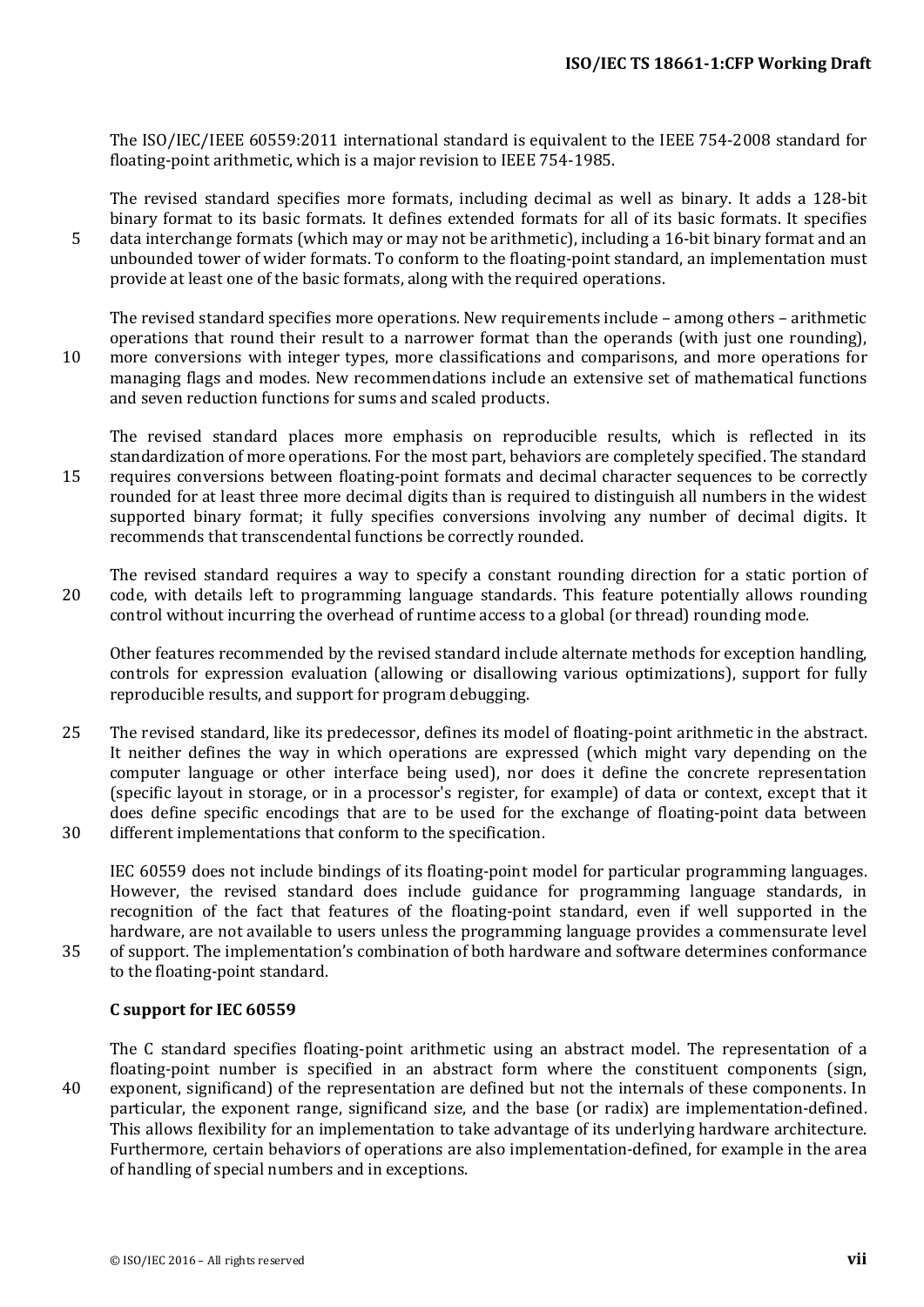The reason for this approach is historical. At the time when C was first standardized, before the floatingpoint standard was established, there were various hardware implementations of floating-point arithmetic in common use. Specifying the exact details of a representation would have made most of the existing implementations at the time not conforming.

- 5 Beginning with ISO/IEC 9899:1999 (C99), C has included an optional second level of specification for implementations supporting the floating-point standard. C99, in conditionally normative annex F, introduced nearly complete support for the IEC 60559:1989 standard for binary floating-point arithmetic. Also, C99's informative annex G offered a specification of complex arithmetic that is compatible with IEC 60559:1989.
- 10 ISO/IEC 9899:2011 (C11) includes refinements to the C99 floating-point specification, though it is still based on IEC 60559:1989. C11 upgraded annex G from "informative" to "conditionally normative".

ISO/IEC TR 24732:2009 introduced partial C support for the decimal floating-point arithmetic in ISO/IEC/IEEE 60559:2011. ISO/IEC TR 24732, for which technical content was completed while IEEE 754-2008 was still in the later stages of development, specifies decimal types based on ISO/IEC/IEEE 15 60559:2011 decimal formats, though it does not include all of the operations required by ISO/IEC/IEEE 60559:2011.

# **Purpose**

The purpose of  $ISO/IEC$  TS 18661 is to provide a C language binding for  $ISO/IEC/IEE E$  60559:2011, based on the C11 standard, that delivers the goals of ISO/IEC/IEEE 60559 to users and is feasible to 20 implement. It is organized into five parts.

- ISO/IEC TS 18661-1 provides changes to C11 that cover all the requirements, plus some basic recommendations, of ISO/IEC/IEEE 60559:2011 for binary floating-point arithmetic. C implementations intending to support ISO/IEC/IEEE 60559:2011 are expected to conform to conditionally normative annex F as enhanced by the changes in  $ISO/IEC$  TS 18661-1.
- 25 ISO/IEC TS 18661-2 enhances ISO/IEC TR 24732 to cover all the requirements, plus some basic recommendations, of ISO/IEC/IEEE 60559:2011 for decimal floating-point arithmetic. C implementations intending to provide an extension for decimal floating-point arithmetic supporting ISO/IEC/IEEE 60559:2011 are expected to conform to ISO/IEC TS 18661-2.
- ISO/IEC TS 18661-3 (Interchange and extended types), ISO/IEC TS 18661-4 (Supplementary functions), 30 and ISO/IEC TS 18661-5 (Supplementary attributes) cover recommended features of ISO/IEC/IEEE  $60559:2011$ . C implementations intending to provide extensions for these features are expected to conform to the corresponding parts.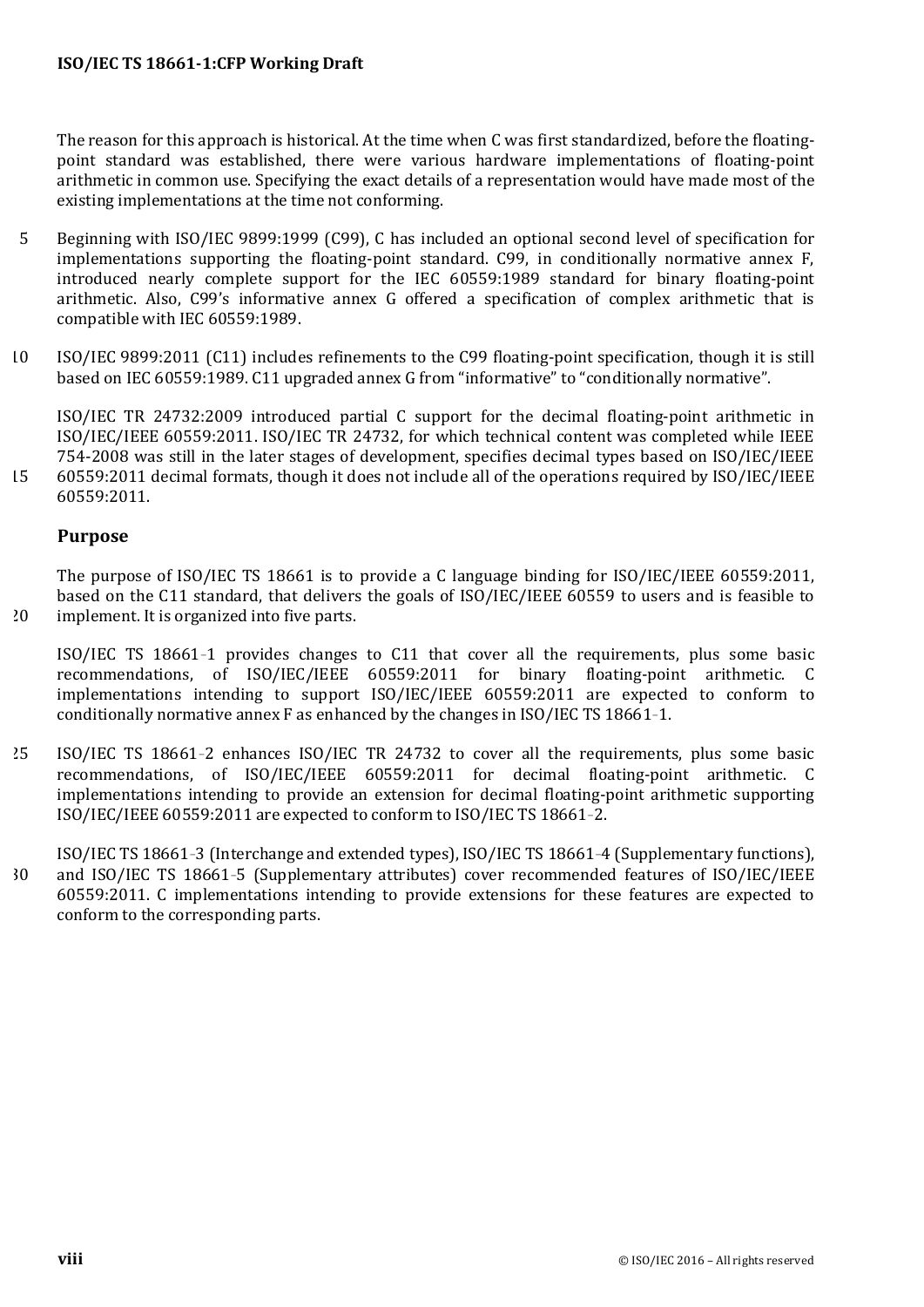# **Information technology — Programming languages, their environments, and system software interfaces — Floating-point extensions for C —**

# <sup>5</sup> Part 1: **Binary floating-point arithmetic**

# **1 Scope**

This part of ISO/IEC TS 18661 extends programming language C to support binary floating-point arithmetic conforming to ISO/IEC/IEEE 60559:2011. It covers all requirements of IEC 60559 as they 10 pertain to C floating types that use IEC 60559 binary formats.

This document does not cover decimal floating-point arithmetic, nor does it cover most optional features of IEC 60559.

This document is primarily an update to IEC 9899:2011 (C11), normative Annex F (IEC 60559 floatingpoint arithmetic). However, it proposes that the new interfaces that are suitable for general 15 implementations be added in the Library clauses of C11. Also it includes a few auxiliary changes in C11 where the specification is problematic for IEC 60559 support.

# **2 Conformance**

An implementation conforms to this part of ISO/IEC TS 18661 if

- a) It meets the requirements for a conforming implementation of C11 with all the changes to C11 20 specified in Part 1 of Technical Specification 18661; and
	- b) It defines **STDC IEC 60559 BFP** to 20yymmL.

# **3** Normative references

The following documents, in whole or in part, are normatively referenced in this document and are indispensable for its application. For dated references, only the edition cited applies. For undated 25 references, the latest edition of the referenced document (including any amendments) applies.

ISO/IEC 9899:2011, *Information technology* — *Programming languages* — *C* 

ISO/IEC/IEEE 60559:2011, *Information technology — Microprocessor Systems — Floating-point arithmetic*

# **4 Terms and definitions**

30 For the purposes of this document, the terms and definitions given in ISO/IEC 9899:2011 and  $ISO/IEC/IEEE 60559:2011$  and the following apply.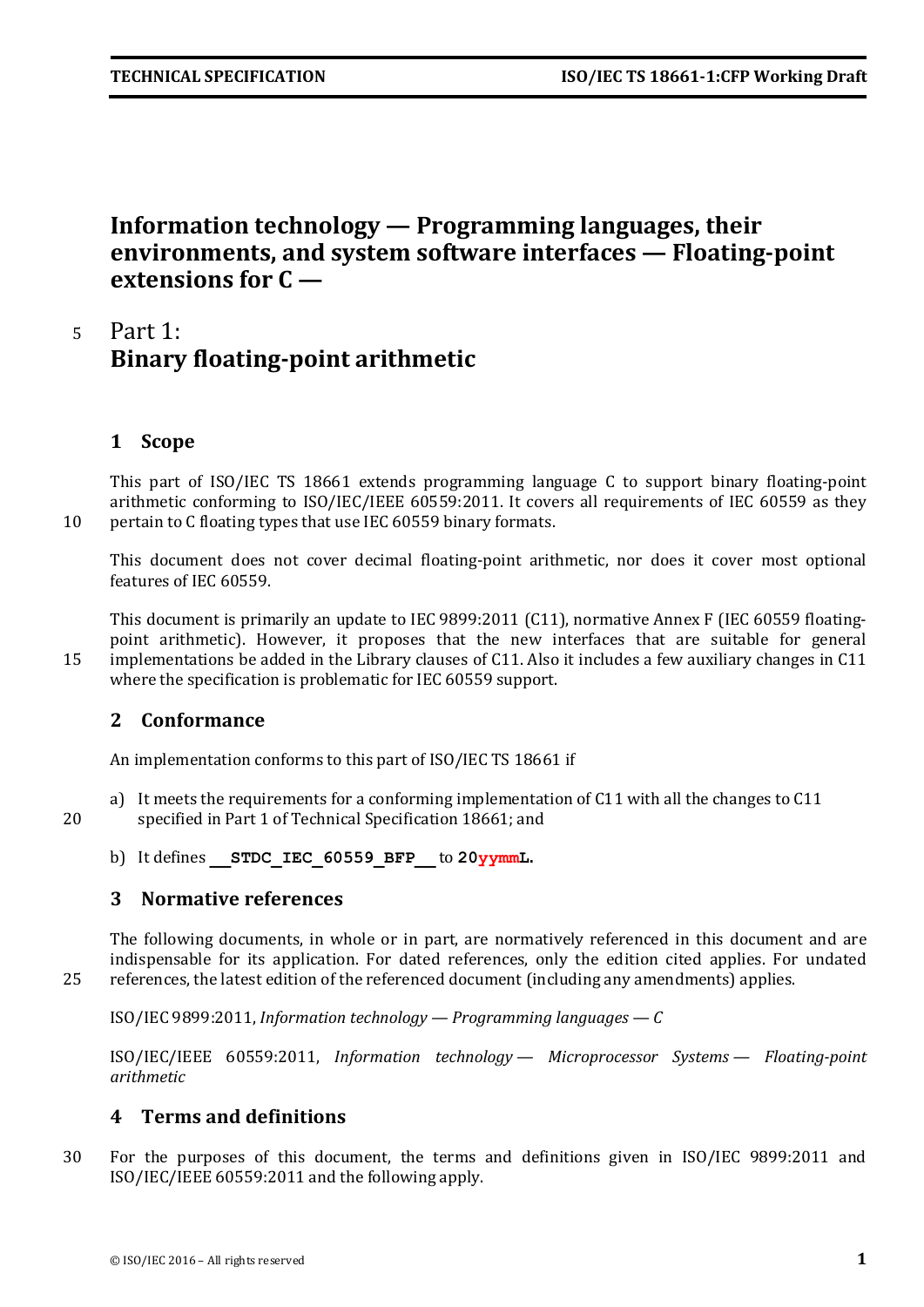# **4.1**

# **C11**

standard ISO/IEC 9899:2011, *Information technology — Programming languages C*, including *Technical Corrigendum 1* (ISO/IEC 9899:2011/Cor. 1:2012)

# 5 **5 C standard conformance**

# **5.1 Freestanding implementations**

The following change to  $C11$  expands the conformance requirements for freestanding implementations so that they might conform to this part of Technical Specification18661.

### **Change** to C11:

 $10$  Insert after the third sentence of  $4#6$ .

The strictly conforming programs that shall be accepted by a conforming freestanding implementation that defines **\_\_STDC\_IEC\_60559\_BFP**\_\_ may also use features in the contents of the standard headers **<fenv.h>** and  $\text{ $h$  and the numeric conversion$ functions (7.22.1) of the standard header **<stdlib.h>**. All identifiers that are reserved when 15 <stdlib.h> is included in a hosted implementation are reserved when it is included in a freestanding implementation.

### **5.2 Predefined macros**

The following changes to C11 obsolesce **STDC IEC 559**, the current conformance macro for Annex F, in favor of **STDC\_IEC\_60559\_BFP**, for consistency with other conformance macros and 20 to distinguish its application to binary floating-point arithmetic. The macro **STDC IEC 559** is retained as obsolescent, for compatibility with existing programs.

# **Changes** to C11:

In 6.10.8.3#1, before:

**STDC** IEC 559 The integer constant **1**, intended to indicate conformance to Annex F 25 (IEC 60559 binary floating-point arithmetic).

insert:

**STDC\_IEC\_60559\_BFP** The integer constant **20yymmL**, intended to indicate conformance to Annex F (IEC 60559 binary floating-point arithmetic).

In 6.10.8.3#1, append to the **STDC IEC 559** item:

30 Use of this macro is an obsolescent feature.

The following changes to C11 obsolesce **STDC IEC 559 COMPLEX**, the current conformance macro for Annex G, in favor of **STDC IEC 60559 COMPLEX**, for consistency with other conformance macros.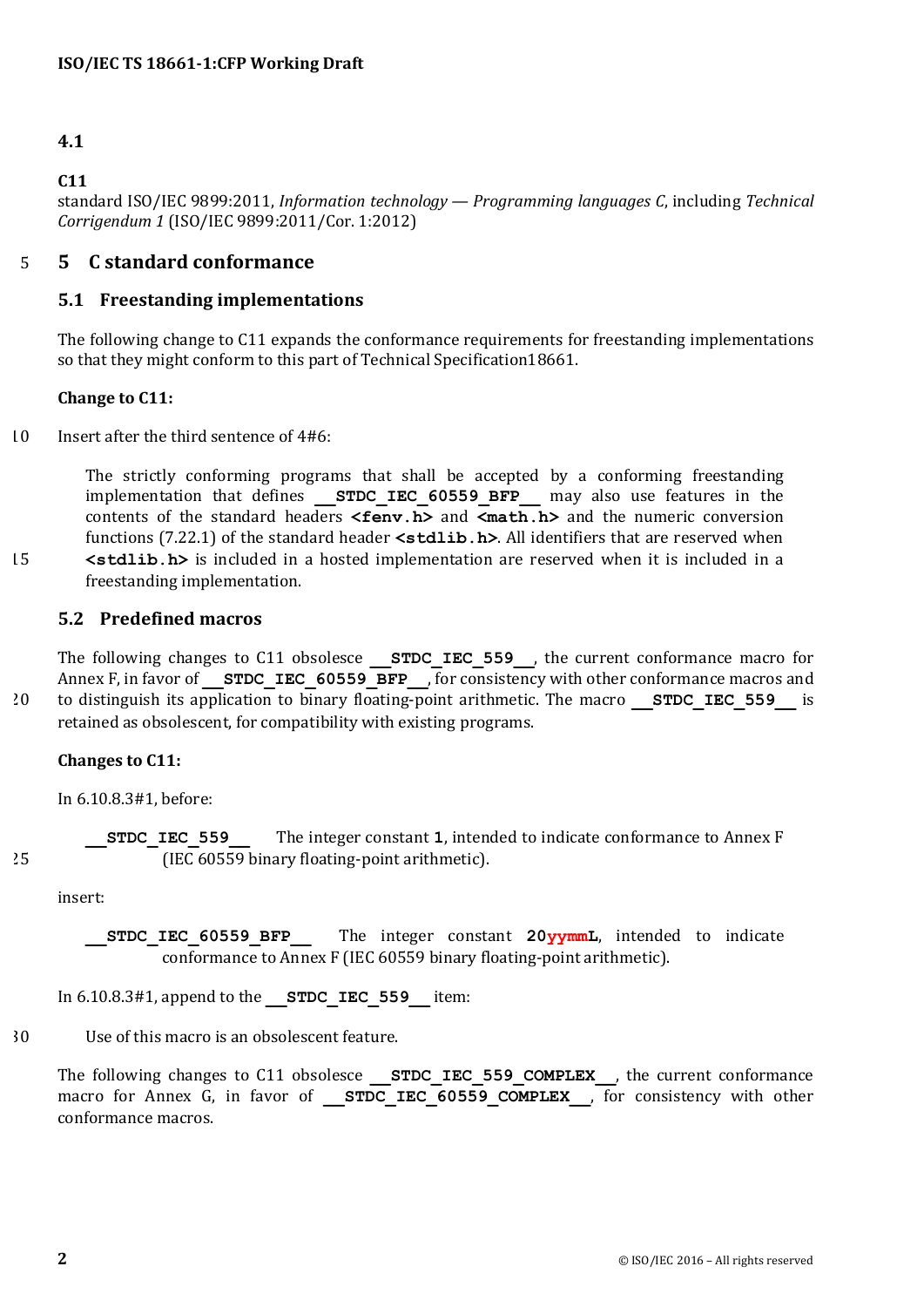### **Changes** to C11:

In 6.10.8.3#1, before the **STDC IEC 559 COMPLEX** item, insert the item:

**STDC IEC 60559 COMPLEX** The integer constant  $20$ yymmL, intended to indicate conformance to the specifications in annex  $G$  (IEC 60559 compatible complex 5 arithmetic).

In 6.10.8.3#1, append to the **STDC IEC 559 COMPLEX** item:

Use of this macro is an obsolescent feature.

#### **5.3 Standard headers**

The new identifiers added to C11 library headers by this Part of Technical Specification 18661 are 10 defined or declared by their respective headers only if **STDC WANT IEC 60559 BFP EXT** is defined as a macro at the point in the source file where the appropriate header is first included. The following changes to C11 list these identifiers in each applicable library subclause.

#### **Changes** to C11:

After  $5.2.4.2.1#1$ , insert the paragraph:

15 [1a] The following identifiers are defined only if **STDC WANT IEC 60559 BFP EXT** is defined as a macro at the point in the source file where  $\langle$ **limits.h>** is first included:

|    | CHAR WIDTH         | USHRT WIDTH | ULONG WIDTH  |
|----|--------------------|-------------|--------------|
|    | <b>SCHAR WIDTH</b> | INT WIDTH   | LLONG WIDTH  |
|    | UCHAR WIDTH        | UINT WIDTH  | ULLONG WIDTH |
| 20 | <b>SHRT WIDTH</b>  | LONG WIDTH  |              |

After  $5.2.4.2.2$ #6, insert the paragraph:

[6a] The following identifier is defined only if **STDC WANT IEC 60559 BFP EXT** is defined as a macro at the point in the source file where **<float.h>** is first included:

# 25 **CR\_DECIMAL\_DIG**

After 7.6#3, insert the paragraph:

[3a] The following identifiers are defined or declared only if **STDC\_WANT\_IEC\_60559\_BFP\_EXT\_\_\_** is defined as a macro at the point in the source file 30 where  $\le$ **fenv**.**h**> is first included:

**femode\_t fetestexceptflag FE\_DFL\_MODE fegetmode FE\_SNANS\_ALWAYS\_SIGNAL fesetmode fesetexcept**

35

After  $7.12#1$ , insert the paragraph:

[1a] The following identifiers are defined or declared only if **STDC\_WANT\_IEC\_60559\_BFP\_EXT\_\_\_** is defined as a macro at the point in the source file where **<math.h>** is first included: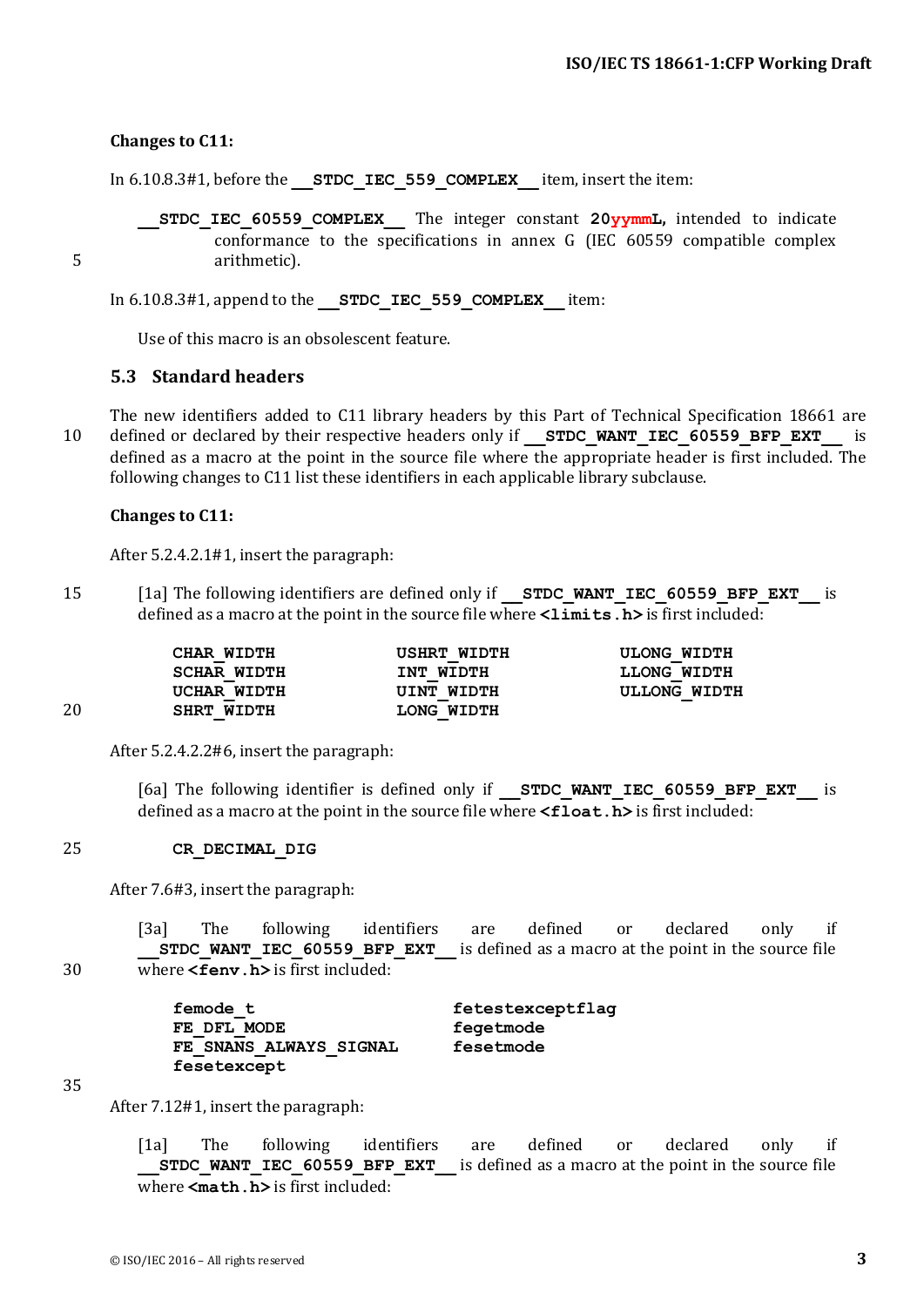|                 | FP INT UPWARD            | FP FAST FSUBL  |                |
|-----------------|--------------------------|----------------|----------------|
|                 | FP INT DOWNWARD          | FP FAST DSUBL  |                |
|                 | FP INT TOWARDZERO        | FP FAST FMUL   |                |
|                 | FP INT TONEARESTFROMZERO | FP FAST FMULL  |                |
| 5               | FP INT TONEAREST         | FP FAST DMULL  |                |
|                 | FP LLOGB0                | FP FAST FDIV   |                |
|                 | FP LLOGBNAN              | FP FAST FDIVL  |                |
|                 | <b>SNANF</b>             | FP FAST DDIVL  |                |
|                 | <b>SNAN</b>              | FP FAST FFMA   |                |
| 10 <sup>1</sup> | <b>SNANL</b>             | FP FAST FFMAL  |                |
|                 | FP FAST FADD             | FP FAST DFMAL  |                |
|                 | FP FAST FADDL            | FP FAST FSQRT  |                |
|                 | FP FAST DADDL            | FP FAST FSQRTL |                |
|                 | FP FAST FSUB             | FP FAST DSQRTL |                |
| 15              |                          |                |                |
|                 | iseqsig                  | fmaxmagf       | ffmal          |
|                 | iscanonical              | fmaxmagl       | dfmal          |
|                 | issignaling              | fminmag        | fsqrt          |
|                 | issubnormal              | fminmagf       | fsqrtl         |
| $20^{\circ}$    | iszero                   | fminmagl       | dsqrtl         |
|                 | fromfp                   | nextup         | totalorder     |
|                 | fromfpf                  | nextupf        | totalorderf    |
|                 | fromfpl                  | nextupl        | totalorderl    |
|                 | ufromfp                  | nextdown       | totalordermag  |
| 25              | ufromfpf                 | nextdownf      | totalordermagf |
|                 | ufromfpl                 | nextdownl      | totalordermagl |
|                 | fromfpx                  | fadd           | canonicalize   |
|                 | fromfpxf                 | faddl          | canonicalizef  |
|                 | fromfpxl                 | daddl          | canonicalizel  |
| 30 <sup>°</sup> | ufromfpx                 | fsub           | getpayload     |
|                 | ufromfpxf                | fsubl          | getpayloadf    |
|                 | ufromfpxl                | dsubl          | getpayloadl    |
|                 | roundeven                | fmu1           | setpayload     |
|                 | roundevenf               | fmull          | setpayloadf    |
| 35              | roundevenl               | dmull          | setpayloadl    |
|                 | llogb                    | fdiv           | setpayloadsig  |
|                 | llogbf                   | fdivl          | setpayloadsigf |
|                 | llogbl                   | ddivl          | setpayloadsigl |
|                 | fmaxmag                  | ffma           |                |

40

After 7.20#4, insert the paragraph:

[4a] The following identifiers are defined only if **STDC WANT IEC 60559 BFP EXT** is defined as a macro at the point in the source file where  $\overline{\text{stdint}}$ . **h**> is first included:

|    | INTN WIDTH        | <b>UINT FASTN WIDTH</b> | PTRDIFF WIDTH           |
|----|-------------------|-------------------------|-------------------------|
| 45 | UINT $N$ WIDTH    | INTPTR WIDTH            | <b>SIG ATOMIC WIDTH</b> |
|    | INT LEASTN WIDTH  | UINTPTR WIDTH           | <b>SIZE WIDTH</b>       |
|    | UINT LEASTN WIDTH | INTMAX WIDTH            | WCHAR WIDTH             |
|    | INT FASTN WIDTH   | UINTMAX WIDTH           | WINT WIDTH              |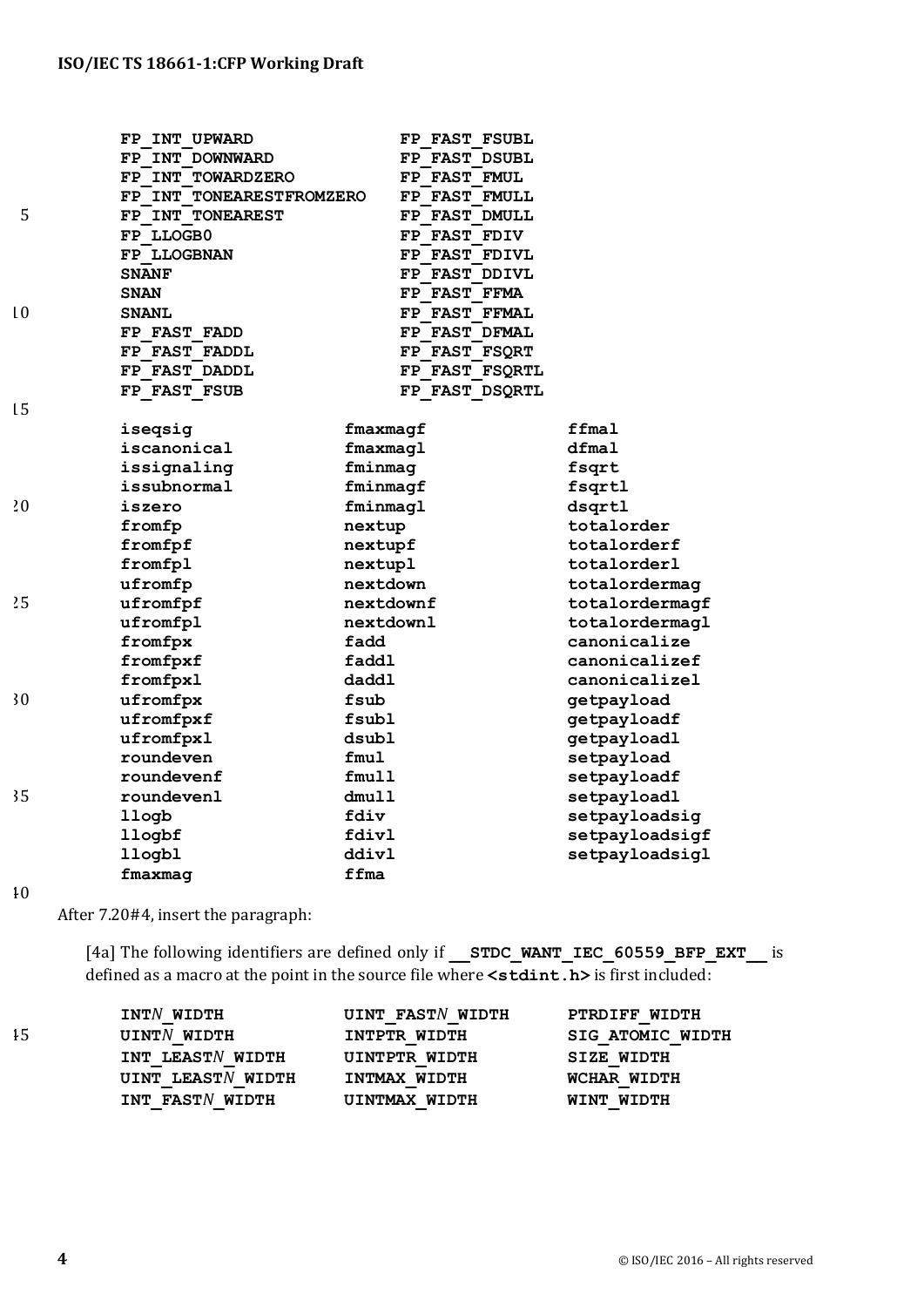After  $7.22#1$ , insert the paragraph:

[1a] The following identifiers are declared only if **STDC WANT IEC 60559 BFP EXT** is defined as a macro at the point in the source file where  $\leq$ **stdlib.** h> is first included:

**strfromd strfromf strfroml**

After 7.25#1, insert the paragraph:

[1a] The following identifiers are defined as type-generic macros only if **STDC\_WANT\_IEC\_60559\_BFP\_EXT\_\_\_** is defined as a macro at the point in the source file where  $lt$  to  $\tanh$ .  $h$  is first included:

| 10 | roundeven | fromfpx       | fmul  |
|----|-----------|---------------|-------|
|    | llogb     | ufromfpx      | dmul  |
|    | fmaxmag   | totalorder    | fdiv  |
|    | fminmag   | totalordermag | ddiv  |
|    | nextup    | fadd          | ffma  |
| 15 | nextdown  | dadd          | dfma  |
|    | fromfp    | fsub          | fsqrt |
|    | ufromfp   | dsub          | dsqrt |

After 7.1.2#4, insert:

5

[4a] Some standard headers define or declare identifiers contingent on whether certain macros 20 whose names begin with **STDC WANT IEC 60559** and end with **EXT** are defined (by the user) at the point in the code where the header is first included. Within a preprocessing translation unit, the same set of such macros shall be defined for the first inclusion of all such headers.

# **6 Revised floating-point standard**

25 C11 Annex F specifies C language support for the floating-point arithmetic of IEC 60559:1989. This document proposes changes to C11 to bring Annex F into alignment with IEC 60559:2011. The changes to C11 below update the introduction to Annex F to acknowledge the revision to IEC 60559.

#### **Changes** to C11:

Change F.1 from:

#### 30 **F.1 Introduction**

[1] This annex specifies C language support for the IEC 60559 floating-point standard. The *IEC 60559 floating-point standard* is specifically *Binary floating-point arithmetic for microprocessor systems, second edition*  (IEC 60559:1989), previously designated IEC 559:1989 and as *IEEE*  Standard for Binary Floating-Point Arithmetic (ANSI/IEEE 754-1985). IEEE Standard for Radix-35 *Independent Floating-Point Arithmetic* (ANSI/IEEE 854-1987) generalizes the binary standard to remove dependencies on radix and word length. *IEC* 60559 generally refers to the floatingpoint standard, as in IEC 60559 operation, IEC 60559 format, etc. An implementation that defines **STDC IEC 559** shall conform to the specifications in this annex.356) Where a binding between the C language and IEC60559 is indicated, the IEC 60559-specified behavior is 40 adopted by reference, unless stated otherwise. Since negative and positive infinity are representable in IEC 60559 formats, all real numbers lie within the range of representable values.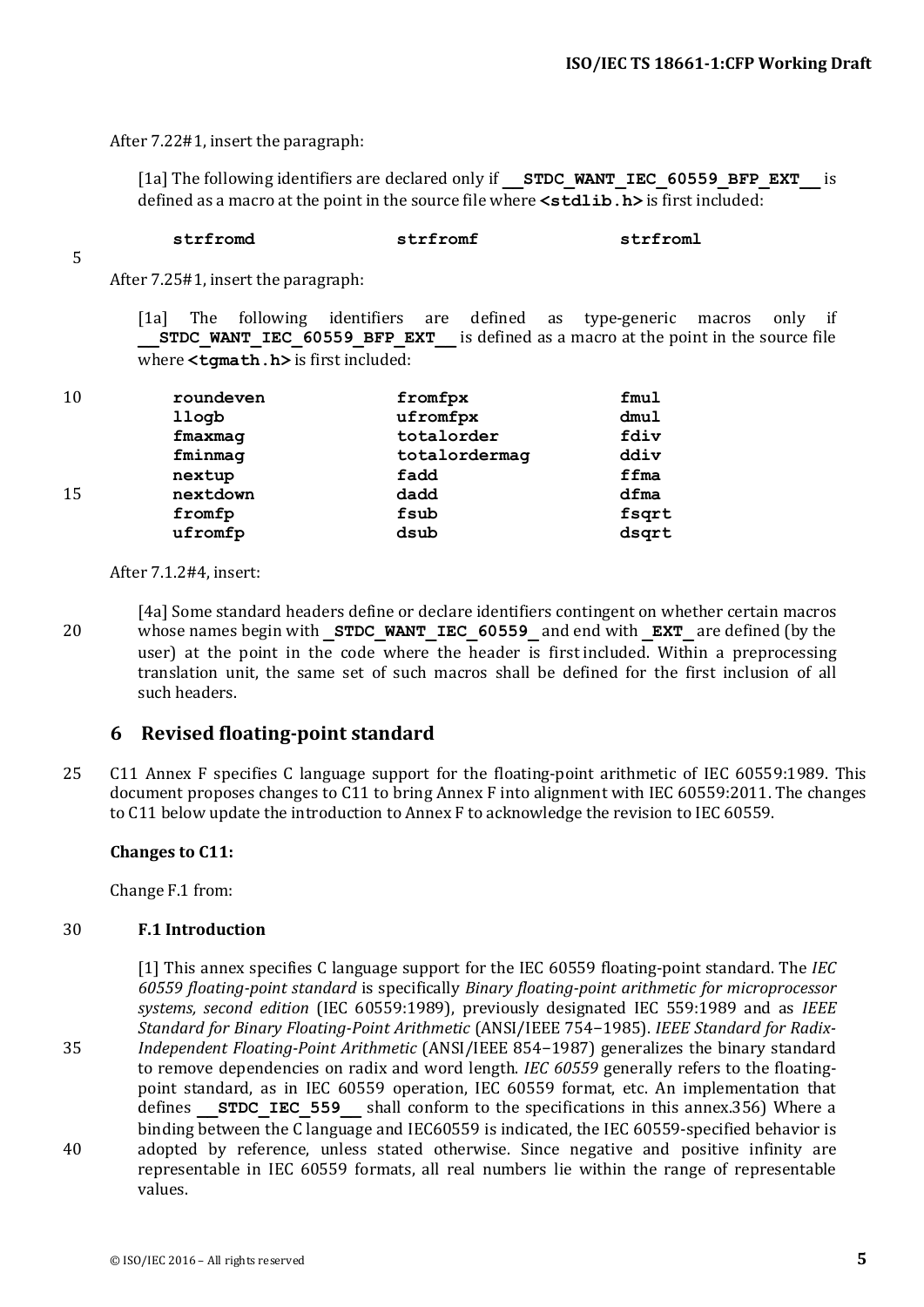to:

# **F.1 Introduction**

[1] This annex specifies C language support for the IEC 60559 floating-point standard. The *IEC 60559 floating-point standard*  is specifically *Floating-point arithmetic* (ISO/IEC/IEEE 5 60559:2011), also designated as *IEEE Standard for Floating-Point Arithmetic* (IEEE 754−2008). The IEC 60559 floating-point standard supersedes the IEC 60559:1989 binary arithmetic standard, also designated as *IEEE Standard for Binary Floating-Point Arithmetic* (IEEE 754–1985). *IEC* 60559 generally refers to the floating-point standard, as in IEC 60559 operation, IEC 60559 format, etc.

- 10 [2] The IEC 60559 floating-point standard specifies decimal, as well as binary, floating-point arithmetic. It supersedes *IEEE Standard for Radix-Independent Floating-Point Arithmetic* (ANSI/IEEE 854-1987), which generalized the binary arithmetic standard (IEEE 754-1985) to remove dependencies on radix and word length.
- [3] An implementation that defines **STDC IEC 60559 BFP** to 20yymmL shall conform 15 to the specifications in this annex.356) Where a binding between the C language and IEC 60559 is indicated, the IEC 60559-specified behavior is adopted by reference, unless stated otherwise.

In footnote 356), change " **STDC\_IEC\_559** " to " **STDC\_IEC\_60559\_BFP** ".

Note that the last sentence of F.1 which is removed above is inserted into a more appropriate place by a later change (see 12 below).

# 20 **7 Types**

# **7.1 Terminology**

IEC 60559 now includes a 128-bit binary format as one of its three binary basic formats: *binary32*, *binary64*, and *binary128*. The binary128 format continues to meet the less specific requirements for a binary64-extended format, as in the previous IEC 60559. The changes to C11 below reflect the new 25 terminology in IEC 60559; these changes are not substantive.

# **Changes** to C11:

In F.2#1, change the three bullets from:

- The **float** type matches the IEC 60559 single format.
- The **double** type matches the IEC 60559 double format,
- 30 The **long double** type matches an IEC 60559 extended format, 357) else a non-IEC 60559 extended format, else the IEC 60559 double format.

to:

- The **float** type matches the IEC 60559 binary32 format.
- The **double** type matches the IEC 60559 binary64 format.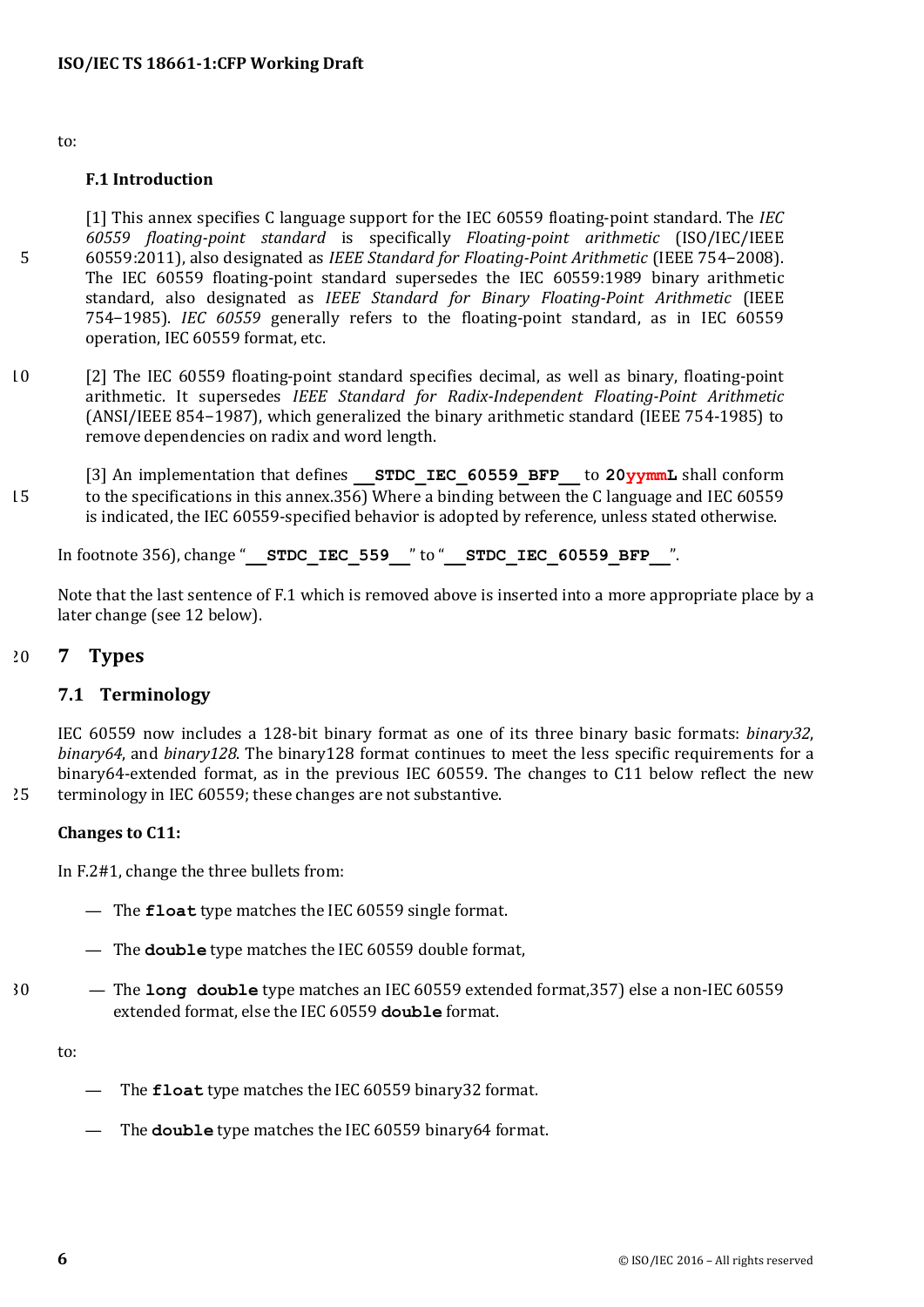- The **long double** type matches the IEC 60559 binary128 format, else an IEC 60559 binary64-extended format, 357) else a non-IEC 60559 extended format, else the IEC 60559 binary64 format.
- In F.2#1, change the sentence after the bullet from:
- 5 Any non-IEC 60559 extended format used for the **long double** type shall have more precision than IEC 60559 double and at least the range of IEC 60559 double.358)

to: 

Any non-IEC 60559 extended format used for the **long double** type shall have more precision than IEC 60559 binary64 and at least the range of IEC 60559 binary64.358)

10 Change footnote 357) from:

357) "Extended" is IEC 60559's double-extended data format. Extended refers to both the common 80-bit and quadruple 128-bit IEC 60559 formats.

to:

357) IEC 60559 binary64-extended formats include the common 80-bit IEC 60559 format.

15 In F.2, change the recommended practice from:

#### **Recommended practice**

[2] The **long double** type should match an IEC 60559 extended format.

to:

#### **Recommended practice**

20 [2] The **long double** type should match the IEC 60559 binary128 format, else an IEC 60559 binary64-extended format.

Change footnote 361) from:

361) If the minimum-width IEC 60559 extended format (64 bits of precision) is supported, **DECIMAL DIG** shall be at least 21. If IEC 60559 double (53 bits of precision) is the widest IEC 25 60559 format supported, then **DECIMAL** DIG shall be at least 17. (By contrast, LDBL DIG and **DBL** DIG are 18 and 15, respectively, for these formats.)

to:

361) If the minimum-width IEC 60559 binary64-extended format (64 bits of precision) is supported, **DECIMAL** DIG shall be at least 21. If IEC 60559 binary64 (53 bits of precision) is 30 the widest IEC 60559 format supported, then **DECIMAL DIG** shall be at least 17. (By contrast, **LDBL** DIG and DBL DIG are 18 and 15, respectively, for these formats.)

# **7.2 Canonical representation**

IEC 60559 refers to preferred encodings in a format – or, in C terminology, preferred representations of a type - as *canonical*. Some types also contain redundant or ill-specified representations, which are *non-*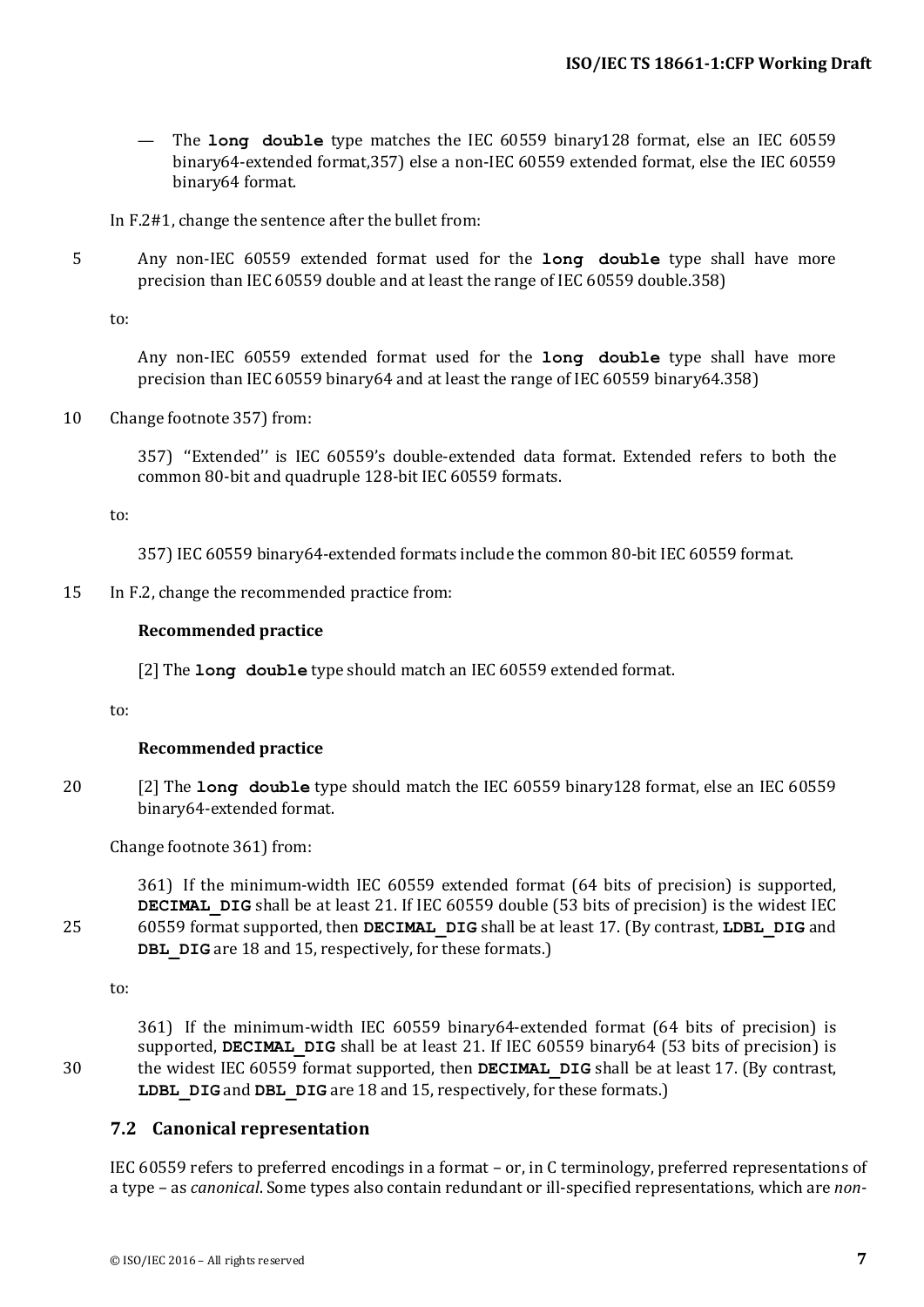*canonical*. All representations of types with IEC 60559 binary interchange formats are canonical; however, types with IEC 60559 extended formats may have non-canonical encodings. (Types with IEC 60559 decimal interchange formats, covered in Part 2 of Technical Specification 18661, contain noncanonical redundant representations.)

#### 5 **Changes** to C11:

In  $5.2.4.2.2$ #3, change the sentence:

A *NaN* is an encoding signifying Not-a-Number.

to:

A *NaN* is a value signifying Not-a-Number.

10 In 5.2.4.2.2 footnote 22, change:

... the terms quiet NaN and signaling NaN are intended to apply to encodings with similar behavior.

to:

```
... the terms quiet NaN and signaling NaN are intended to apply to values with similar behavior.
```
15 After 5.2.4.2.2#5, add:

[5a] An implementation may prefer particular representations of values that have multiple representations in a floating type, 6.2.6.1 not withstanding. The preferred representations of a floating type, including unique representations of values in the type, are called *canonical*. A floating type may also contain *non-canonical* representations, for example, redundant 20 representations of some or all of its values, or representations that are extraneous to the floating-point model. Typically, floating-point operations deliver results with canonical representations. IEC 60559 operations deliver results with canonical representations, unless specified otherwise.

In 5.2.4.2.2#5a, attach a footnote to the wording:

25 An implementation may prefer particular representations of values that have multiple representations in a floating type, 6.2.6.1 not withstanding.

where the footnote is:

\*) The library operations **iscanonical** and **canonicalize** distinguish canonical (preferred) representations, but this distinction alone does not imply that canonical and non-30 canonical representations are of different values.

In 5.2.4.2.2#5a, attach a footnote to the wording:

A floating type may also contain *non-canonical* representations, for example, redundant representations of some or all of its values, or representations that are extraneous to the floating-point model.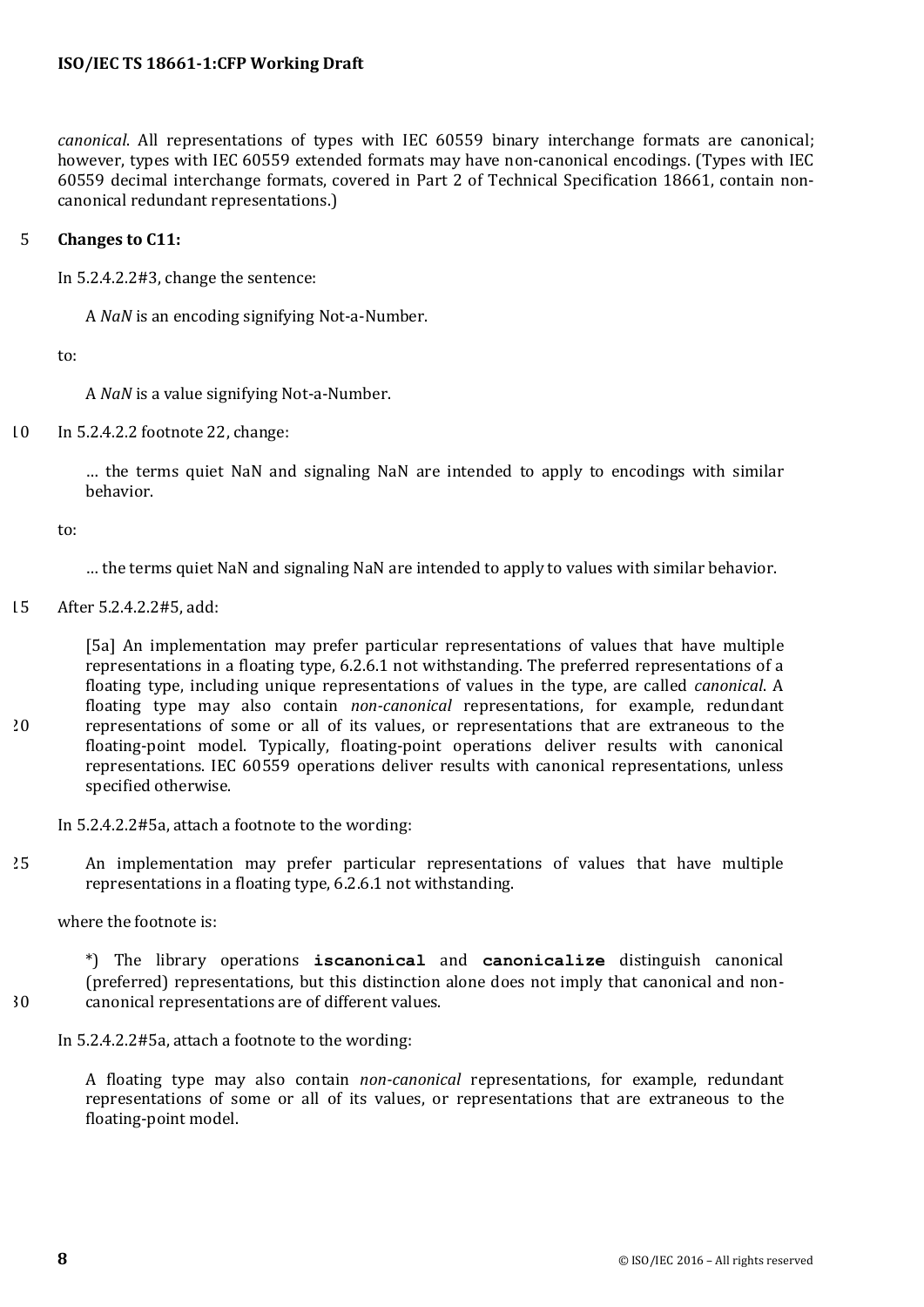where the footnote is:

\*) Some of the values in the IEC 60559 decimal formats have non-canonical representations (as well as a canonical representation).

# **8 Operation binding**

5 IEC 60559 includes several new required operations. The change to C11 below shows the complete mapping of IEC 60559 operations to C operators, functions, and function-like macros. The new IEC 60559 operations map to C functions and function-like macros; no new C operators are proposed.

#### **Change** to C11:

Replace F.3:

#### 10 **F.3 Operators and functions**

[1] C operators and functions provide IEC 60559 required and recommended facilities as listed below.

- The **+, −, \*,** and / operators provide the IEC 60559 add, subtract, multiply, and divide operations.
- 15  $-$  The sqrt functions in  $\zeta$  math. h> provide the IEC 60559 square root operation.
	- The **remainder** functions in <math.h> provide the IEC 60559 remainder operation. The **remquo** functions in  $\text{math.h}$  provide the same operation but with additional information.
- The rint functions in  $\text{ $\text{math.h}\text{>}$  provide the IEC 60559 operation that rounds a$ 20 **floating-point number to an integer value** (in the same precision). The **nearbyint** functions in  $\leq$ **math.h>** provide the nearbyinteger function recommended in the Appendix to ANSI/IEEE 854.
	- The conversions for floating types provide the IEC 60559 conversions between floatingpoint precisions.
- $25$  The conversions from integer to floating types provide the IEC 60559 conversions from integer to floating point.
	- The conversions from floating to integer types provide IEC 60559-like conversions but always round toward zero.
- The **lrint** and **llrint** functions in <math.h> provide the IEC 60559 conversions, 30 which honor the directed rounding mode, from floating point to the **long int** and **long long int** integer formats. The **lrint** and **llrint** functions can be used to implement IEC 60559 conversions from floating to other integer formats.
- $-$  The translation time conversion of floating constants and the **strtod**, **strtof**, **strtold, fprintf, fscanf,** and related library functions in 35 <stdlib.h>, <stdio.h>, and <wchar.h> provide IEC 60559 binary-decimal conversions. The strtold function in <stdlib.h> provides the conv function recommended in the Appendix to ANSI/IEEE 854.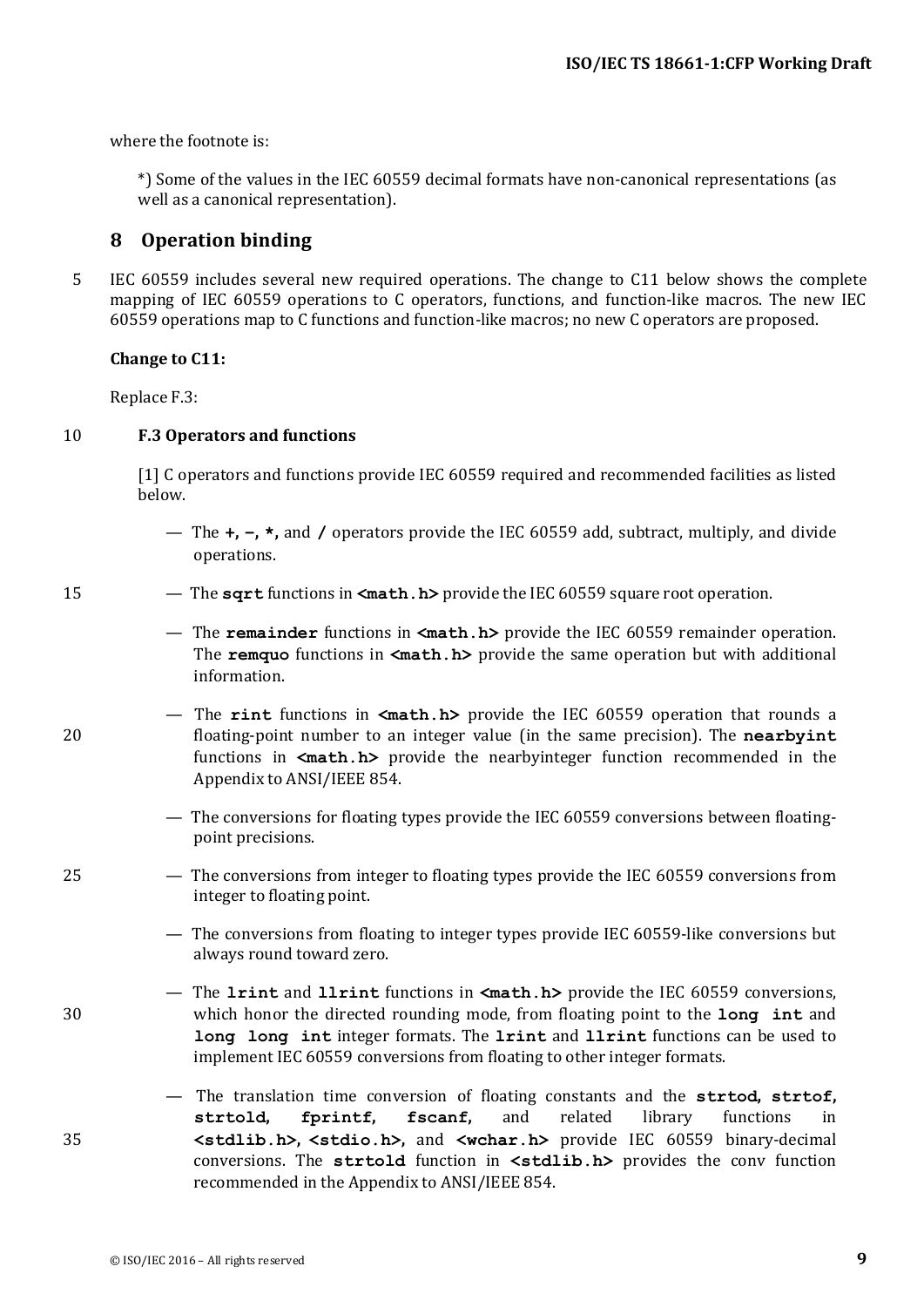— The relational and equality operators provide IEC  $60559$  comparisons. IEC  $60559$ identifies a need for additional comparison predicates to facilitate writing code that accounts for NaNs. The comparison macros (isgreater, isgreaterequal, isless, **islessequal**, islessgreater, and isunordered) in <math.h> supplement the 5 language operators to address this need. The islessgreater and isunordered macros provide respectively a quiet version of the  $\leq$  predicate and the unordered predicate recommended in the Appendix to IEC 60559.

 $-$  The feclearexcept, feraiseexcept, and fetestexcept functions in <fenv.h> provide the facility to test and alter the IEC 60559 floating-point exception 10 status flags. The **fegetexceptflag** and **fesetexceptflag** functions in **<fenv.h>** provide the facility to save and restore all five status flags at one time. These functions are used in conjunction with the type **fexcept t** and the floating-point exception macros (**FE\_INEXACT, FE\_DIVBYZERO, FE\_UNDERFLOW, FE\_OVERFLOW,**  FE INVALID) also in <fenv.h>.

- 15  **The fegetround and fesetround** functions in **<fenv.h>** provide the facility to select among the IEC 60559 directed rounding modes represented by the rounding direction macros in **<fenv.h>** (**FE\_TONEAREST**, **FE\_UPWARD, FE\_DOWNWARD, FE\_TOWARDZERO**) and the values 0, 1, 2, and 3 of FLT\_ROUNDS are the IEC 60559 directed rounding modes.
- 20 The **fegetenv**, **feholdexcept**, **fesetenv**, and **feupdateenv** functions in **<fenv.h>** provide a facility to manage the floating-point environment, comprising the IEC 60559 status flags and control modes.

— The **copysign** functions in  $\text{math.h}$  provide the copysign function recommended in the Appendix to IEC 60559.

25 – The **fabs** functions in  $\epsilon_{\text{match}}$ **. h>** provide the abs function recommended in the Appendix to IEC 60559.

> — The unary minus (−) operator provides the unary minus (−) operation recommended in the Appendix to IEC 60559.

— The scalbn and scalbln functions in  $\text{ $m$ th.h> provide the scalb function$ 30 recommended in the Appendix to IEC 60559.

> — The **logb** functions in  $\leq$ **math.h>** provide the logb function recommended in the Appendix to IEC 60559, but following the newer specifications in ANSI/IEEE 854.

— The nextafter and nexttoward functions in <math.h> provide the nextafter function recommended in the Appendix to IEC 60559 (but with a minor change to better 35 handle signed zeros).

> — The **isfinite** macro in  $\leq$  math.h> provides the finite function recommended in the Appendix to IEC 60559.

> — The **isnan** macro in **<math.h>** provides the isnan function recommended in the Appendix to IEC 60559.

40 - The signbit macro and the fpclassify macro in  $\text{4}$  math.h>, used in conjunction with the number classification macros (FP NAN, FP INFINITE,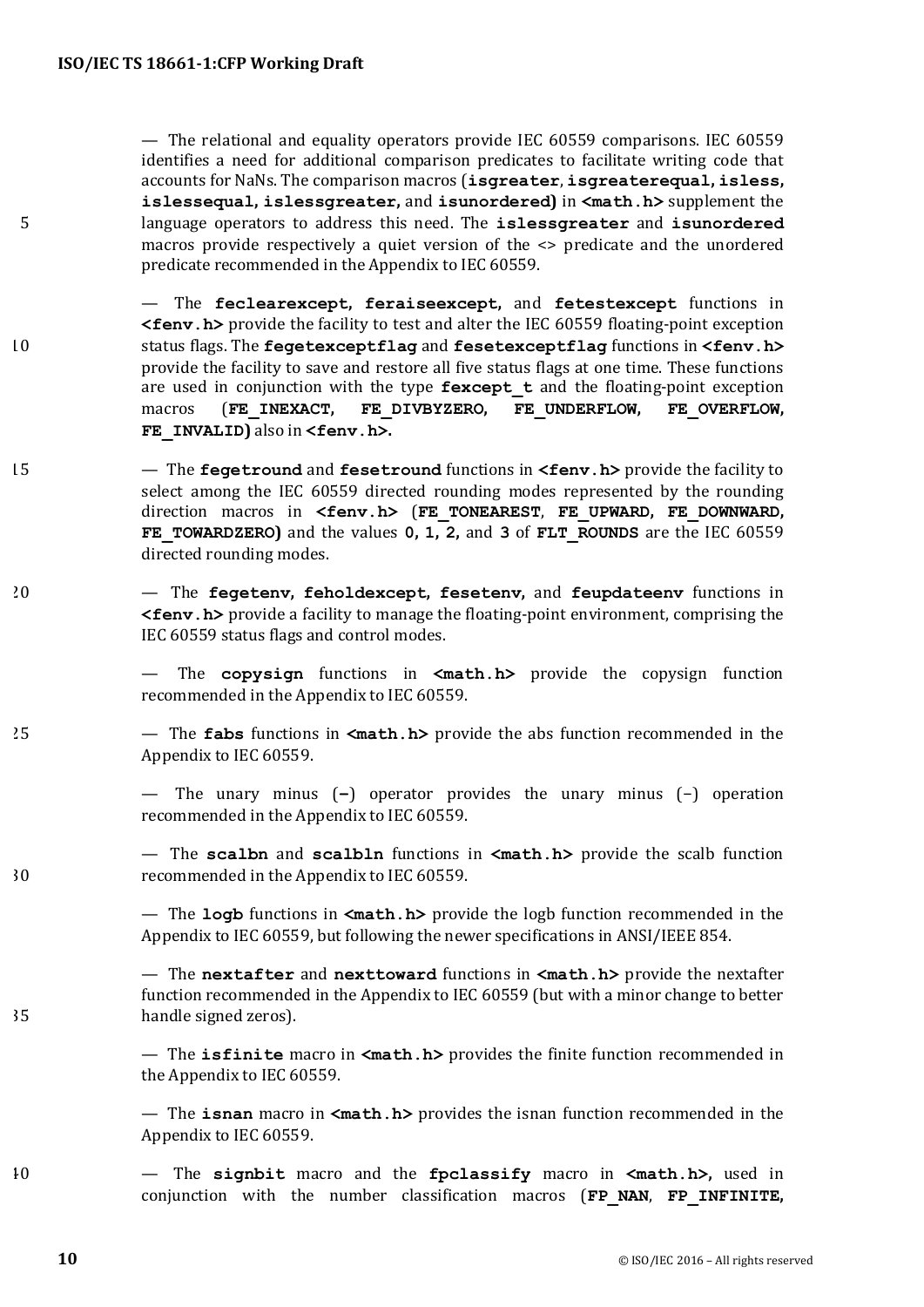FP NORMAL, FP SUBNORMAL, FP ZERO), provide the facility of the class function recommended in the Appendix to IEC 60559 (except that the classification macros defined in  $7.12.3$  do not distinguish signaling from quiet NaNs).

with:

#### 5 **F.3 Operations**

[1] C operators, functions, and function-like macros provide the operations required by IEC  $60559$  as shown in the following table. Specifications for the C facilities are provided in the listed clauses. The C specifications are intended to match IEC 60559, unless stated otherwise.

| IEC 60559 operation            | <b>C</b> operation           | <b>Clauses - C11</b> |
|--------------------------------|------------------------------|----------------------|
| roundToIntegralTiesToEven      | roundeven                    | 7.12.9.7a, F.10.6.7a |
| roundToIntegralTiesAway        | round                        | 7.12.9.6, F.10.6.6   |
| roundToIntegralTowardZero      | trunc                        | 7.12.9.8, F.10.6.8   |
| roundToIntegralTowardPositive  | ceil                         | 7.12.9.1, F.10.6.1   |
| roundToIntegralTowardNegative  | floor                        | 7.12.9.2, F.10.6.2   |
| roundToIntegralExact           | rint                         | 7.12.9.4, F.10.6.4   |
| nextUp                         | nextup                       | 7.12.11.5, F.10.8.5  |
| nextDown                       | nextdown                     | 7.12.11.6, F.10.8.6  |
| remainder                      | remainder, remquo            | 7.12.10.2, F.10.7.2, |
|                                |                              | 7.12.10.3, F.10.7.3  |
| minNum                         | fmin                         | 7.12.12.3, F.10.9.3  |
| maxNum                         | fmax                         | 7.12.12.2, F.10.9.2  |
| minNumMag                      | fminmag                      | 7.12.12.5, F.10.9.5  |
| maxNumMag                      | fmaxmag                      | 7.12.12.4, F.10.9.4  |
| scaleB                         | scalbn, scalbln              | 7.12.6.13, F.10.3.13 |
| log B                          | logb, ilogb, llogb           | 7.12.6.11,           |
|                                |                              | F.10.3.11, 7.12.6.5, |
|                                |                              | F.10.3.5 7.12.6.6a,  |
|                                |                              | F.10.3.6a            |
| addition                       | +, fadd, faddl, daddl        | 6.5.6, 7.12.13a.1,   |
|                                |                              | F.10.10a             |
| subtraction                    | -, fsub, fsubl, dsubl        | 6.5.6, 7.12.13a.2,   |
|                                |                              | F.10.10a             |
| multiplication                 | *, fmul, fmull, dmull        | 6.5.5, 7.12.13a.3,   |
|                                |                              | F.10.10a             |
| division                       | /, fdiv, fdivl, ddivl        | 6.5.5, 7.12.13a.4,   |
|                                |                              | F.10.10a             |
| squareRoot                     | sqrt, fsqrt, fsqrtl,         | 7.12.13a.6,          |
|                                | dsqrtl                       | F.10.10a             |
| fusedMultiplyAdd               | fma, ffma, ffmal, dfmal      | 7.12.13.1,           |
|                                |                              | F.10.10.1            |
|                                |                              | 7.12.13a.5,          |
|                                |                              | F.10.10a             |
| convertFromInt                 | cast and implicit conversion | 6.3.1.4, 6.5.4       |
| convertToIntegerTiesToEven     | fromfp, ufromfp              | 7.12.9.9, F.10.6.9   |
| convertToIntegerTowardZero     | fromfp, ufromfp              | 7.12.9.9, F.10.6.9   |
| convertToIntegerTowardPositive | fromfp, ufromfp              | 7.12.9.9, F.10.6.9   |
| convertToIntegerTowardNegative | fromfp, ufromfp              | 7.12.9.9, F.10.6.9   |
|                                |                              |                      |

**Operation binding**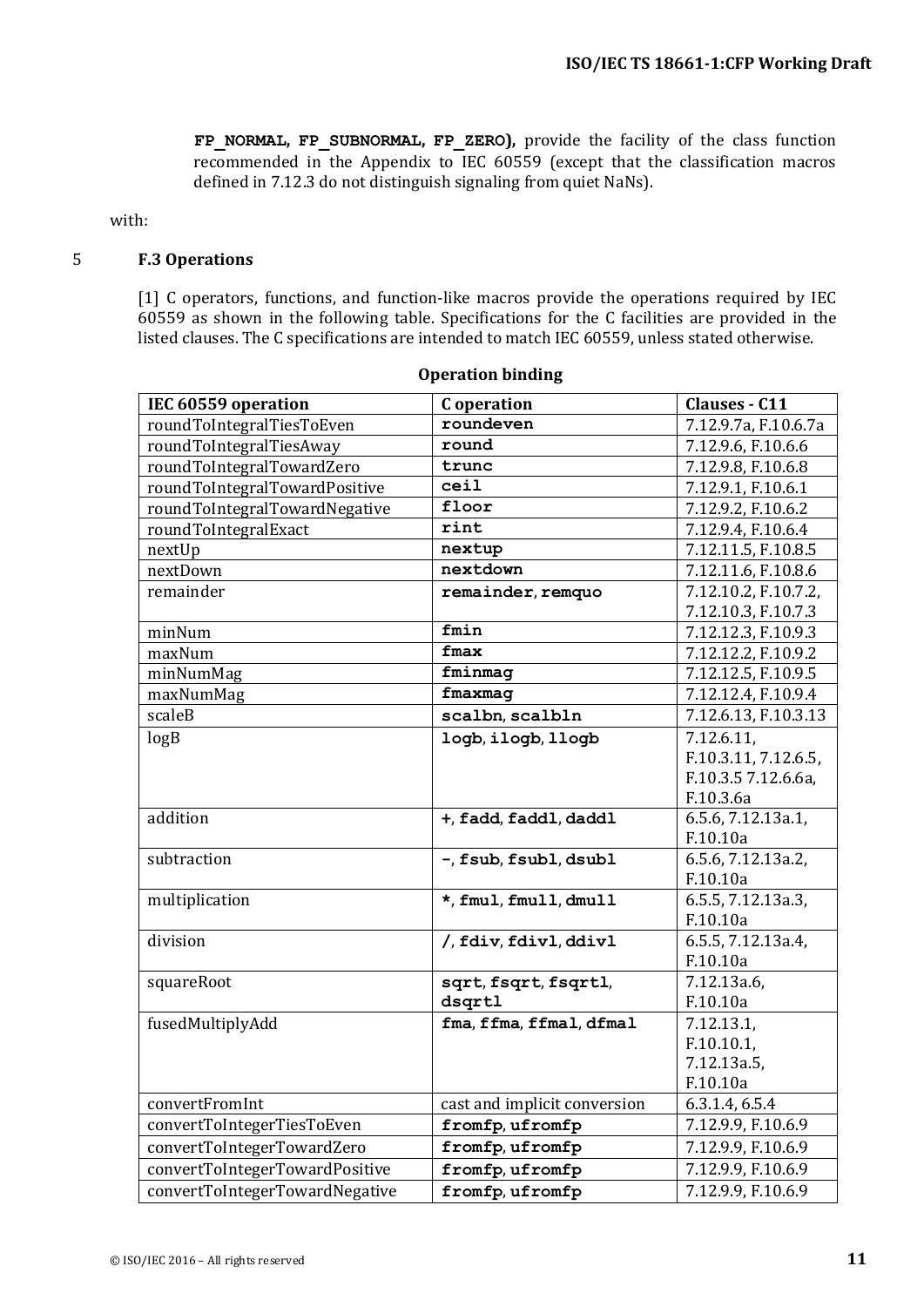| convertToIntegerTiesToAway                               | fromfp, ufromfp, lround,      | 7.12.9.9, F.10.6.9,          |
|----------------------------------------------------------|-------------------------------|------------------------------|
|                                                          | <b>llround</b>                | 7.12.9.7, F.10.6.7           |
| convertToIntegerExactTiesToEven                          | fromfpx, ufromfpx             | 7.12.9.10, F.10.6.10         |
| convertToIntegerExactTowardZero                          | fromfpx, ufromfpx             | 7.12.9.10, F.10.6.10         |
| convertToIntegerExactTowardPositive                      | fromfpx, ufromfpx             | 7.12.9.10, F.10.6.10         |
| convertToIntegerExactTowardNegative                      | fromfpx, ufromfpx             | 7.12.9.10, F.10.6.10         |
| convertToIntegerExactTiesToAway                          | fromfpx, ufromfpx             | 7.12.9.10, F.10.6.10         |
| convertFormat - different formats                        | cast and implicit conversions | 6.3.1.5, 6.5.4               |
| convertFormat - same format                              | canonicalize                  | 7.12.11.7, F.10.8.7          |
| convertFromDecimalCharacter                              | strtod, wcstod, scanf,        | 7.22.1.3, 7.29.4.1.1,        |
|                                                          | wscanf, decimal floating      | 7.21.6.2, 7.29.2.12,         |
|                                                          | constants                     | F.5                          |
| convertToDecimalCharacter                                | printf, wprintf,              | 7.21.6.1, 7.29.2.11,         |
|                                                          | strfromd, strfromf,           | 7.22.1.2a, F.5               |
|                                                          | strfroml                      |                              |
| convertFromHexCharacter                                  | strtod, wcstod, scanf,        | 7.22.1.3, 7.29.4.1.1,        |
|                                                          | wscanf, hexadecimal floating  | 7.21.6.2, 7.29.2.12,         |
|                                                          | constants                     | F.5                          |
| convertToHexCharacter                                    | printf, wprintf,              | 7.21.6.1, 7.29.2.11,         |
|                                                          | strfromd, strfromf,           | 7.22.1.2a, F.5               |
|                                                          | strfroml                      |                              |
| copy                                                     | memcpy, memmove               | 7.24.2.1, 7.24.2.2           |
| negate                                                   | $-$ (x)                       | 6.5.3.3                      |
| abs                                                      | fabs                          | 7.12.7.2, F.10.4.2           |
| copySign                                                 | copysign                      | 7.12.11.1, F.10.8.1          |
| compareQuietEqual                                        | $==$                          | 6.5.9, F.9.3                 |
| compareQuietNotEqual                                     | $!=$                          | 6.5.9, F.9.3                 |
| compareSignalingEqual                                    | iseqsig                       | 7.12.14.7, F.10.11.1         |
| compareSignalingGreater                                  | $\geq$                        | 6.5.8, F.9.3                 |
| compareSignalingGreaterEqual                             | $>=$<br>$\prec$               | 6.5.8, F.9.3                 |
| compareSignalingLess                                     | $\leq$                        | 6.5.8, F.9.3                 |
| compareSignalingLessEqual                                | Ţ                             | 6.5.8, F.9.3                 |
| compareSignalingNotEqual                                 | iseqsig(x)<br>(x > y)         | 7.12.14.7, F.10.11.1         |
| compareSignalingNotGreater                               | Ţ<br>$(x \ge y)$              | 6.5.8, F.9.3                 |
| compareSignalingLessUnordered<br>compareSignalingNotLess | (x < y)<br>Ţ                  | 6.5.8, F.9.3<br>6.5.8, F.9.3 |
| compareSignalingGreaterUnordered                         | $(x \leq y)$<br>Ţ             | 6.5.8, F.9.3                 |
| compareQuietGreater                                      | isgreater                     | 7.12.14.1                    |
| compareQuietGreaterEqual                                 | isgreaterequal                | 7.12.14.2                    |
| compareQuietLess                                         | isless                        | 7.12.14.3                    |
| compareQuietLessEqual                                    | islessequal                   | 7.12.14.4                    |
| compareQuietUnordered                                    | isunordered                   | 7.12.14.6                    |
| compareQuietNotGreater                                   | isgreater $(x, y)$            | 7.12.14.1                    |
| compareQuietLessUnordered                                | ! isgreaterequal $(x, y)$     | 7.12.14.2                    |
| compareQuietNotLess                                      | isless $(x, y)$<br>Ţ.         | 7.12.14.3                    |
| compareQuietGreaterUnordered                             | is less equal (x, y)          | 7.12.14.4                    |
| compareQuietOrdered                                      | isunordered $(x, y)$          | 7.12.14.6                    |
|                                                          |                               |                              |
| class                                                    | fpclassify, signbit,          | 7.12.3.1, 7.12.3.6,          |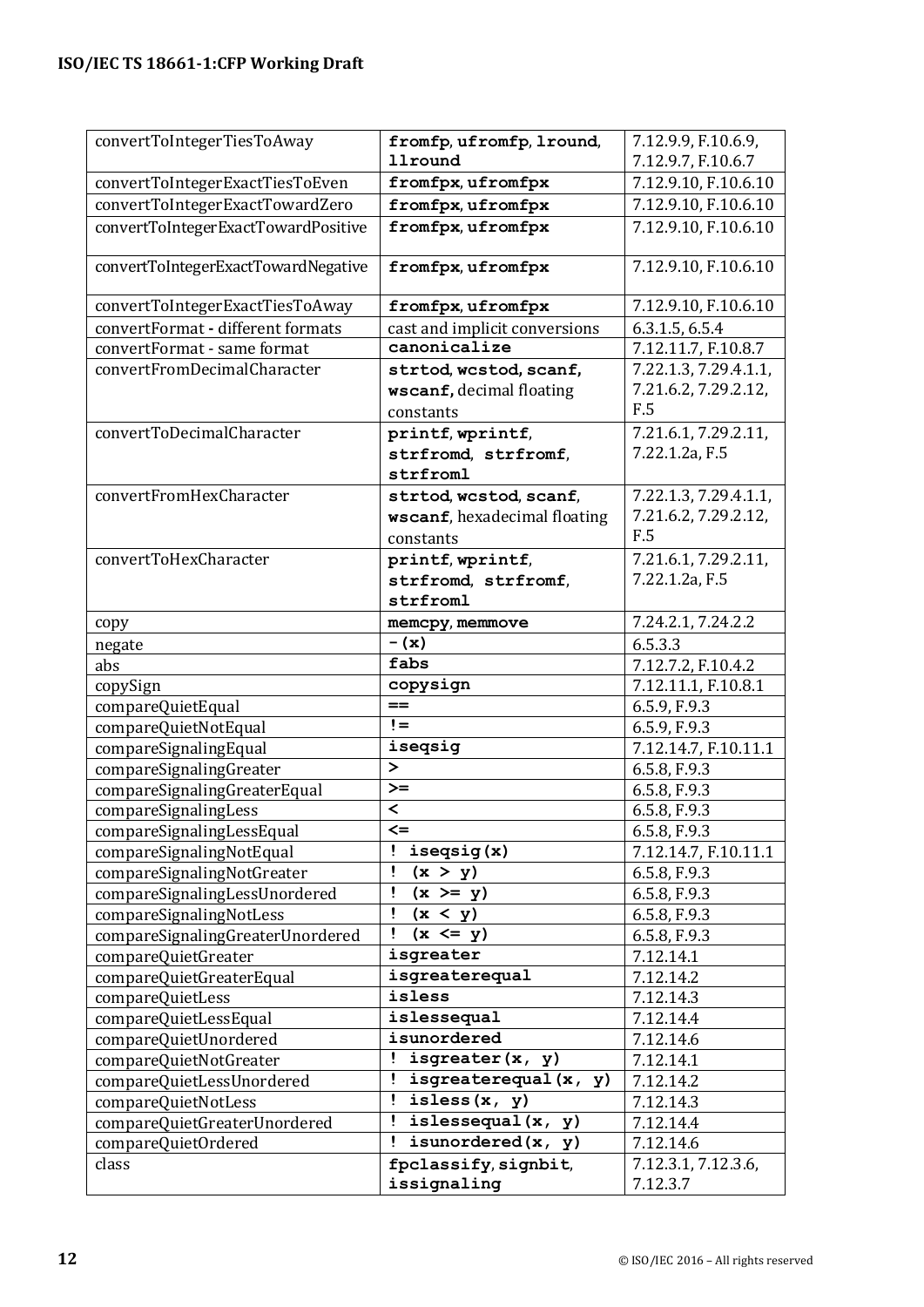| isSignMinus                | signbit                 | 7.12.3.6      |
|----------------------------|-------------------------|---------------|
| isNormal                   | isnormal                | 7.12.3.5      |
| isFinite                   | isfinite                | 7.12.3.2      |
| isZero                     | iszero                  | 7.12.3.9      |
| isSubnormal                | issubnormal             | 7.12.3.8      |
| isInfinite                 | isinf                   | 7.12.3.3      |
| isNaN                      | isnan                   | 7.12.3.4      |
| isSignaling                | issignaling             | 7.12.3.7      |
| isCanonical                | iscanonical             | 7.12.3.1a     |
| radix                      | FLT RADIX               | 5.2.4.2.2     |
| totalOrder                 | totalorder              | F.10.12.1     |
| totalOrderMag              | totalordermag           | F.10.12.2     |
| lowerFlags                 | feclearexcept           | 7.6.2.1       |
| raiseFlags                 | fesetexcept             | 7.6.2.3a      |
| testFlags                  | fetestexcept            | 7.6.2.5       |
| testSavedFlags             | fetestexceptflag        | 7.6.2.4a      |
| restoreFlags               | fesetexceptflag         | 7.6.2.4       |
| saveAllFlags               | fegetexceptflag         | 7.6.2.2       |
| getBinaryRoundingDirection | fegetround              | 7.6.3.1       |
| setBinaryRoundingDirection | fesetround              | 7.6.3.2       |
| saveModes                  | fegetmode               | 7.6.3.0       |
| restoreModes               | fesetmode               | 7.6.3.1a      |
| defaultModes               | fesetmode (FE DFL MODE) | 7.6.3.1a, 7.6 |

[2] The IEC 60559 requirement that certain of its operations be provided for operands of different formats (of the same radix) is satisfied by C's usual arithmetic conversions  $(6.3.1.8)$ and function-call argument conversions  $(6.5.2.2)$ . For example, the following operations take 5 **float f** and **double d** inputs and produce a long double result:

> **(long double)f \* d powl(f, d)**

[3] Whether C assignment (6.5.16) (and conversion as if by assignment) to the same format is an IEC 60559 convertFormat or copy operation is implementation-defined, even if **<fenv.h>** 10 defines the macro **FE SNANS ALWAYS SIGNAL** (F.2.1). If the return expression of a **return** statement is evaluated to the floating-point format of the return type, it is implementation-defined whether a convertFormat operation is applied to the result of the return expression.

[4] The unary - operator raises no floating-point exceptions, even if the operand is a signaling 15 NaN.

[5] The C classification macros **fpclassify**, **iscanonical**, **isfinite**, **isinf**, **isnan**, **isnormal**, **issignaling**, **issubnormal**, and **iszero** provide the IEC 60559 operations indicated in the table above provided their arguments are in the format of their semantic type. Then these macros raise no floating-point exceptions, even if an argument is a signaling NaN.

# 20 [6] The C nearbyint functions (7.12.9.3, F.10.6.3) provide the nearbyinteger function recommended in the Appendix to (superseded) ANSI/IEEE 854.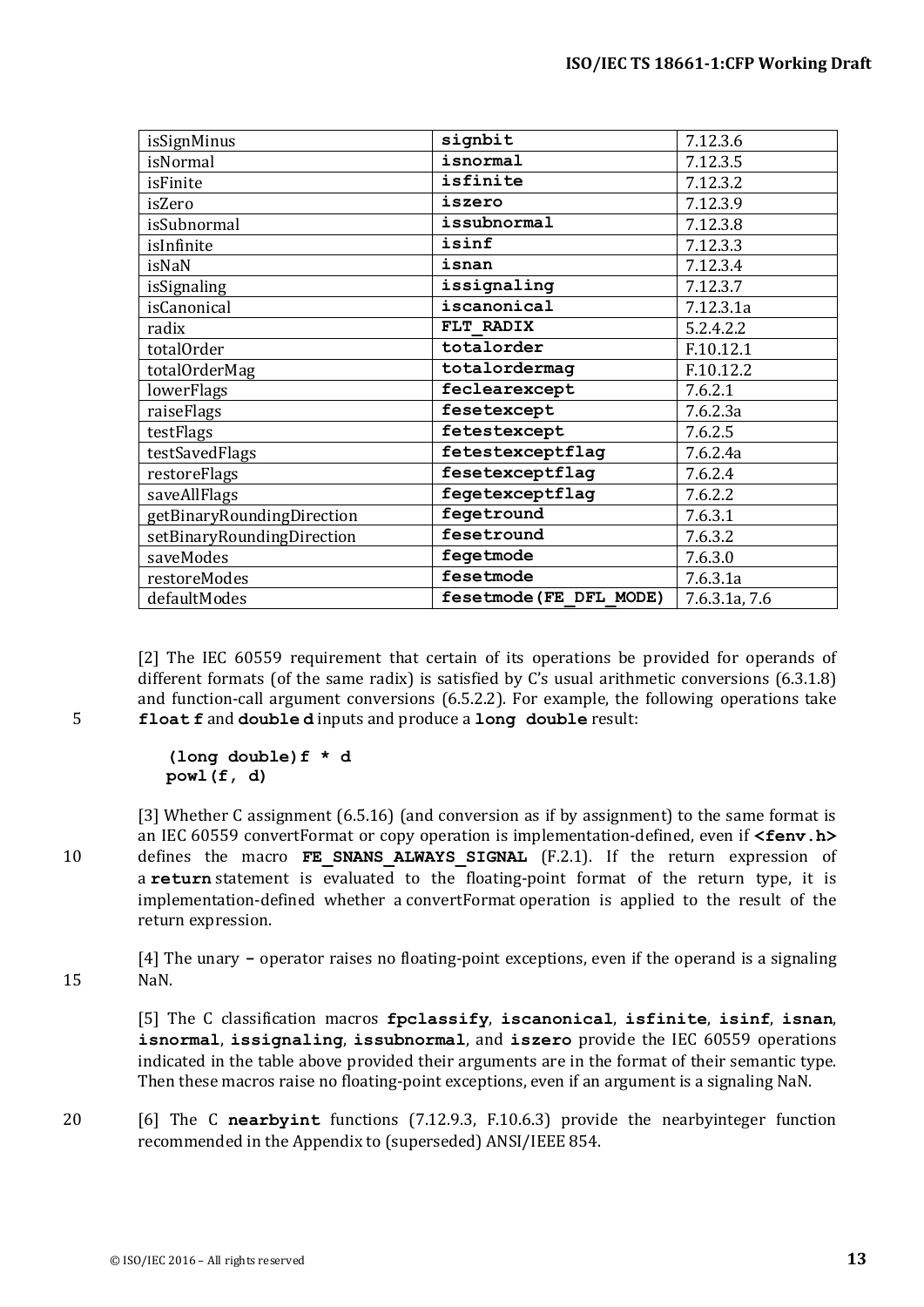[7] The C nextafter (7.12.11.3, F.10.8.3) and nexttoward (7.12.11.4, F.10.8.4) functions provide the nextafter function recommended in the Appendix to (superseded) IEC 60559:1989 (but with a minor change to better handle signed zeros).

[8] The C getpayload, setpayload, and setpayloadsig (F.10.13) functions provide 5 program access to NaN payloads, defined in IEC 60559.

[9] The macros (7.6) FE\_DOWNWARD, FE\_TONEAREST, FE\_TOWARDZERO, and FE\_UPWARD, which are used in conjunction with the **fegetround** and **fesetround** functions and the **FENV ROUND** pragma, represent the IEC 60559 rounding-direction attributes roundTowardNegative, roundTiesToEven, roundTowardZero, and roundTowardPositive, 10 respectively.

[10] The C **fegetenv** (7.6.4.1), **feholdexcept** (7.6.4.2), **fesetenv** (7.6.4.3) and **feupdateenv** (7.6.4.4) functions provide a facility to manage the dynamic floating-point environment, comprising the IEC 60559 status flags and dynamic control modes.

[11] IEC 60559 requires operations with specified operand and result formats. Therefore, math 15 functions that are bound to IEC 60559 operations (see table above) must remove any extra range and precision from arguments or results.

[12] IEC 60559 requires operations that round their result to formats the same as and wider than the operands, in addition to the operations that round their result to narrower formats (see 7.12.13a). Operators  $(+, -, *, \text{ and } /)$  whose evaluation formats are wider than the semantic 20 type (5.2.4.2.2) might not support some of the IEEE 60559 operations, because getting a result in a given format might require a cast that could introduce an extra rounding error. The functions that round result to narrower type (7.12.13a) provide the IEC 60559 operations that round result to same and wider (as well as narrower) formats, in those cases where built-in operators and casts do not. For example, **ddivl(x, y)** computes a correctly rounded 25 **double** divide of **float x** by **float y**, regardless of the evaluation method.

In F.3#3, attach a footnote to the wording:

Whether C assignment  $(6.5.16)$  (and conversion as if by assignment) to the same format is an IEC 60559 convertFormat or copy operation

where the footnote is:

30  $*$ ) Where the source and destination formats are the same, convertFormat operations differ from copy operations in that convertFormat operations raise the "invalid" floating-point exception on signaling NaN inputs and do not propagate non-canonical encodings.

# **9** Floating to integer conversion

IEC 60559 allows but does not require floating to integer type conversions to raise the "inexact" 35 floating-point exception for non-integer inputs within the range of the integer type. It recommends that implicit conversions raise "inexact" in these cases.

# **Change to C11:**

Replace footnote 360):

360) ANSI/IEEE 854, but not IEC 60559 (ANSI/IEEE 754), directly specifies that floating-to-40 integer conversions raise the "inexact" floating-point exception for non-integer in-range values.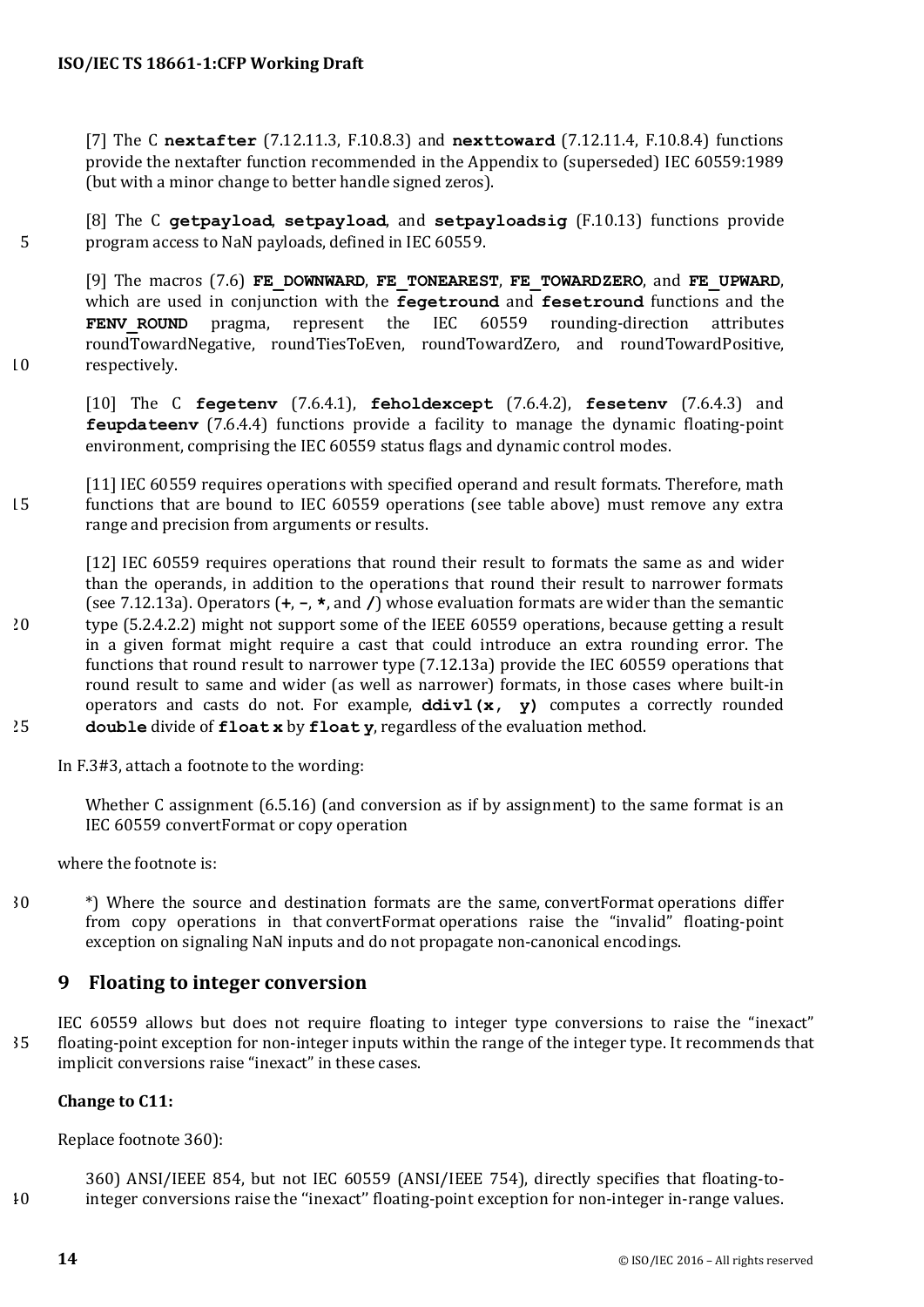In those cases where it matters, library functions can be used to effect such conversions with or without raising the ''inexact'' floating-point exception. See **rint, lrint, llrint,**  and **nearbyint** in **<math.h>**.

with:

5 360) IEC 60559 recommends that implicit floating-to-integer conversions raise the "inexact" floating-point exception for non-integer in-range values. In those cases where it matters, library functions can be used to effect such conversions with or without raising the "inexact" floatingpoint exception. See fromfp, ufromfp, fromfpx, ufromfpx, rint, lrint, llrint, and **nearbyint** in **<math.h>**.

## 10 **10 Conversions between floating types and character sequences**

#### **10.1 Conversions with decimal character sequences**

IEC 60559 now requires correct rounding for conversions between its supported formats and decimal character sequences with up to  $H$  decimal digits, where  $H$  is defined as follows:

 $H > M + 3$ 

- 15  $M = 1 + \text{ceiling}(p \times \log_{10}(2))$ 
	- $p$  is the precision of the widest supported IEC 60559 binary format

*M* is large enough that conversion from the widest supported format to a decimal character sequence with *M* decimal digits and back will be the identity function. IEC 60559 also now completely specifies conversions involving more than  $H$  decimal digits. The following changes to  $C11$  satisfy these 20 requirements.

#### **Changes** to C11:

Rename F.5 from:

#### **F.5 Binary-decimal conversion**

to:

#### 25 **F.5 Conversions between binary floating types and decimal character sequences**

After F.5#2, insert:

[2a] The **<float.h>** header defines the macro

**CR\_DECIMAL\_DIG**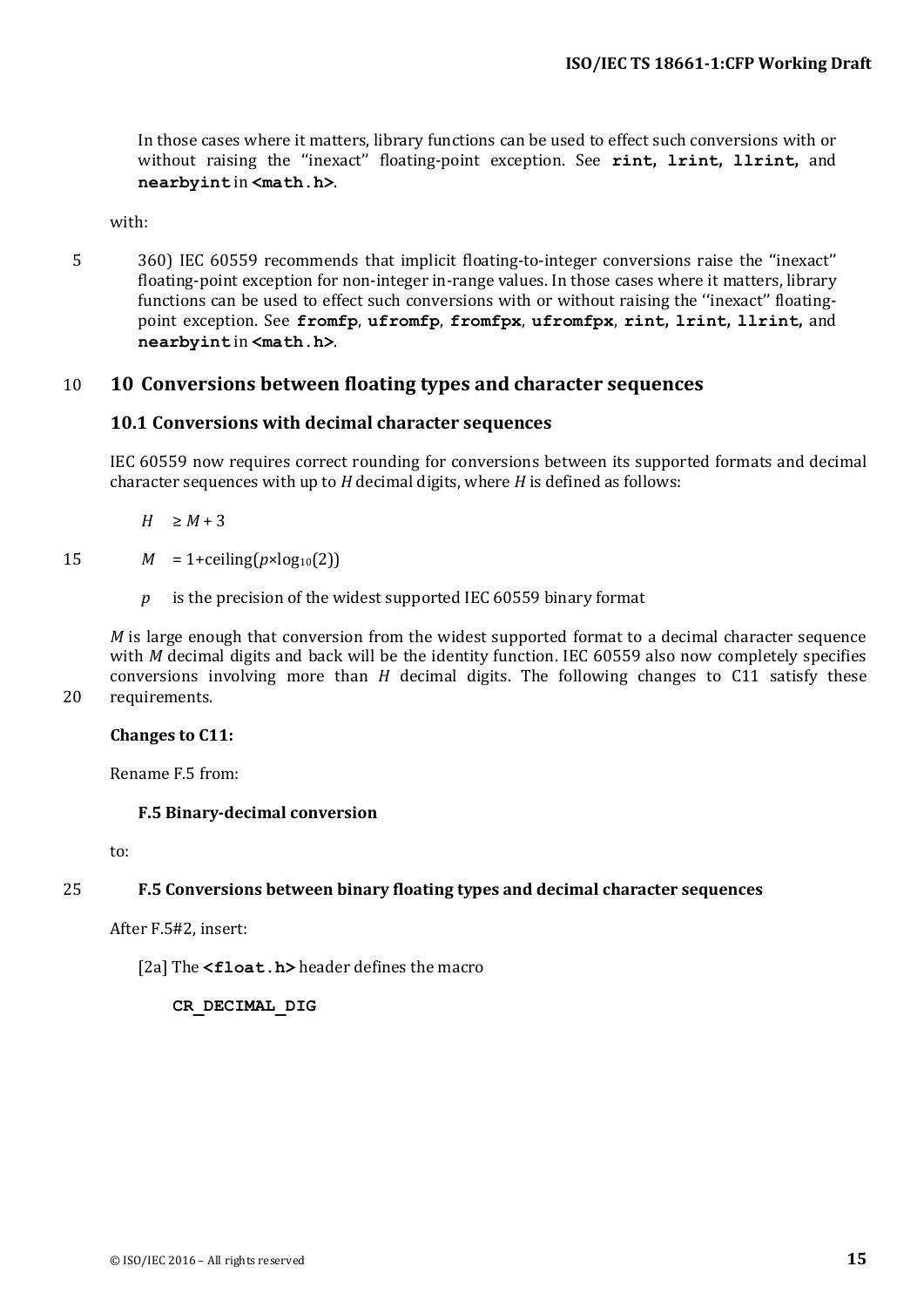if and only if **STDC WANT IEC 60559 BFP EXT** is defined as a macro at the point in the source file where <float.h> is first included. If defined, CR\_DECIMAL\_DIG expands to an integral constant expression suitable for use in  $\#\textbf{if}$  preprocessing directives whose value is a number such that conversions between all supported types with IEC 60559 binary formats and 5 character sequences with at most CR DECIMAL DIG significant decimal digits are correctly rounded. The value of CR DECIMAL DIG shall be at least DECIMAL DIG + 3. If the implementation correctly rounds for all numbers of significant decimal digits, then CR DECIMAL DIG shall have the value of the macro UINTMAX MAX.

[2b] Conversions of types with IEC 60559 binary formats to character sequences with more 10 than CR DECIMAL DIG significant decimal digits shall correctly round to CR DECIMAL DIG significant digits and pad zeros on the right.

[2c] Conversions from character sequences with more than CR DECIMAL DIG significant decimal digits to types with IEC 60559 binary formats shall correctly round to an intermediate character sequence with CR DECIMAL DIG significant decimal digits, according to the  $15$  applicable rounding direction, and correctly round the intermediate result (having **CR\_DECIMAL\_DIG** significant decimal digits) to the destination type. The "inexact" floatingpoint exception is raised (once) if either conversion is inexact. (The second conversion may raise the "overflow" or "underflow" floating-point exception.)

In F.5#2c, attach a footnote to the wording:

20 The "inexact" floating-point exception is raised (once) if either conversion is inexact.

where the footnote is:

\*) The intermediate conversion is exact only if all input digits after the first **CR\_DECIMAL\_DIG** digits are **0.**

In 5.2.4.2.2#7, change:

25 All except **DECIMAL** DIG, FLT EVAL METHOD, FLT RADIX, and FLT ROUNDS have separate names for all three floating-point types.

to:

All except CR DECIMAL DIG (F.5), DECIMAL DIG, FLT EVAL METHOD, FLT RADIX, and **FLT** ROUNDS have separate names for all three floating-point types.

# 30 **10.2 Conversions to character sequences**

The following change to C11 allows freestanding implementations to provide the conversions from floating types to character sequences as required by IEC 60559, without having to support **<stdio.h>**.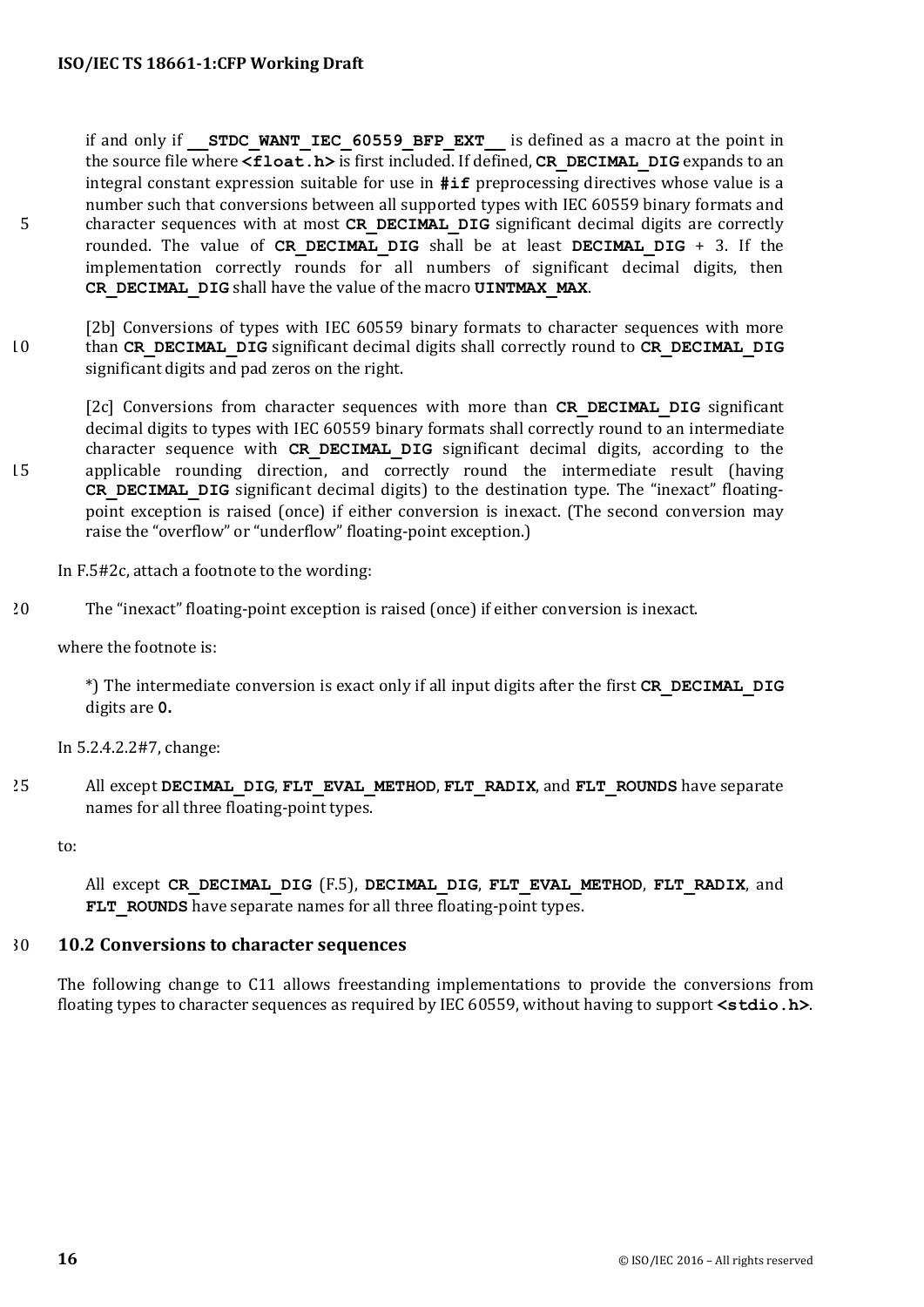### **Change to C11:**

After 7.22.1.2, add:

**7.22.1.2a The strfromd, strfromf, and strfroml functions**

**Synopsis**

5 [1] **#define \_\_STDC\_WANT\_IEC\_60559\_BFP\_EXT\_\_ #include <stdlib.h> int strfromd (char \* restrict s, size\_t n, const char \* restrict format, double fp); int strfromf (char \* restrict s, size\_t n, const char \* restrict** 10 **format, float fp)**; **int strfroml (char \* restrict s, size\_t n, const char \* restrict format, long double fp);** 

#### **Description**

15 [2] The strfromd, strfromf, and strfroml functions are equivalent to snprintf(s, **n, format, fp)** (7.21.6.5), except the **format** string contains only the character  $\frac{1}{6}$ , an optional precision that does not contain an asterisk  $*$ , and one of the conversion specifiers **a**, **A**, **e**, **E**, **f**, **F**, **g**, or **G**, which applies to the type (**double**, **float**, or long double) indicated by the function suffix (rather than by a length modifier). Use of these functions with any other 20 **format** string results in undefined behavior.

#### **Returns**

[3] The **strfromd**, **strfromf**, and **strfroml** functions return the number of characters that would have been written had  $\bf{n}$  been sufficiently large, not counting the terminating null character. Thus, the null-terminated output has been completely written if and only if the 25 returned value is less than **n** 

# **11 Constant rounding directions**

IEC 60559 now requires a means for programs to specify constant values for the rounding direction mode for all standard operations in static parts of code (as specified by the programming language). The following changes meet this requirement by adding standard pragmas for specifying constant 30 values for the rounding direction mode. Minor terminology changes in the C11 references to rounding direction modes and the floating-point environment are needed to distinguish two kinds of rounding direction modes: constant and dynamic.

#### **Changes** to C11:

Change 5.1.2.3#5:

35 [5] When the processing of the abstract machine is interrupted by receipt of a signal, the values of objects that are neither lock-free atomic objects nor of type **volatile** sig atomic tare unspecified, as is the state of the floating-point environment. The value of any object that is modified by the handler that is neither a lock-free atomic object nor of type **volatile sig atomic t** becomes indeterminate when the handler exits, as does the state of the 40 floating-point environment if it is modified by the handler and not restored.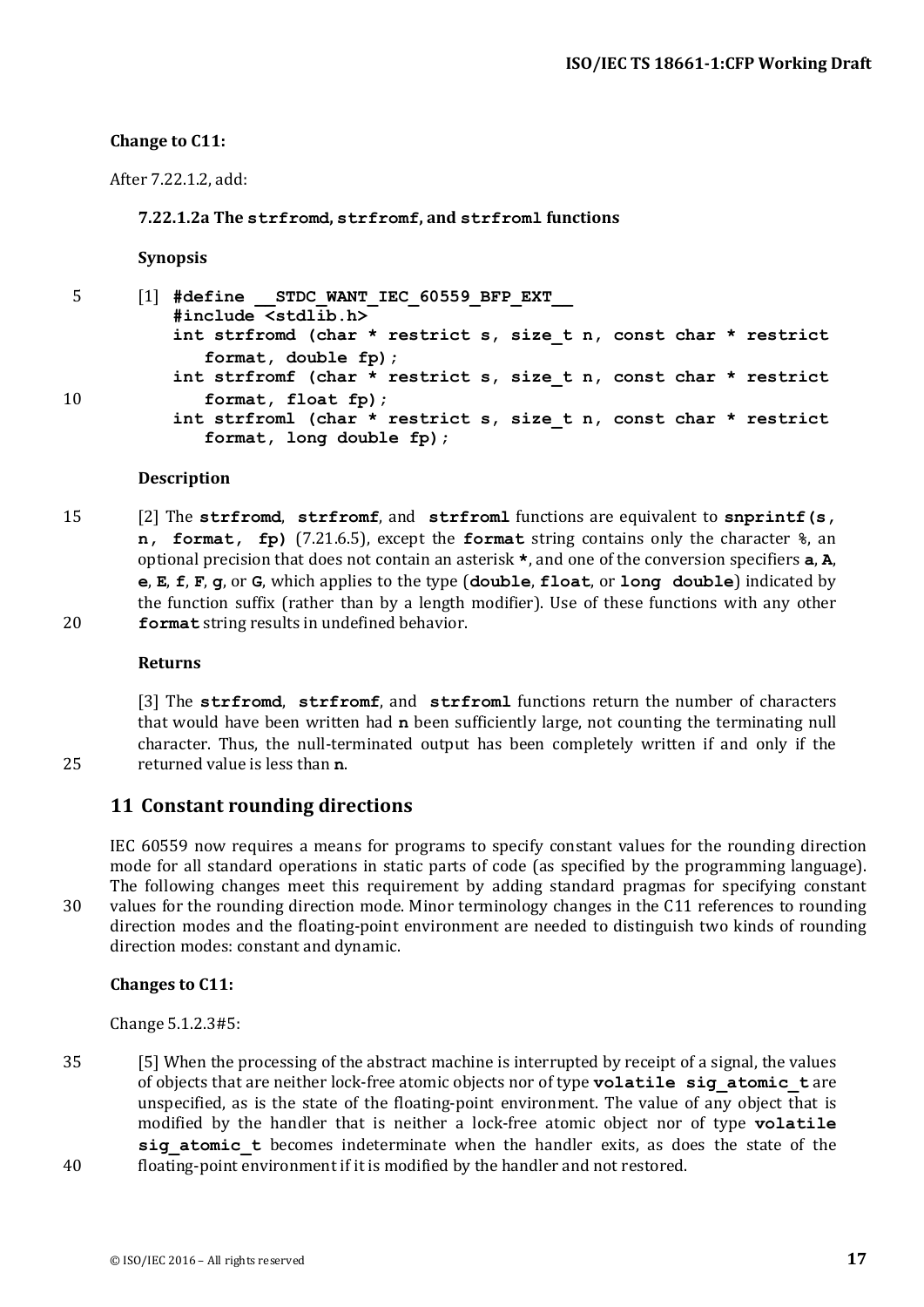to:

[5] When the processing of the abstract machine is interrupted by receipt of a signal, the values of objects that are neither lock-free atomic objects nor of type **volatile** sig atomic tare unspecified, as is the state of the dynamic floating-point environment. The value of any object 5 that is modified by the handler that is neither a lock-free atomic object nor of type **volatile** sig atomic t becomes indeterminate when the handler exits, as does the state of the dynamic floating-point environment if it is modified by the handler and not restored.

After  $7.6#1$ , insert the paragraph:

[1a] A floating-point control mode may be *constant* (7.6.2) or *dynamic*. The *dynamic floating-*10 *point environment* includes the dynamic floating-point control modes and the floating-point status flags.

Replace 7.6#2:

[2] The floating-point environment has thread storage duration. The initial state for a thread's floating-point environment is the current state of the floating-point environment of the thread 15 that creates it at the time of creation.

with:

[2] The dynamic floating-point environment has thread storage duration. The initial state for a thread's dynamic floating-point environment is the current state of the dynamic floating-point environment of the thread that creates it at the time of creation.

# 20 Replace 7.6#3:

[3] Certain programming conventions support the intended model of use for the floating-point environment: ...

with:

[3] Certain programming conventions support the intended model of use for the dynamic 25 floating-point environment: ...

Replace 7.6#4:

[4] The type

**fenv\_t**

represents the entire floating-point environment.

30 with:

[4] The type

**fenv\_t**

represents the entire dynamic floating-point environment.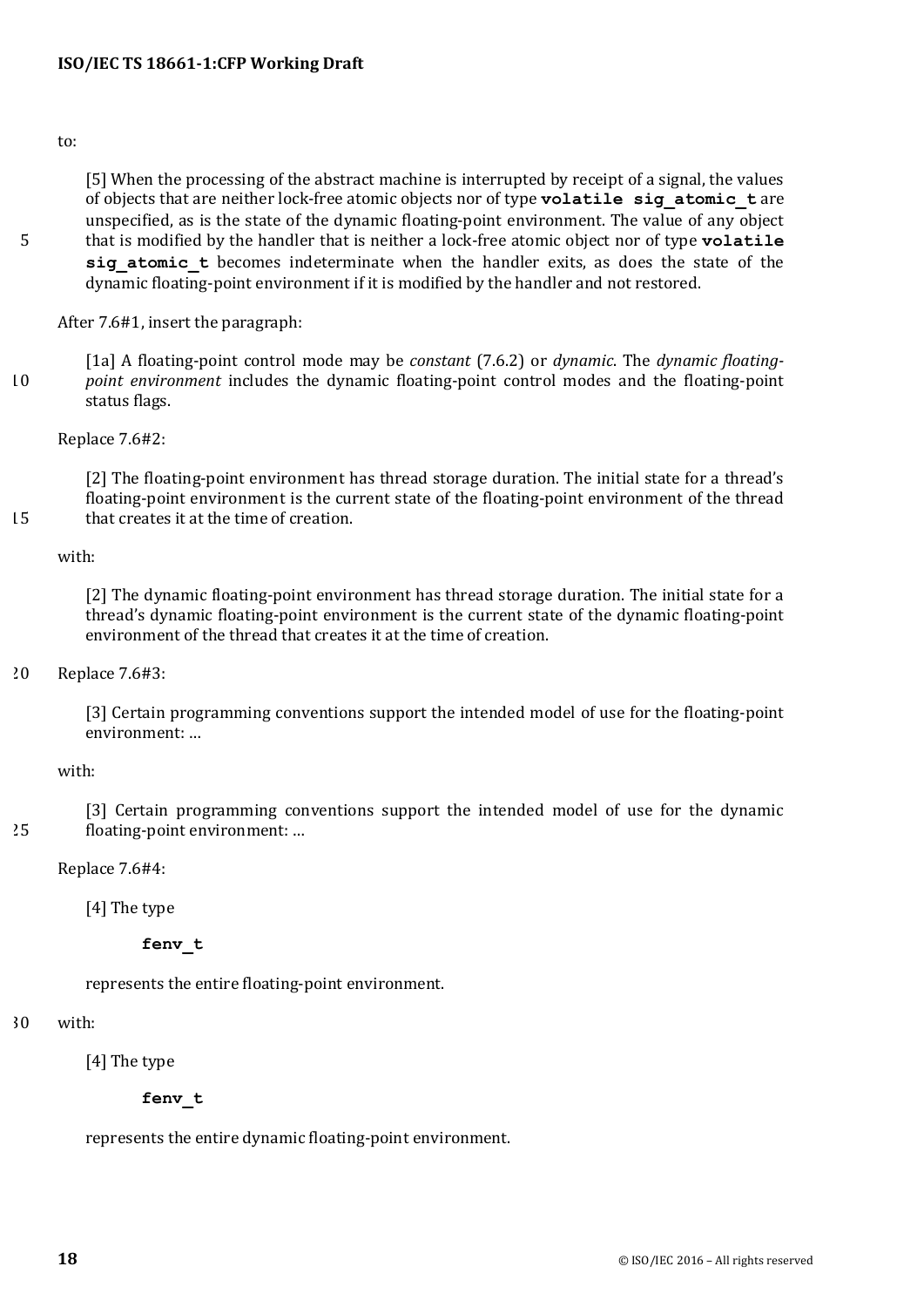Replace 7.6#9:

[9] The macro

### **FE\_DFL\_ENV**

represents the default floating-point environment  $-$  the one installed at program startup  $-$ 5 and has type "pointer to const-qualified **fenv** t". It can be used as an argument to **<fenv.h>** functions that manage the floating-point environment.

with:

[9] The macro

#### **FE\_DFL\_ENV**

10 represents the default dynamic floating-point environment — the one installed at program startup — and has type "pointer to const-qualified  $fenv$   $t$ ". It can be used as an argument to **<fenv.h>** functions that manage the dynamic floating-point environment.

Modify 7.6.1#2 by replacing:

If part of a program tests floating-point status flags, sets floating-point control modes, or runs 15 under non-default mode settings, but was translated with the state for the **FENV ACCESS** pragma "off", the behavior is undefined.

with:

If part of a program tests floating-point status flags or establishes non-default floating-point mode settings using any means other than the **FENV** ROUND pragmas, but was translated with 20 the state for the **FENV** ACCESS pragma "off", the behavior is undefined.

Modify footnote 213) by replacing:

In general, if the state of FENV ACCESS is "off", the translator can assume that default modes are in effect and the flags are not tested.

with:

25 In general, if the state of **FENV ACCESS** is "off", the translator can assume that the flags are not tested, and that default modes are in effect, except where specified otherwise by an **FENV\_ROUND** pragma.

Following 7.6.1 "The **FENV ACCESS** pragma", insert:

#### **7.6.1a Rounding control pragma**

#### 30 **Synopsis**

[1] **#define \_\_STDC\_WANT\_IEC\_60559\_BFP\_EXT\_\_ #include <fenv.h> #pragma STDC FENV\_ROUND** *direction*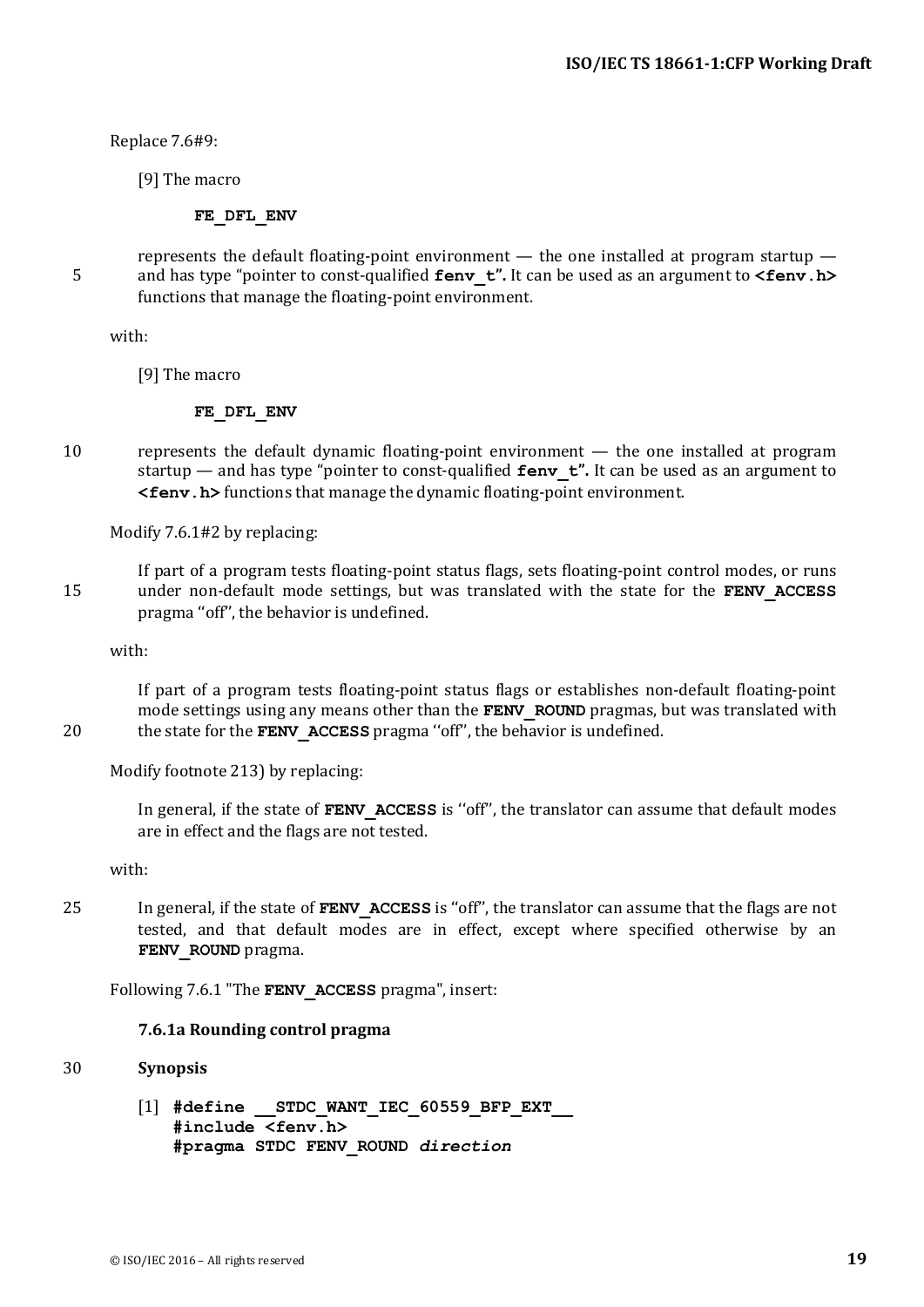## **Description**

[2] The **FENV** ROUND pragma provides a means to specify a constant rounding direction for floating-point operations within a translation unit or compound statement. The pragma shall occur either outside external declarations or preceding all explicit declarations and statements 5 inside a compound statement. When outside external declarations, the pragma takes effect from its occurrence until another FENV ROUND pragma is encountered, or until the end of the translation unit. When inside a compound statement, the pragma takes effect from its occurrence until another FENV ROUND pragma is encountered (including within a nested compound statement), or until the end of the compound statement; at the end of a compound 10 statement the static rounding mode is restored to its condition just before the compound statement. If this pragma is used in any other context, its behavior is undefined.

[3] *direction* shall be one of the rounding direction macro names defined in 7.6, or FE DYNAMIC. If any other value is specified, the behavior is undefined. If no FENV ROUND pragma is in effect, or the specified constant rounding mode is **FE DYNAMIC**, rounding is 15 according to the mode specified by the dynamic floating-point environment, which is the dynamic rounding mode that was established either at thread creation or by a call to **fesetround, fesetmode, fesetenv, or feupdateenv.** If the FE DYNAMIC mode is specified and **FENV** ACCESS is "off", the translator may assume that the default rounding mode is in effect.

20 [4] Within the scope of an **FENV ROUND** directive establishing a mode other than FE DYNAMIC, all floating-point operators, implicit conversions (including the conversion of a value represented in a format wider than its semantic types to its semantic type, as done by classification macros), and invocations of functions indicated in the table below, for which macro replacement has not been suppressed  $(7.1.4)$ , shall be evaluated according to the 25 specified constant rounding mode (as though no constant mode was specified and the corresponding dynamic rounding mode had been established by a call to **fesetround**). Invocations of functions for which macro replacement has been suppressed and invocations of functions other than those indicated in the table below shall not be affected by constant rounding modes  $-$  they are affected by (and affect) only the dynamic mode. Floating constants 30 (6.4.4.2) that occur in the scope of a constant rounding mode shall be interpreted according to that mode.

| <b>Header</b> | <b>Function groups</b>         |
|---------------|--------------------------------|
| $math. h>$    | acos, asin, atan, atan2        |
| $math. h>$    | cos, sin, tan                  |
| $math. h>$    | acosh, asinh, atanh            |
| $math. h>$    | cosh, sinh, tanh               |
| $math. h>$    | exp, exp2, expm1               |
| $nab.h>$      | log, log10, log1p, log2        |
| $math. h>$    | scalbn, scalbln, ldexp         |
| $math. h>$    | cbrt, hypot, pow, sqrt         |
| $math. h>$    | erf, erfc                      |
| $math. h>$    | lgamma, tgamma                 |
| $math. h>$    | rint, nearbyint, lrint, llrint |
| $math. h>$    | fdim                           |
| $math. h>$    | fma                            |

#### **Functions affected by constant rounding modes**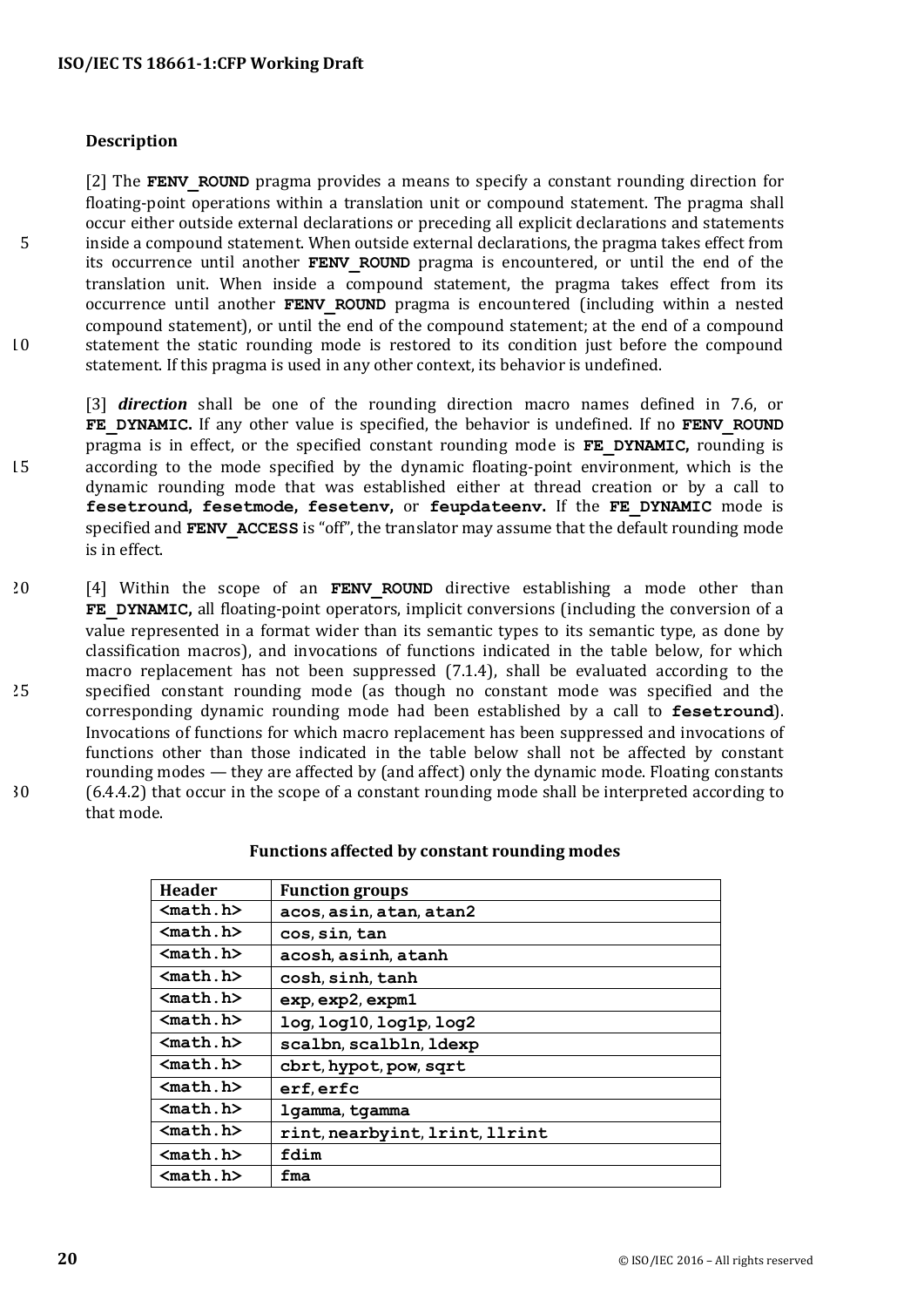| $math.h>$                                   | fadd, daddl, fsub, dsubl, fmul, dmull, fdiv, ddivl, |  |
|---------------------------------------------|-----------------------------------------------------|--|
|                                             | ffma, dfmal, fsqrt, dsqrtl                          |  |
| $\left\langle \text{stdlib.h}\right\rangle$ | atof, strfromd, strfromf, strfroml, strtod,         |  |
|                                             | strtof, strtold                                     |  |
| $\langle$ wchar.h $\rangle$                 | wcstod, wcstof, wcstold                             |  |
| $<$ stdio.h $>$                             | printf and scanf families                           |  |
| $\langle$ wchar.h $\rangle$                 | wprintf and wscanf families                         |  |

Each <math.h> function listed in the table above indicates the family of functions of all supported types (for example,  $\texttt{acos} \, \texttt{f}$  and  $\texttt{acos} \, \texttt{l}$  as well as  $\texttt{acos}$ ).

[5] Constant rounding modes (other than **FE\_DYNAMIC**) could be implemented using dynamic 5 rounding modes as illustrated in the following example:

|    | #pragma STDC FENV ROUND direction                 |
|----|---------------------------------------------------|
|    | // compiler inserts:                              |
|    | // #pragma STDC FENV ACCESS ON                    |
| 10 | // int savedrnd;                                  |
|    | $//$ savedrnd = swapround(direction);             |
|    | operations affected by constant rounding mode     |
|    | // compiler inserts:                              |
|    | // savedrnd = swapround(savedrnd);                |
| 15 | operations not affected by constant rounding mode |
|    | // compiler inserts:                              |
|    | $\frac{1}{1}$ savedrnd = swapround(savedrnd);     |
|    | operations affected by constant rounding mode     |
|    | // compiler inserts:                              |
| 20 | // swapround(savedrnd);                           |
|    |                                                   |
|    |                                                   |

where **swapround** is defined by:

```
static inline int __swapround(const int new) {
25 const int old = fegetround();
            fesetround(new);
            return old;
          }
```
30 In 7.6.3.1#2, change:

[2] The **fegetround** function gets the current rounding direction.

to:

[2] The **fegetround** function gets the current value of the dynamic rounding direction mode.

In 7.6.3.1#3, change:

35 [3] The **fegetround** function returns the value of the rounding direction macro representing the current rounding direction or a negative value if there is no such rounding direction macro or the current rounding direction is not determinable.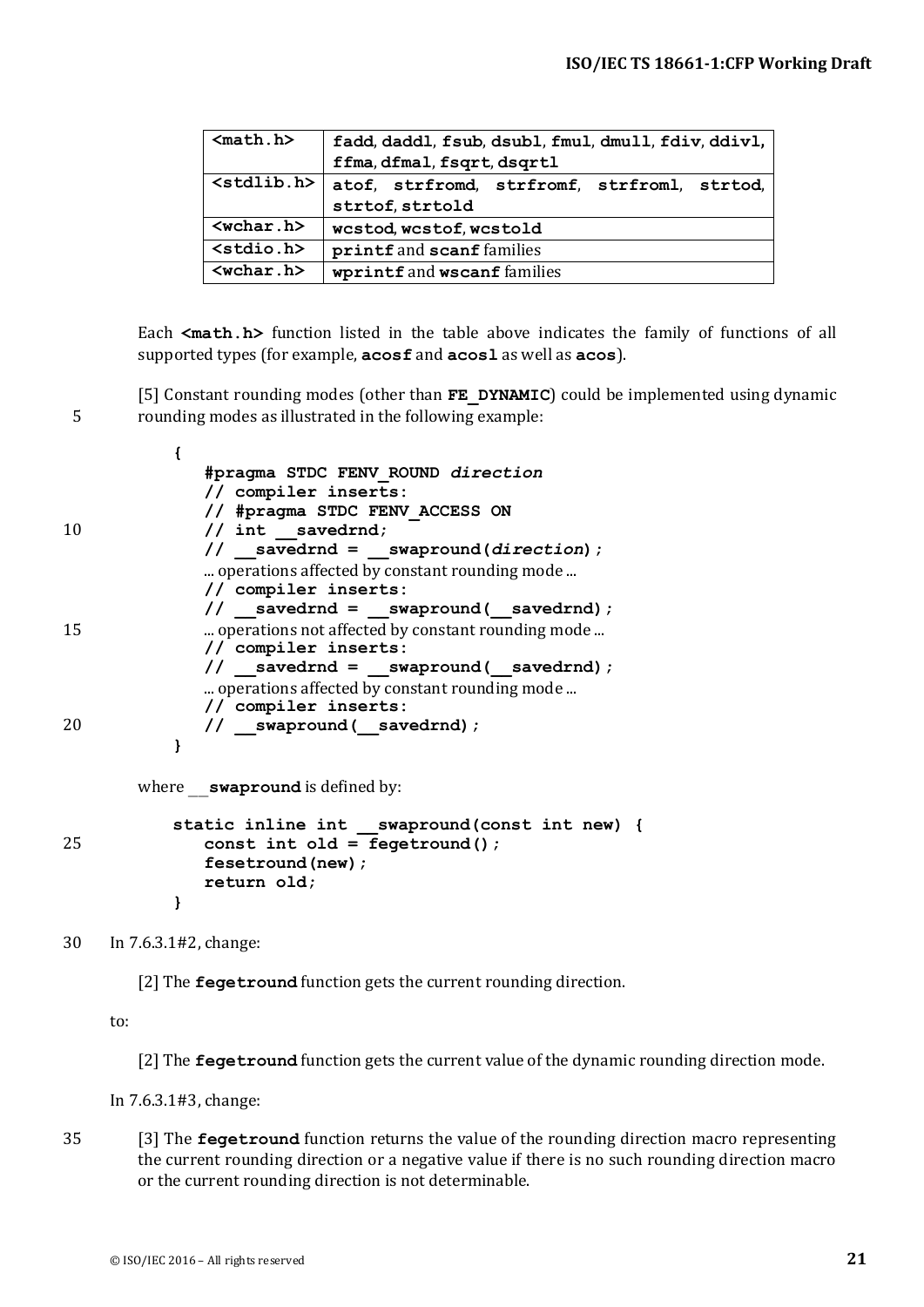### **ISO/IEC TS 18661-1:CFP Working Draft**

to:

[3] The **fegetround** function returns the value of the rounding direction macro representing the current dynamic rounding direction or a negative value if there is no such rounding direction macro or the current dynamic rounding direction is not determinable.

5 In 7.6.3.2#2, change:

[2] The **fesetround** function establishes the rounding direction represented by its argument **round**. If the argument is not equal to the value of a rounding direction macro, the rounding direction is not changed.

to:

10 [2] The **fesetround** function sets the dynamic rounding direction mode to the rounding direction represented by its argument **round**. If the argument is not equal to the value of a rounding direction macro, the rounding direction is not changed.

In 7.6.3.2#3, change:

[3] The **fesetround** function returns zero if and only if the requested rounding direction was 15 established.

to:

[3] The **fesetround** function returns zero if and only if the dynamic rounding direction mode was set to the requested rounding direction.

- In 7.6.4.1 Description, change:
- 20 [2] The **fegetenv** function attempts to store the current floating-point environment in the object pointed to by **envp**.

to:

[2] The **fegetenv** function attempts to store the current dynamic floating-point environment in the object pointed to by **envp**.

# 25 In 7.6.4.2 Description, change:

[2] The **feholdexcept** function saves the current floating-point environment in the object pointed to by **envp** 

to:

[2] The **feholdexcept** function saves the current dynamic floating-point environment in the 30 object pointed to by **envp** 

In 7.6.4.3 Description, change:

[2] The **feseteny** function attempts to establish the floating-point environment represented by the object pointed to by **envp**. The argument **envp** shall point to an object set by a call to **fegeteny** or **feholdexcept**, or equal a floating-point environment macro.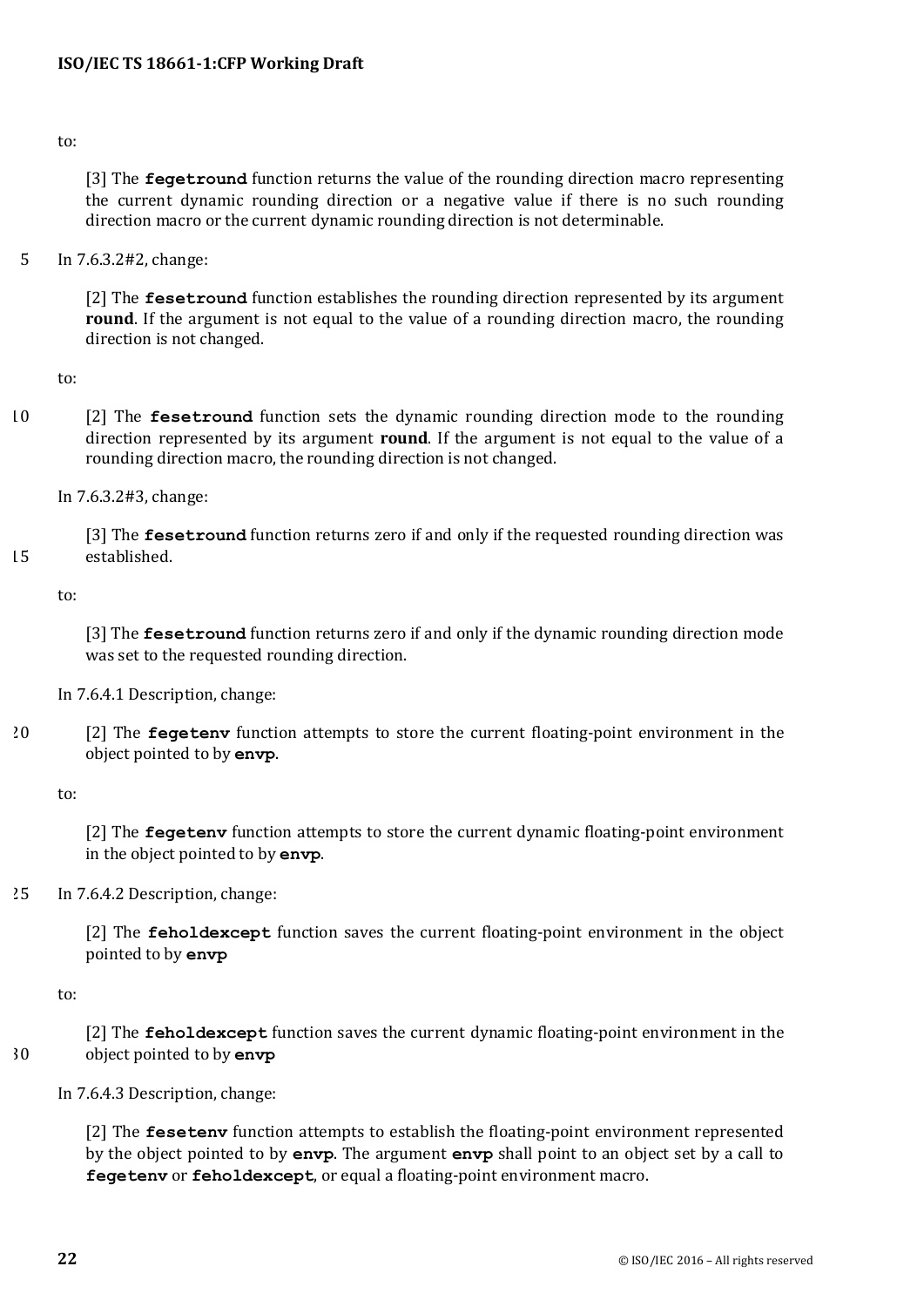to:

[2] The **fesetenv** function attempts to establish the dynamic floating-point environment represented by the object pointed to by **envp**. The argument **envp** shall point to an object set by a call to **fegeteny** or **feholdexcept**, or equal a dynamic floating-point environment 5 macro.

In 7.6.4.4 Description, change:

[2] The **feupdateenv** function attempts to save the currently raised floating-point exceptions in its automatic storage, install the floating-point environment represented by the object pointed to by **envp**, and then raise the saved floating-point exceptions. The argument **envp** 10 shall point to an object set by a call to **feholdexcept** or **fegeteny**, or equal a floating-point environment macro.

to:

[2] The **feupdateenv** function attempts to save the currently raised floating-point exceptions in its automatic storage, install the dynamic floating-point environment represented by the 15 object pointed to by **envp**, and then raise the saved floating-point exceptions. The argument **envp** shall point to an object set by a call to **feholdexcept** or **fegetenv**, or equal a dynamic floating-point environment macro.

In F.8.1, replace:

[1] IEC 60559 requires that floating-point operations implicitly raise floating-point exception 20 status flags, and that rounding control modes can be set explicitly to affect result values of floating-point operations. When the state for the **FENV ACCESS** pragma (defined in **<fenv.h>**) is "on", these changes to the floating-point state are treated as side effects which respect sequence points.364)

with:

25 [1] IEC 60559 requires that floating-point operations implicitly raise floating-point exception status flags, and that rounding control modes can be set explicitly to affect result values of floating-point operations. These changes to the floating-point state are treated as side effects which respect sequence points.364)

Change footnote 364) from:

30 364) If the state for the **FENV ACCESS** pragma is "off", the implementation is free to assume the floating-point control modes will be the default ones and the floating-point status flags will not be tested, which allows certain optimizations (see F.9).

to:

364) If the state for the **FENV ACCESS** pragma is "off", the implementation is free to assume 35 the dynamic floating-point control modes will be the default ones and the floating-point status flags will not be tested, which allows certain optimizations (see F.9).

In F.8.2, replace:

[1] During translation the IEC 60559 default modes are in effect: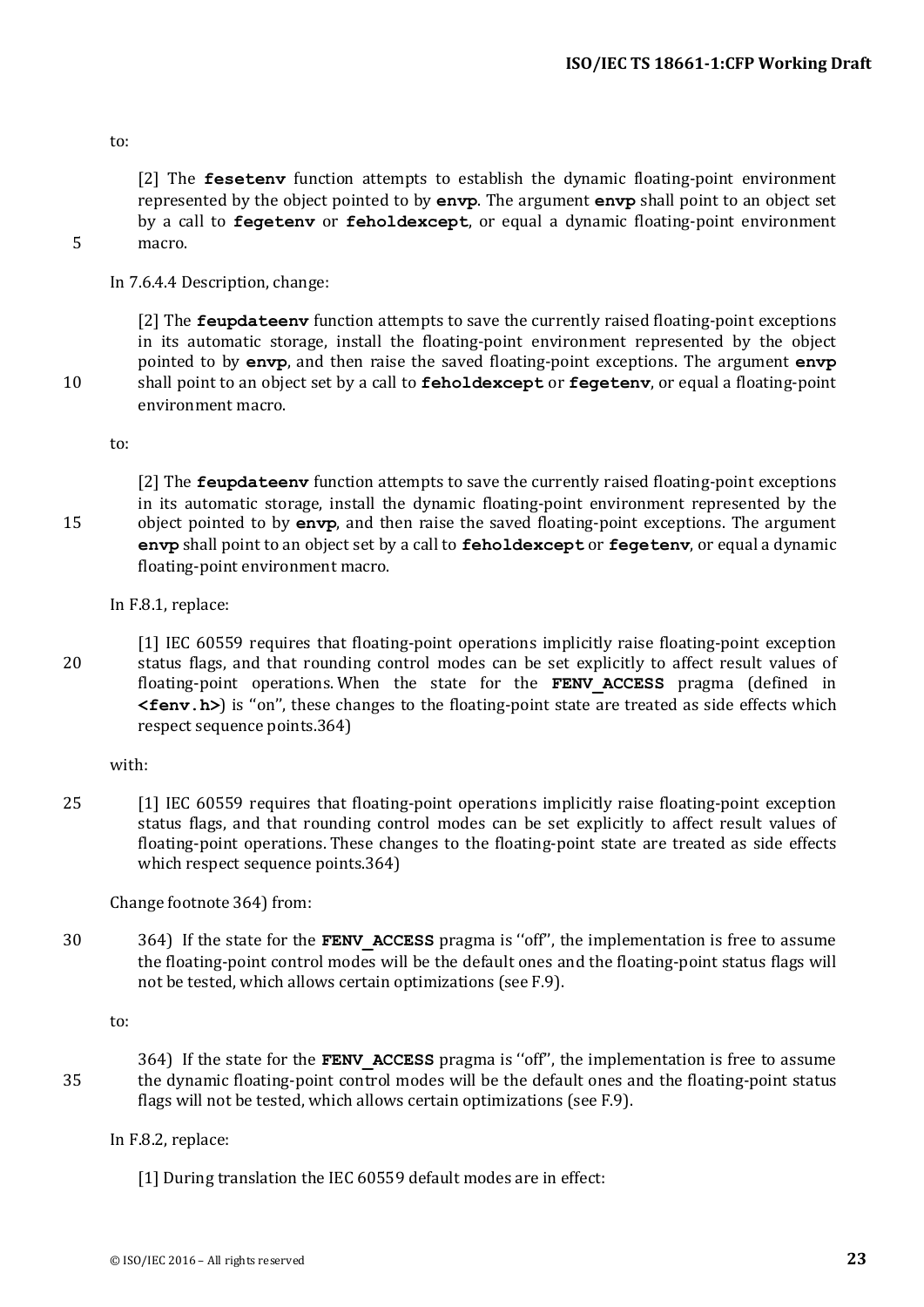# **ISO/IEC TS 18661-1:CFP Working Draft**

with:

[1] During translation, constant rounding direction modes (7.6.2) are in effect where specified. Elsewhere, during translation the IEC 60559 default modes are in effect:

Change footnote 365) from:

5 365) As floating constants are converted to appropriate internal representations at translation time, their conversion is subject to default rounding modes and raises no execution-time floating-point exceptions (even where the state of the **FENV ACCESS** pragma is "on"). Library functions, for example **strtod**, provide execution-time conversion of numeric strings.

to:

10 365) As floating constants are converted to appropriate internal representations at translation time, their conversion is subject to constant or default rounding modes and raises no executiontime floating-point exceptions (even where the state of the **FENV ACCESS** pragma is "on"). Library functions, for example strtod, provide execution-time conversion of numeric strings.

In F.8.3, replace:

15 [1] At program startup the floating-point environment is initialized ...

with:

[1] At program startup the dynamic floating-point environment is initialized ...

In F.8.3, change the second bullet from:

- The rounding direction mode is rounding to nearest.
- 20 to:
- $-$  The dynamic rounding direction mode is rounding to nearest.

#### **12 NaN support**

The  $2011$  update to IEC 60559 retains support for signaling NaNs. Although C11 notes that floating types may contain signaling NaNs, it does not otherwise specify signaling NaNs. Some unqualified <sup>25</sup> references to NaNs in C11 do not properly apply to signaling NaNs, so that an implementation could not add signaling NaN support as an extension without contradicting C11. The goal of the following changes is to allow implementations to conditionally support signaling NaNs as specified in IEC 60559, but to require only minimal support for signaling NaNs.

#### **Changes** to C11:

30 In 7.12.1#2, after the second sentence, insert:

Whether a signaling NaN input causes a domain error is implementation-defined.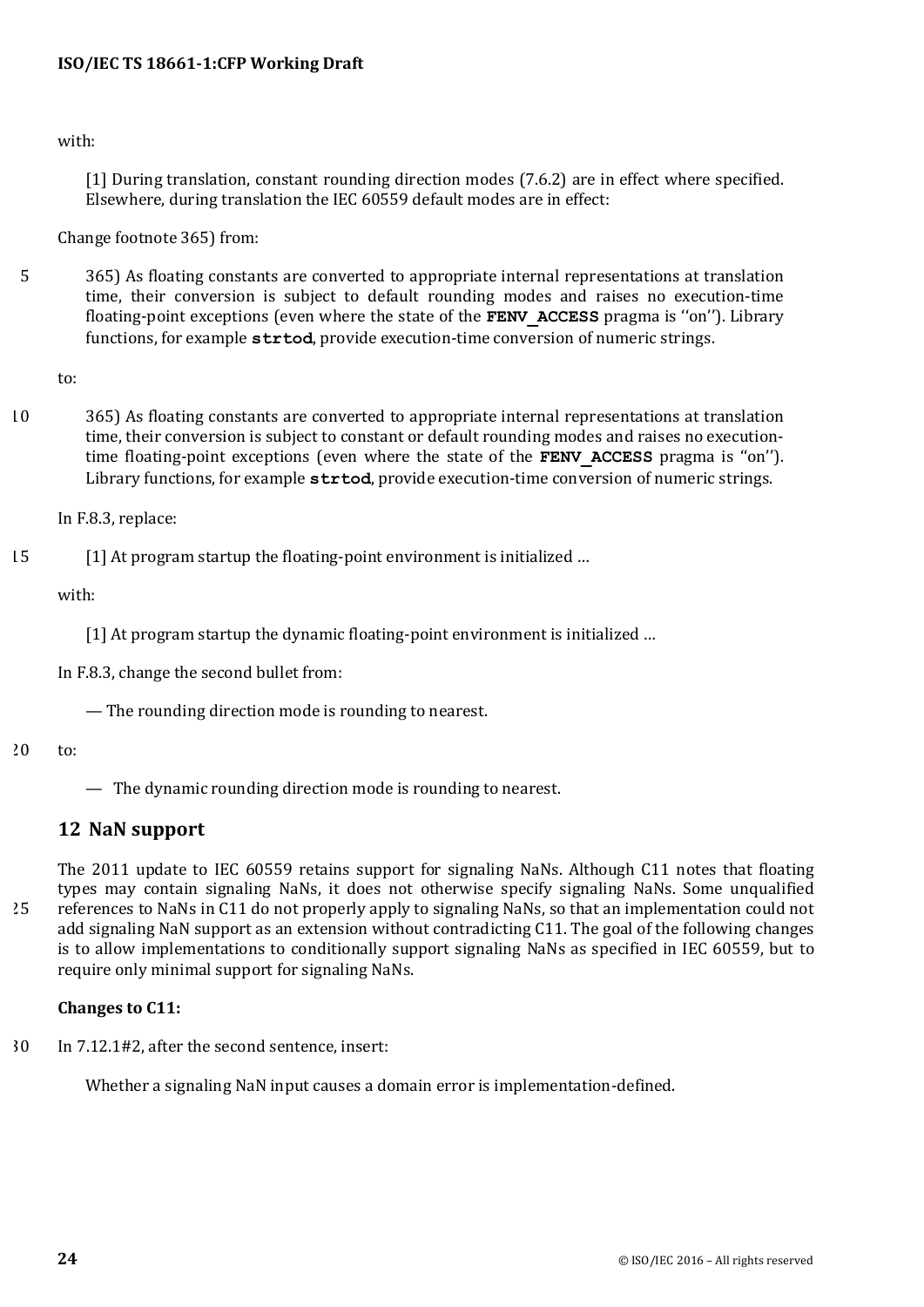After 7.12#5, add:

[5a] The signaling NaN macros

**SNANF SNAN** 5 **SNANL**

each is defined if and only if the respective type contains signaling NaNs  $(5.2.4.2.2)$ . They expand to a constant expression of the respective type representing a signaling NaN. If a signaling NaN macro is used for initializing an object of the same type that has static or thread-10 local storage duration, the object is initialized with a signaling NaN value.

In 7.12.14, change 4th sentence from:

The following subclauses provide macros that are *quiet* (non floating-point exception raising) versions of the relational operators, and other comparison macros that facilitate writing efficient code that accounts for NaNs without suffering the "invalid" floating-point exception.

15 to:

Subclauses 7.12.14.1 through 7.12.14.6 provide macros that are quiet versions of the relational operators: the macros do not raise the "invalid" floating-point exception as an effect of quiet NaN arguments. The comparison macros facilitate writing efficient code that accounts for quiet NaNs without suffering the "invalid" floating-point exception.

20 In the second paragraphs of 7.12.14.1 through 7.12.14.5, append to "when **x** and **y** are unordered" the phrase "and neither is a signaling NaN".

In 7.12.14.6#2, append to the Description: "The **isunordered** macro raises no floating-point exceptions if neither argument is a signaling NaN."

Change F.2.1 from:

#### 25 **F.2.1 Infinities, signed zeros, and NaNs**

[1] This specification does not define the behavior of signaling NaNs.359) It generally uses the term *NaN* to denote quiet NaNs. The **NAN** and **INFINITY** macros and the nan functions in **<math.h>** provide designations for IEC 60559 NaNs and infinities.

to:

### 30 **F.2.1 Infinities and NaNs**

[1] Since negative and positive infinity are representable in IEC 60559 formats, all real numbers lie within the range of representable values (5.2.4.2.2).

[2] The **NAN** and **INFINITY** macros and the **nan** functions in  $\text{Kmath}$ **. h>** provide designations for IEC 60559 quiet NaNs and infinities. The **SNANF**, **SNAN**, and **SNANL** macros in **<math.h>** 35 provide designations for IEC 60559 signaling NaNs.

[3] This annex does not require the full support for signaling NaNs specified in IEC 60559. This annex uses the term *NaN*, unless explicitly qualified, to denote quiet NaNs. Where specification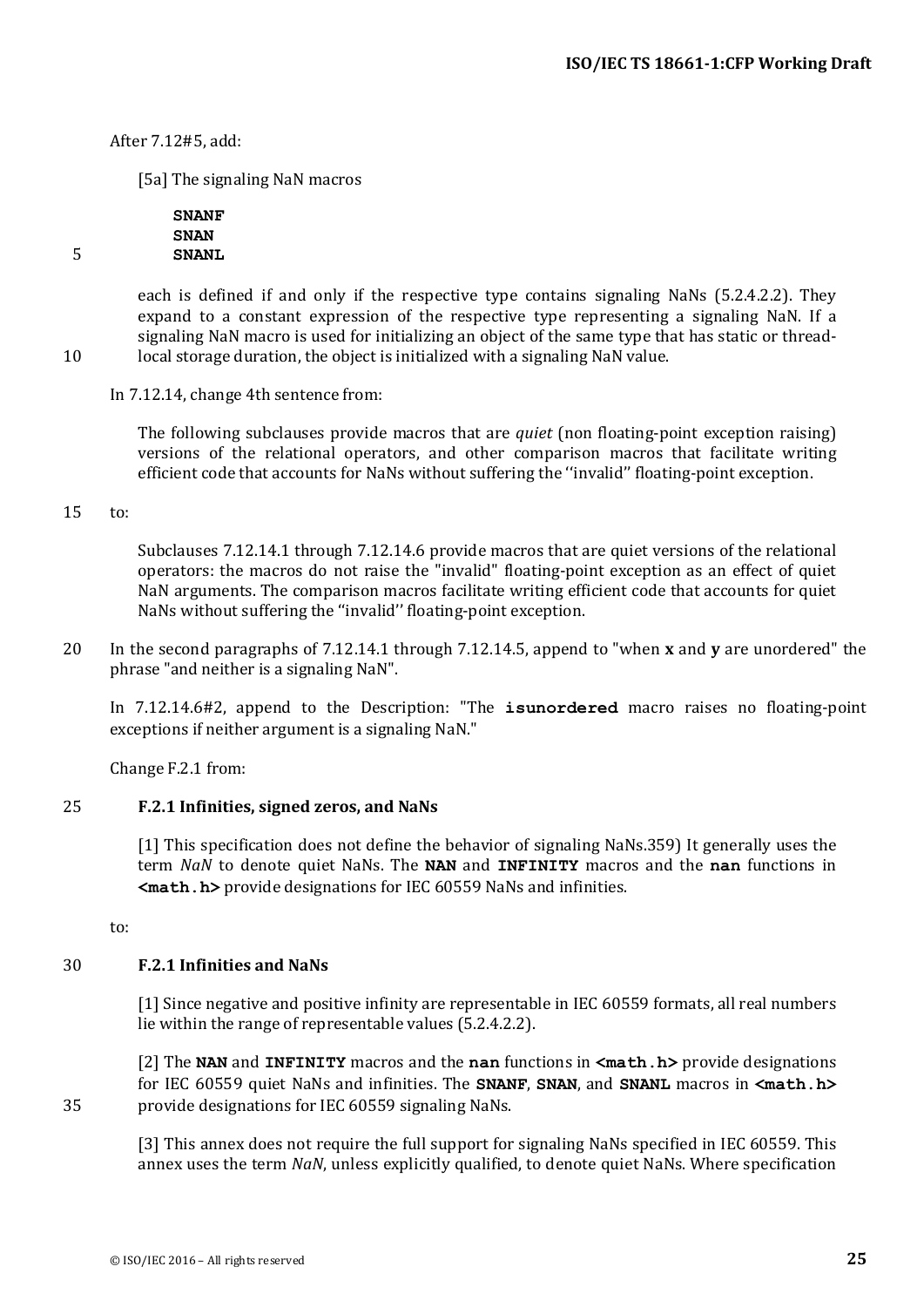of signaling NaNs is not provided, the behavior of signaling NaNs is implementation-defined (either treated as an IEC 60559 quiet NaN or treated as an IEC 60559 signaling NaN).359)

[4] Any operator or **<math.h>** function that raises an "invalid" floating-point exception, if delivering a floating type result, shall return a quiet NaN.

5 [5] In order to support signaling NaNs as specified in IEC 60559, an implementation should adhere to the following recommended practice.

#### **Recommended practice**

[6] Any floating-point operator or **<math.h>** function or macro with a signaling NaN input, unless explicitly specified otherwise, raises an "invalid" floating-point exception.

- 10 [7] NOTE Some functions do not propagate quiet NaN arguments. For example, **hypot(x, y)** returns infinity if **x** or **y** is infinite and the other is a quiet NaN. The recommended practice in this subclause specifies that such functions (and others) raise the "invalid" floating-point exception if an argument is a signaling NaN, which also implies they return a quiet NaN in these cases.
- 15 [8] The **<fenv.h>** header defines the macro

### FE SNANS ALWAYS SIGNAL

if and only if the implementation follows the recommended practice in this subclause. If defined, FE SNANS ALWAYS SIGNAL expands to the integer constant 1.

In F.4, change the first sentence from:

20 If the integer type is **Boo1**, 6.3.1.2 applies and no floating-point exceptions are raised (even for NaN).

to:

If the integer type is  $Bool$ ,  $6.3.1.2$  applies and the conversion raises no floating-point exceptions if the floating-point value is not a signaling NaN.

 $25$  Append to the end of F.5 the following paragraph:

[4] The **fprintf** family of functions in **<stdio.h>** and the **fwprintf** family of functions in **<wchar.h>** should behave as if floating-point operands were passed through the **canonicalize** function of the same type.

In F.5#4, attach a footnote to the wording:

30 The **fprintf** family of functions in  $\leq$  **tdio.h>** and the **fwprintf** family of functions in **Example 20** should behave as if floating-point operands were passed through the canonicalize function of the same type.

where the footnote is:

\*) This is a recommendation instead of a requirement so that implementations may choose to 35 print signaling NaNs differently from quiet NaNs.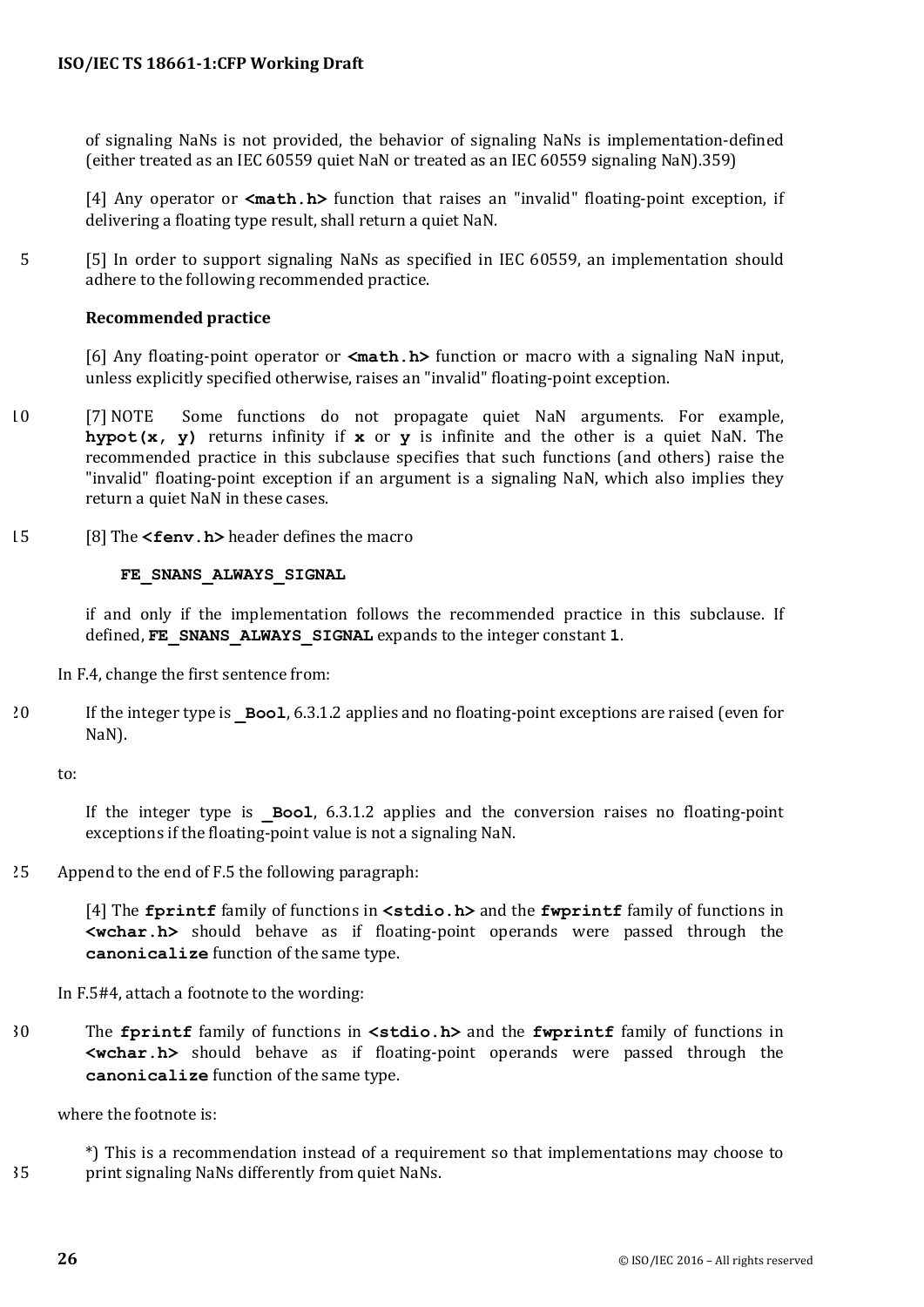In F.9.2, bullet  $1*x$  and  $x/1$  -> x, replace "are equivalent" with "may be regarded as equivalent".

In  $F.10#3$ , change the last sentence:

The other functions in <math.h> treat infinities, NaNs, signed zeros, subnormals, and (provided the state of the **FENV ACCESS** pragma is "on") the floating-point status flags in a 5 manner consistent with the basic arithmetic operations covered by IEC 60559.

to:

The other functions in <math.h> treat infinities, NaNs, signed zeros, subnormals, and (provided the state of the **FENV ACCESS** pragma is "on") the floating-point status flags in a manner consistent with IEC 60559 operations.

10 After F.10#4, insert:

[4a] The functions bound to operations in IEC 60559 (F.3) are fully specified by IEC 60559, including rounding behaviors and floating-point exceptions.

In F.10, replace paragraphs  $8$  through  $10$ :

[8] Whether or when library functions raise the "inexact" floating-point exception is 15 unspecified, unless explicitly specified otherwise.

[9] Whether or when library functions raise an undeserved "underflow" floating-point exception is unspecified.372) Otherwise, as implied by F.8.6, the  $\text{ $math.h$ }$  functions do not raise spurious floating-point exceptions (detectable by the user), other than the "inexact" floating-point exception.

20 [10] Whether the functions honor the rounding direction mode is implementation-defined, unless explicitly specified otherwise.

with:

[8] Whether or when library functions not bound to operations in IEC 60559 raise the "inexact" floating-point exception is unspecified, unless stated otherwise.

- 25 [9] Whether or when library functions not bound to operations in IEC 60559 raise an undeserved "underflow" floating-point exception is unspecified.372) Otherwise, as implied by F.8.6, these functions do not raise spurious floating-point exceptions (detectable by the user), other than the "inexact" floating-point exception.
- [10] Whether the functions not bound to operations in IEC 60559 honor the rounding direction 30 mode is implementation-defined, unless explicitly specified otherwise.

Append to footnote 374):

Note also that this implementation does not handle signaling NaNs as required of implementations that define FP SNANS ALWAYS SIGNAL.

Change footnotes 242) and 243) from:

35 242) NaN arguments are treated as missing data: if one argument is a NaN and the other numeric, then the **fmax** functions choose the numeric value. See F.10.9.2.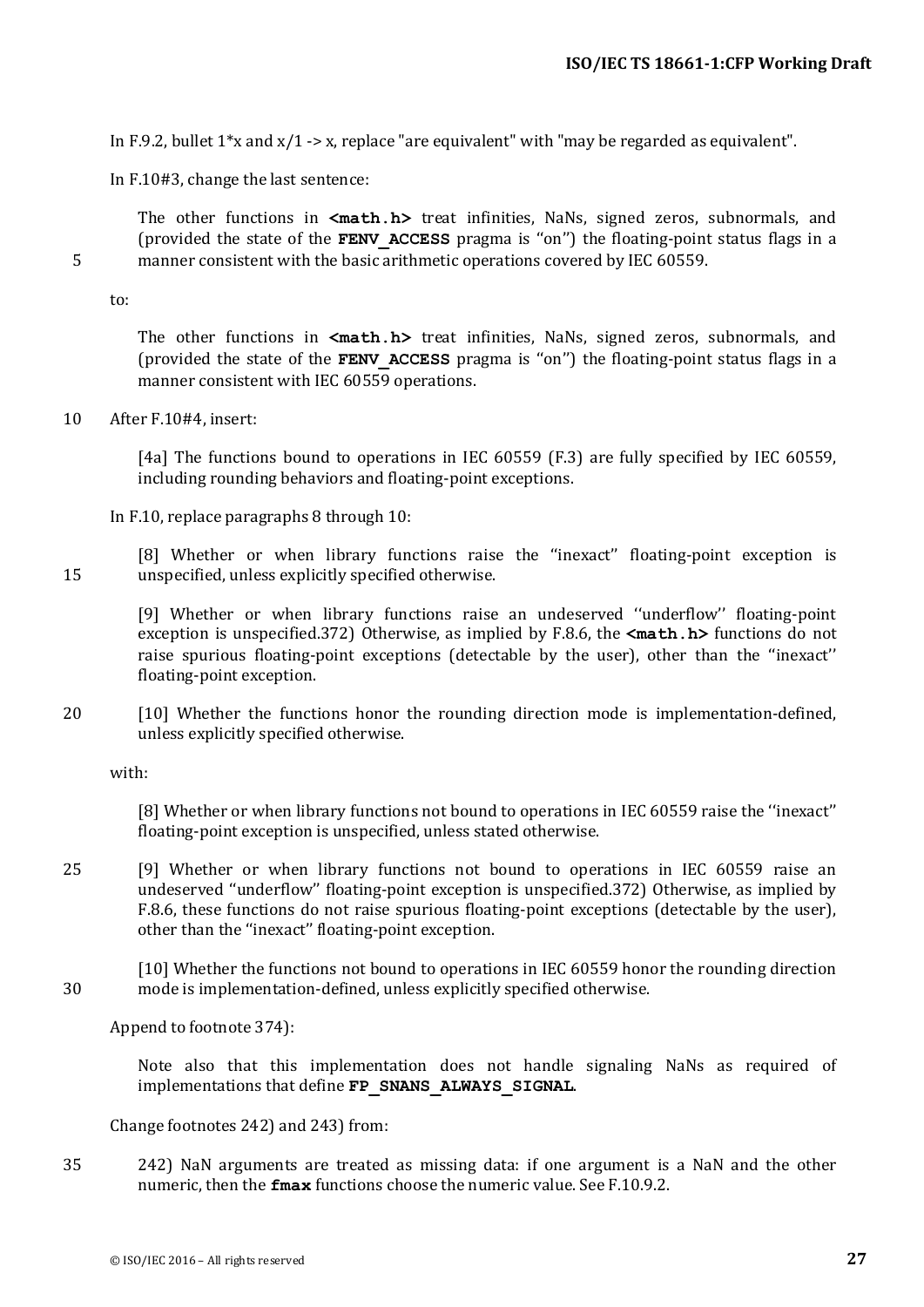243) The **fmin** functions are analogous to the **fmax** functions in their treatment of NaNs.

to:

242) Quiet NaN arguments are treated as missing data: if one argument is a quiet NaN and the other numeric, then the **fmax** functions choose the numeric value. See F.10.9.2.

5 243) The **fmin** functions are analogous to the **fmax** functions in their treatment of quiet NaNs.

In F.10.3.4, replace paragraphs  $2$  and  $3$ :

[2] frexp raises no floating-point exceptions.

[3] When the radix of the argument is a power of 2, the returned value is exact and is independent of the current rounding direction mode.

### 10 with:

[2] **frexp** raises no floating-point exceptions if **value** is not a signaling NaN.

[3] The returned value is independent of the current rounding direction mode.

In  $F.10.4.2$ , replace paragraph 2:

[2] The returned value is exact and is independent of the current rounding direction mode.

#### 15 with:

[2]  $fabs(x)$  raises no floating-point exceptions, even if x is a signaling NaN. The returned value is independent of the current rounding direction mode.

In  $F.10.4.5$ , replace paragraph 1:

[1] **sqrt** is fully specified as a basic arithmetic operation in IEC 60559. The returned value is 20 dependent on the current rounding direction mode.

#### with:

 $-$  sqrt( $\pm 0$ ) returns  $\pm 0$ .

— **sqrt(**+∞**)** returns +∞.

 $\rightarrow$  sqrt(*x*) returns a NaN and raises the "invalid" floating-point exception for  $x < 0$ .

25 The returned value is dependent on the current rounding direction mode.

In  $F.10.6.6\#3$ , attach a footnote to the wording:

The **double** version of round behaves as though implemented by

where the footnote is:

\*) This code does not handle signaling NaNs as required of implementations that define 30 **FP\_SNANS\_ALWAYS\_SIGNAL**.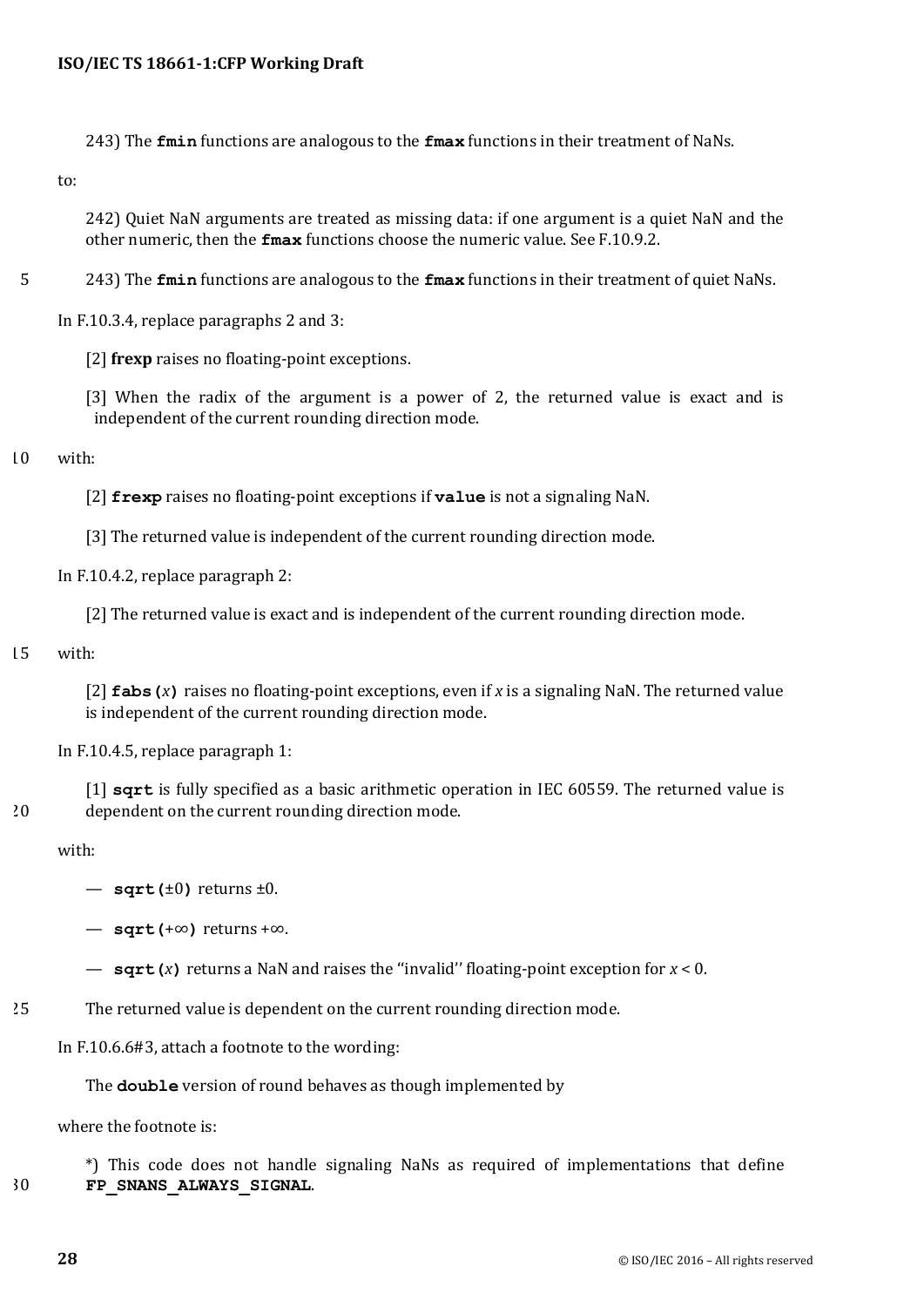In F.10.7.2, replace paragraph  $1$ :

[1] The **remainder** functions are fully specified as a basic arithmetic operation in IEC 60559.

with:

 $-$  **remainder(** $\pm 0$ , y) returns  $\pm 0$  for *y* not zero.

5 **— remainder(***x*, *y*) returns a NaN and raises the "invalid" floating-point exception for *x* infinite or *y* zero (and neither is a NaN).

 $\rightarrow$  **remainder** (*x*,  $\pm \infty$ ) returns *x* for *x not infinite.* 

In  $F.10.8.1$ , replace paragraph 2:

[2] The returned value is exact and is independent of the current rounding direction mode.

10 with:

[2] copysign(*x*, *y*) raises no floating-point exceptions, even if *x* or *y* is a signaling NaN. The returned value is independent of the current rounding direction mode.

In F.10.9.2, paragraph 3, change the sample implementation for **fmax** from:

$$
\{ return (isgreaterequal(x, y) ||\nisnan(y)) ? x : y; }
$$

to:

```
{
            double r;
            r = (isgreaterequal(x, y) || isnan(y)) ? x : y;
20 (void) canonicalize(&r, &r);
            return r;
          }
```
In G.3#1, replace:

[1] A complex or imaginary value with at least one infinite part is regarded as an *infinity* (even if 25 its other part is a NaN). ...

with:

[1] A complex or imaginary value with at least one infinite part is regarded as an *infinity* (even if its other part is a quiet NaN). …

After G.6#4, append the paragraph:

30 [4a] In subsequent subclauses in G.6 "NaN" refers to a quiet NaN. The behavior of signaling NaNs in Annex G is implementation-defined.

Change footnote 378) from:

 $378$ ) As noted in G.3, a complex value with at least one infinite part is regarded as an infinity even if its other part is a NaN.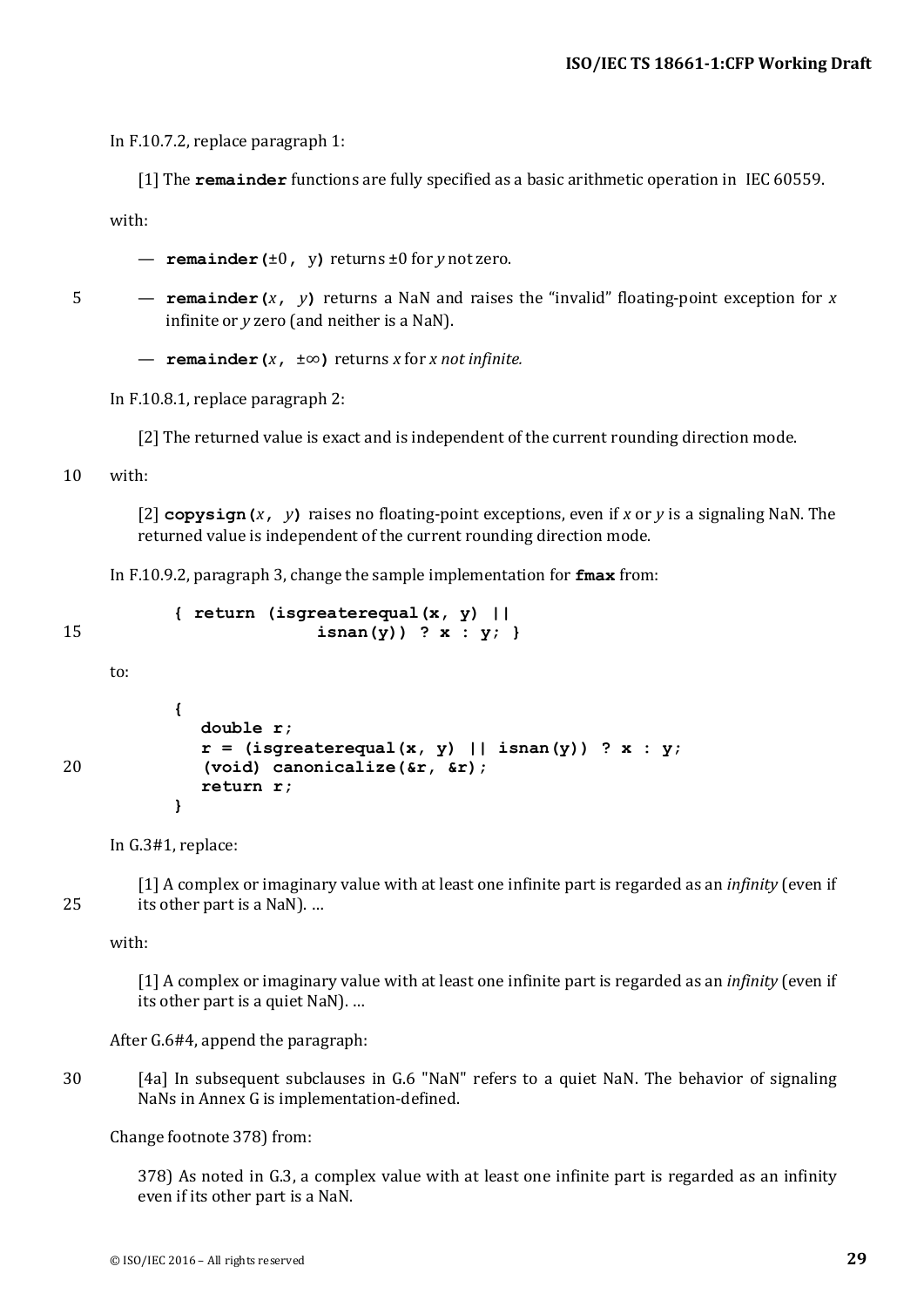to:

378) As noted in G.3, a complex value with at least one infinite part is regarded as an infinity even if its other part is a quiet NaN.

# **13 Integer width macros**

5 C11 clause 6.2.6.2 defines the *width* of integer types. These widths are needed in order to use the **fromfp**, **ufromfp**, **fromfpx**, and **ufromfpx** functions to round to the integer types. The following changes to C11 provide macros for the widths of integer types. On the belief that width macros would be generally useful, the proposal adds them to  $\langle$ limits.h> and  $\langle$ stdint.h>.

#### **Changes to C11:**

10 In 5.2.4.2.1#1, change:

Moreover, except for CHAR BIT and MB LEN MAX, the following shall be replaced by expressions that have the same type as would an expression that is an object of the corresponding type converted according to the integer promotions.

to:

15 Moreover, except for **CHAR BIT, MB LEN MAX**, and the width-of-type macros, the following shall be replaced by expressions that have the same type as would an expression that is an object of the corresponding type converted according to the integer promotions.

In  $5.2.4.2.1\text{#1}$ , insert the following bullets, each after the current bullets for the same type:

|                 | — width of type char                   |
|-----------------|----------------------------------------|
| 20              | CHAR WIDTH 8                           |
|                 | width of type signed char              |
|                 | <b>SCHAR WIDTH 8</b>                   |
|                 | - width of type unsigned char          |
|                 | UCHAR WIDTH 8                          |
| 25              | - width of type short int              |
|                 | SHRT WIDTH 16                          |
|                 | - width of type unsigned short int     |
|                 | <b>USHRT WIDTH 16</b>                  |
|                 | — width of type $\texttt{int}$         |
| 30 <sup>°</sup> | INT WIDTH 16                           |
|                 | - width of type unsigned int           |
|                 | <b>UINT WIDTH 16</b>                   |
|                 | - width of type long int               |
|                 | LONG WIDTH 32                          |
| 35              | - width of type unsigned long int      |
|                 | <b>ULONG WIDTH 32</b>                  |
|                 | - width of type long long int          |
|                 | LLONG WIDTH 64                         |
|                 | - width of type unsigned long long int |
| 10              | <b>ULLONG WIDTH 64</b>                 |
|                 |                                        |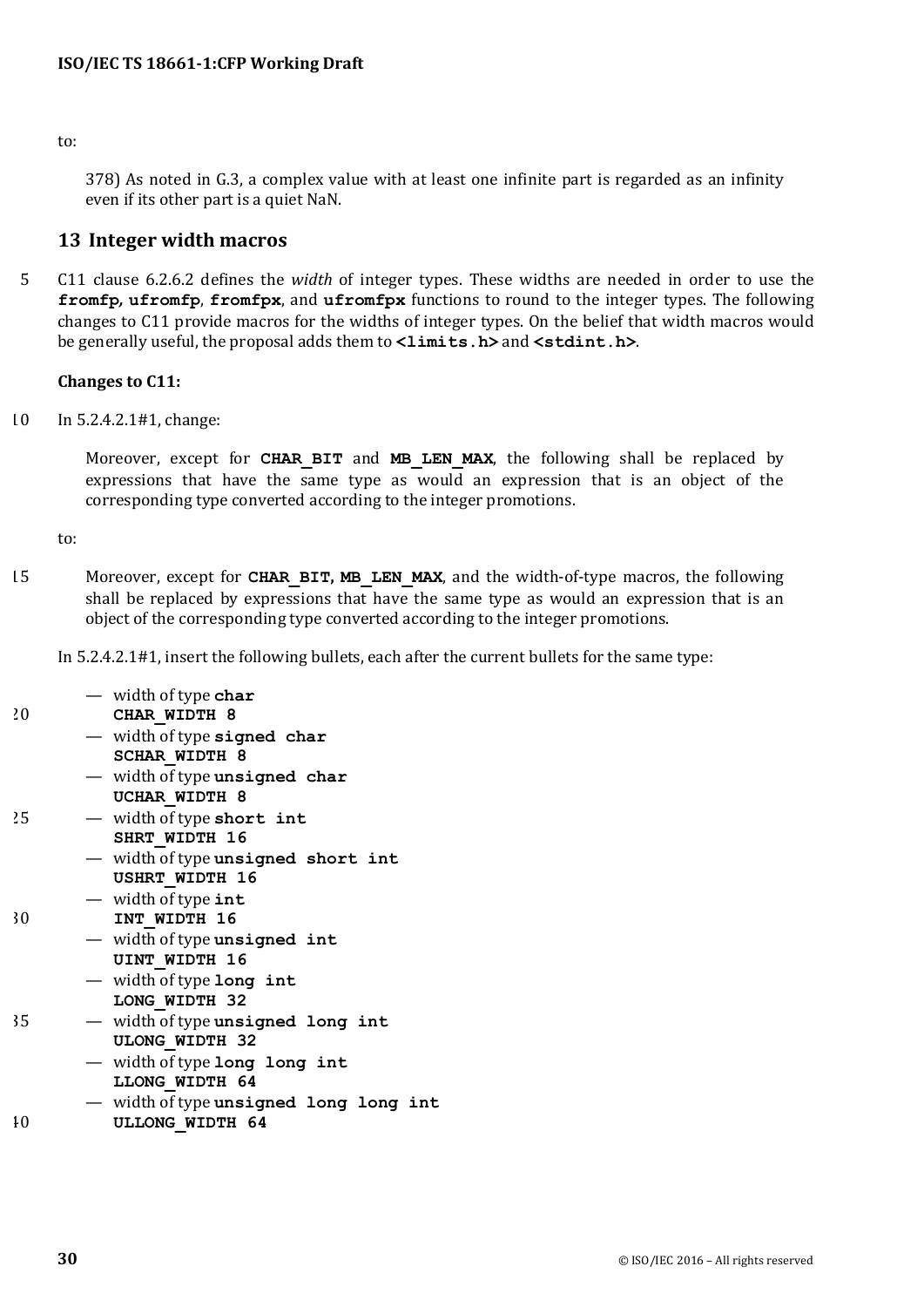In 7.20.2#2, change:

Each instance of any defined macro shall be replaced by a constant expression suitable for use in **#if** preprocessing directives, and this expression shall have the same type as would an expression that is an object of the corresponding type converted according to the integer 5 promotions. 

to:

Each instance of any defined macro shall be replaced by a constant expression suitable for use in **#if** preprocessing directives, and, except for the width-of-type macros, this expression shall have the same type as would an expression that is an object of the corresponding type 10 converted according to the integer promotions.

In  $7.20.2.1$ , append:

- width of exact-width signed integer types **INT***N***\_WIDTH** *N*
- width of exact-width unsigned integer types

```
15 UINTN_WIDTH N
```
In 7.20.2.2, append:

- width of minimum-width signed integer types **INT\_LEAST***N***\_WIDTH** *N*
- width of minimum-width unsigned integer types

20 **UINT\_LEAST***N***\_WIDTH** *N*

In 7.20.2.3, append:

- width of fastest minimum-width signed integer types **INT\_FAST***N***\_WIDTH***N*
- width of fastest minimum-width unsigned integer types
- 25 **UINT\_FAST***N***\_WIDTH** *N*

In 7.20.2.4, append:

- width of pointer-holding signed integer type **INTPTR\_WIDTH 16**
- width of pointer-holding unsigned integer type 30 **UINTPTR\_WIDTH 16**

In 7.20.2.5, append:

- width of greatest-width signed integer type **INTMAX\_WIDTH 64**
- width of greatest-width unsigned integer type

35 **UINTMAX\_WIDTH 64** 

In  $7.20.3#2$ , insert the following macros, each after the current macros for the same type:

**PTRDIFF\_WIDTH 16 SIG\_ATOMIC\_WIDTH 8 SIZE\_WIDTH 16**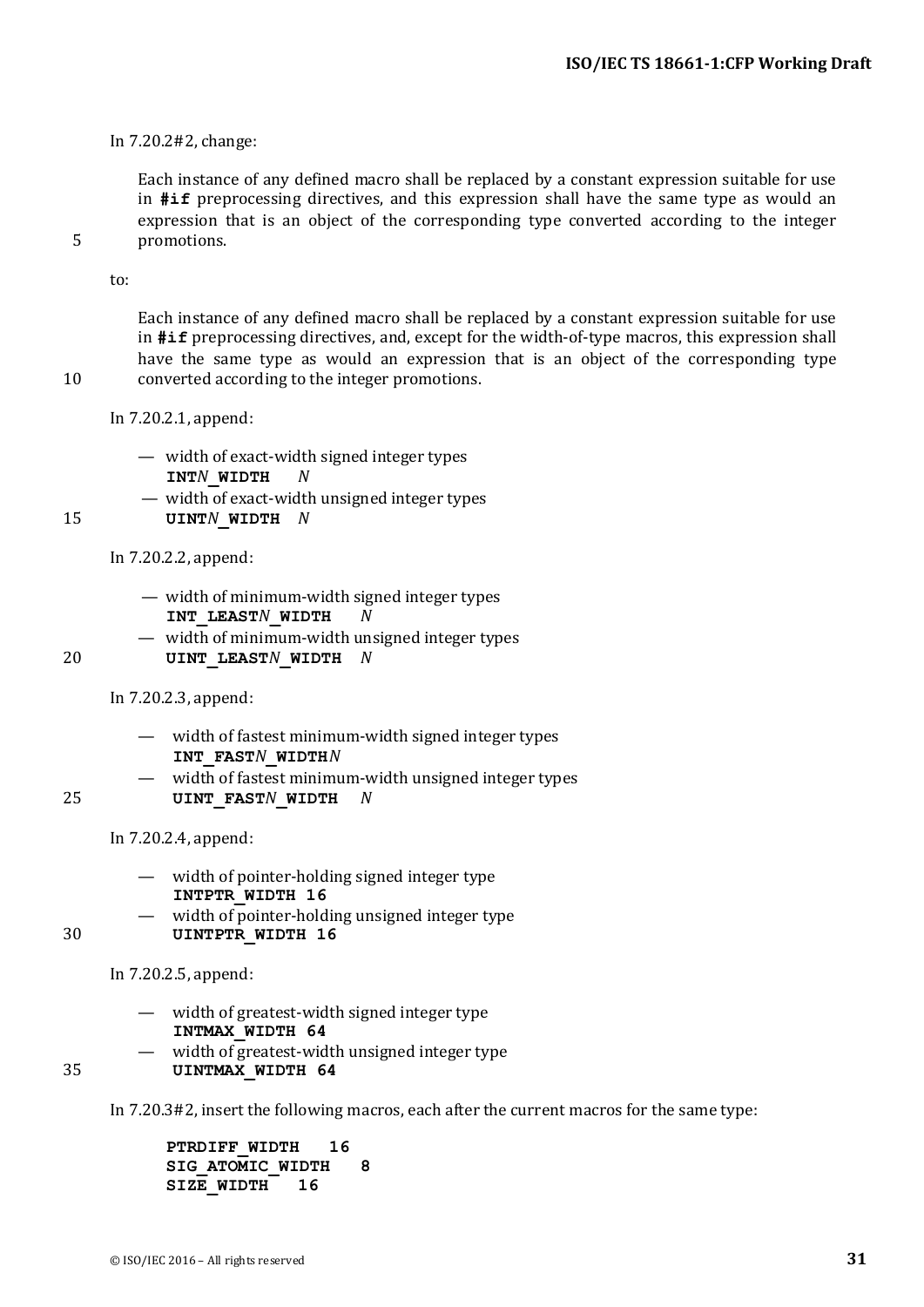**WCHAR\_WIDTH 8 WINT\_WIDTH 16** 

# **14 Mathematics <math.h>**

The 2011 update to IEC 60559 requires several new operations that are appropriate for  $\texttt{ $\text{math.h>}}$ .$ 5 Also, in a few cases, it tightens requirements for functions that are already in C11  $\epsilon$ **math.h>**.

# **14.0 C underflow**

The following change to C11 loosens the C definition of underflow to encompass IEC 60559 gradual underflow (see C11 footnote 232).

### **Changes** to C11:

 $10$  Change the first sentence in  $7.12.1#6$  from:

[6] The result underflows if the magnitude of the mathematical result is so small that the mathematical result cannot be represented, without extraordinary roundoff error, in an object of the specified type.232) ...

to:

15 [6] The result underflows if the magnitude of the mathematical result is nonzero and less than the minimum normal number in the type.232) ...

# **14.1 Nearest integer functions**

# **14.1.1** Round to integer value in floating type

IEC 60559 requires a function that rounds a value of floating type to an integer value in the same 20 floating type, without raising the "inexact" floating-point exception, for each of the rounding methods: to nearest, to nearest even, upward, downward, and toward zero. The C11 **round**, ceil, floor, and **trunc** functions may meet this requirement for four of the five rounding methods, though are permitted to raise the "inexact" floating-point exception. The following changes add a function that rounds to nearest and remove the latitude to raise the "inexact" floating-point exception.

#### 25 **Changes** to C11:

Change F.10.6.1:

[2] The returned value is independent of the current rounding direction mode.

to:

[2] The returned value is exact and is independent of the current rounding direction mode.

30 In F.10.6.1#3, change:

```
result = rint(x); // or nearbyint instead of rint
```
to:

```
result = nearbyint(x);
```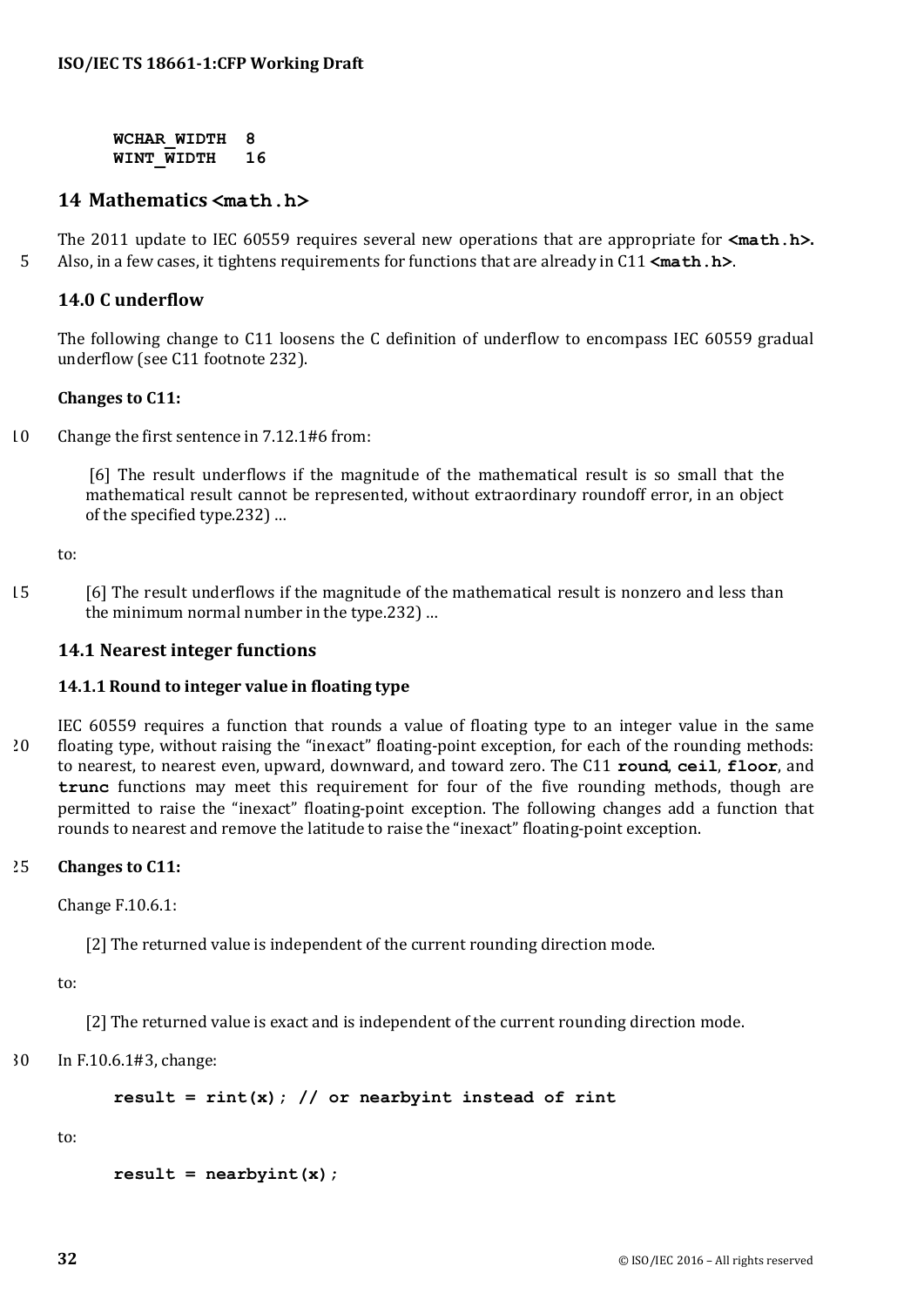Delete F.10.6.1#4:

The **ceil** functions may, but are not required to, raise the "inexact" floating-point exception for finite non-integer arguments, as this implementation does.

Change F.10.6.2:

5 [2] The returned value is independent of the current rounding direction mode.

to:

[2] The returned value is exact and is independent of the current rounding direction mode.

Delete the second sentence of F.10.6.2#3:

The **floor** functions may, but are not required to, raise the "inexact" floating-point exception 10 for finite non-integer arguments, as that implementation does.

Change F.10.6.6:

[2] The returned value is independent of the current rounding direction mode.

to:

[2] The returned value is exact and is independent of the current rounding direction mode.

#### 15 Change F.10.6.6#3 from:

[3] The **double** version of **round** behaves as though implemented by

```
#include <math.h>
          #include <fenv.h>
          #pragma STDC FENV_ACCESS ON
20 double round(double x)
          {
             double result;
             fenv t save env;
             feholdexcept(&save_env);
25 result = rint(x);
             if (fetestexcept(FE_INEXACT)) {
                  fesetround(FE_TOWARDZERO);
                  result = rint(copysign(0.5 + fabs(x), x));}
30 feupdateenv(&save_env);
             return result;
         }
```
The **round** functions may, but are not required to, raise the "inexact" floating-point exception for 35 finite non-integer numeric arguments, as this implementation does.

to:

[3] The **double** version of **round** behaves as though implemented by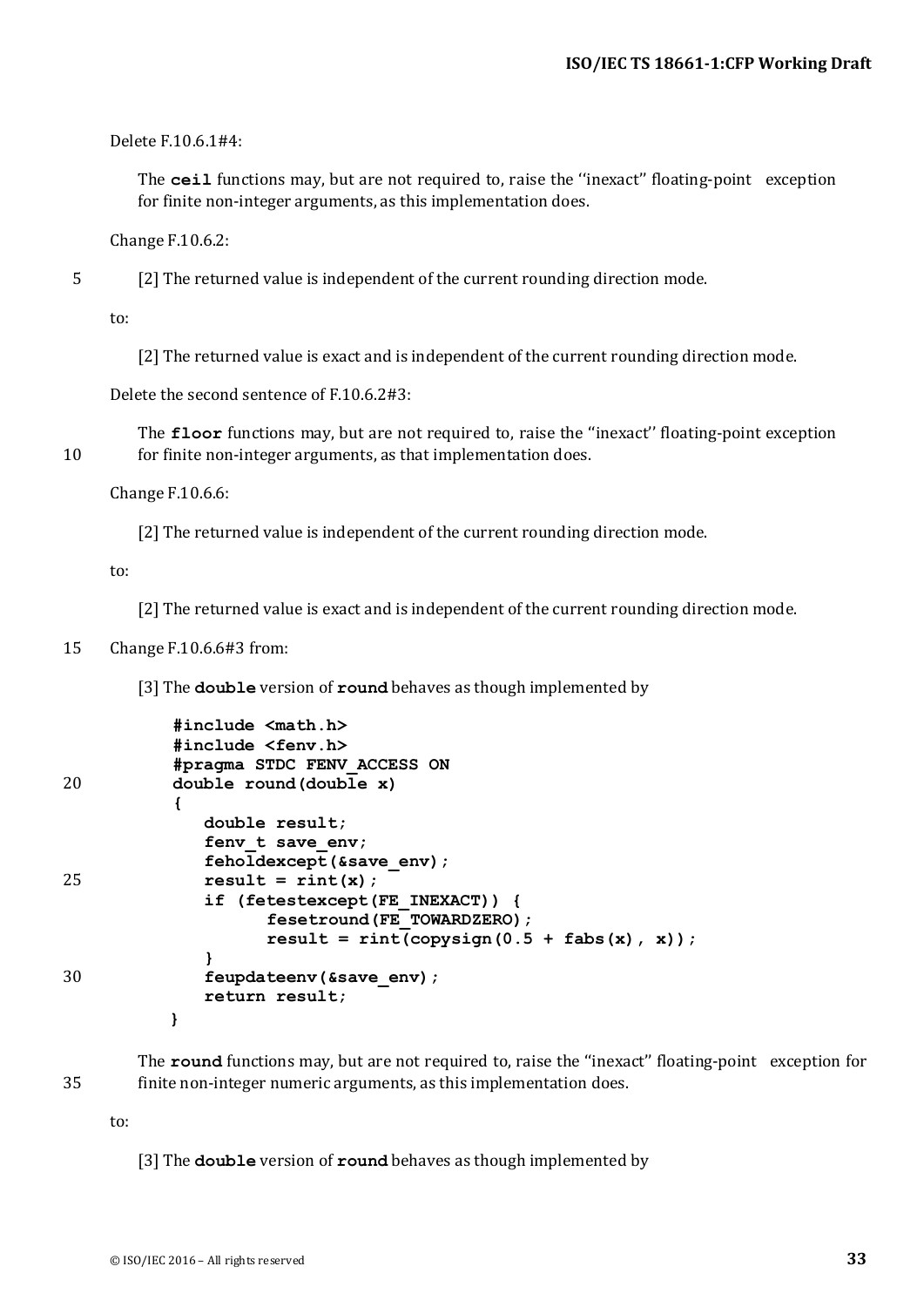|    | #include <math.h></math.h>                   |
|----|----------------------------------------------|
|    | #include <fenv.h></fenv.h>                   |
|    | #pragma STDC FENV ACCESS ON                  |
|    | double round (double x)                      |
| 5  |                                              |
|    | double result:                               |
|    | fenv t save env;                             |
|    | feholdexcept (&save env) ;                   |
|    | $result = rint(x)$ ;                         |
| 10 | if (fetestexcept(FE INEXACT)) {              |
|    | fesetround (FE TOWARDZERO);                  |
|    | result = $rint(copysign(0.5 + fabs(x), x));$ |
|    | feclearexcept (FE INEXACT) ;                 |
|    |                                              |
| 15 | feupdateenv(&save env);                      |
|    | return result;                               |
|    |                                              |

After 7.12.9.7, add:

20 **7.12.9.7a The roundeven functions** 

#### **Synopsis**

```
[1] #define __STDC_WANT_IEC_60559_BFP_EXT__
          #include <math.h>
          double roundeven(double x);
25 float roundevenf(float x);
          long double roundevenl(long double x);
```
#### **Description**

[2] The **roundeven** functions round their argument to the nearest integer value in floating-30 point format, rounding halfway cases to even (that is, to the nearest value that is an even integer), regardless of the current rounding direction.

#### **Returns**

[3] The **roundeven** functions return the rounded integer value.

After F.10.6.7, add:

#### 35 **F.10.6.7a The roundeven functions**

```
[1]
```

```
- roundeven (\pm 0) returns \pm 0.
```
- **roundeven(**±∞**)** returns ±∞.
- [2] The returned value is exact and is independent of the current rounding direction mode.
- 40 [3] See the sample implementation for **ceil** in F.10.6.1.

In F.10.6.8#1, delete the second sentence: The returned value is exact.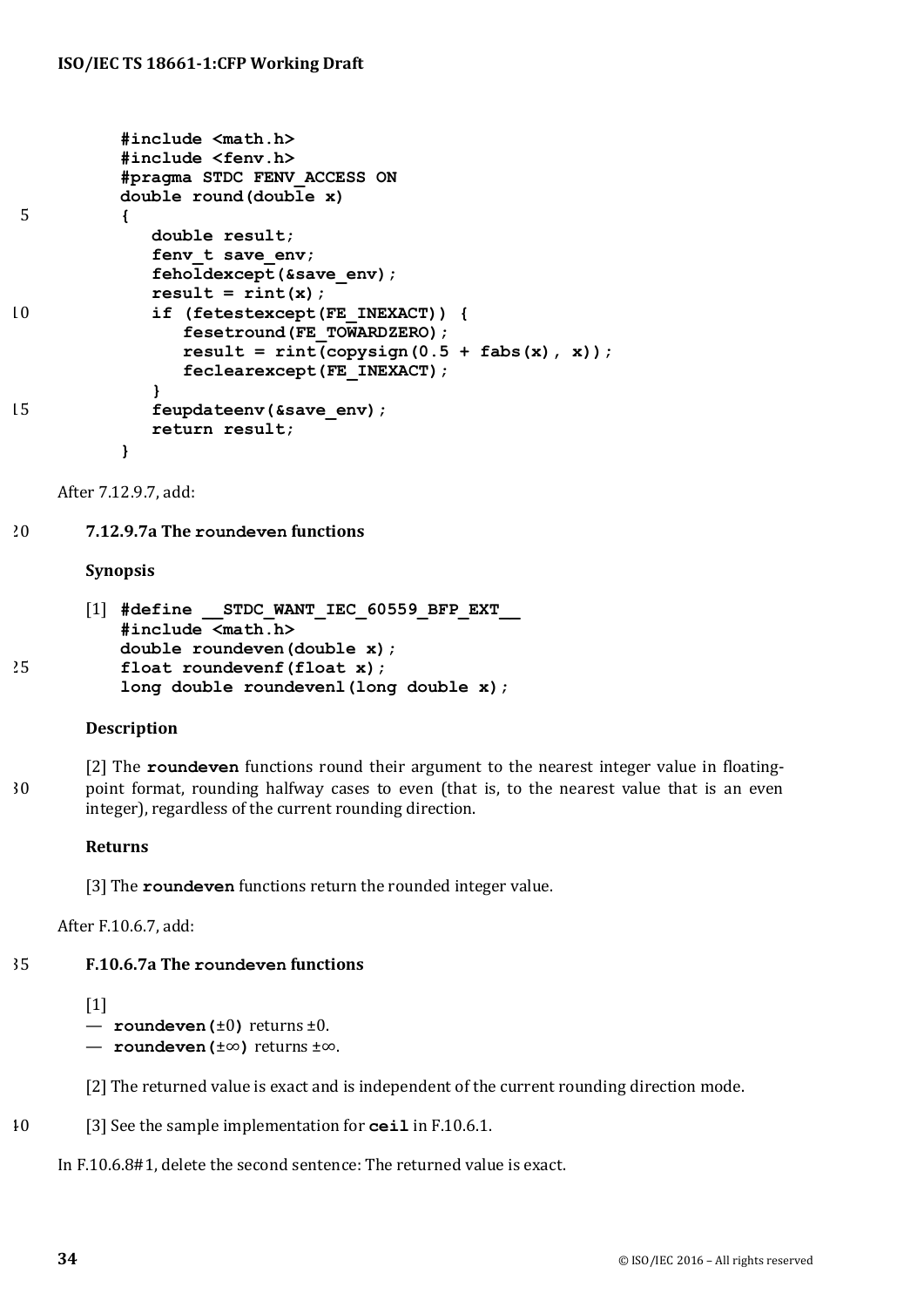Replace F.10.6.8#2:

[2] The returned value is independent of the current rounding direction mode. The **trunc** functions may, but are not required to, raise the "inexact" floating-point exception for finite non-integer arguments. 

5 with:

[2] The returned value is exact and is independent of the current rounding direction mode.

#### **14.1.2 Convert to integer type**

IEC 60559 requires conversion operations from each of its formats to each integer format, signed and unsigned, for each of five different rounding methods. For each of these it requires an operation that 10 raises the "inexact" floating-point exception (for non-integer in-range inputs) and an operation that does not raise the "inexact" floating-point exception. The changes below satisfy this requirement with four new functions that take two extra arguments to represent the rounding direction and the rounding precision.

#### **Changes** to C11:

- 15 After 7.12#6, add:
	- [6a] The math rounding direction macros

**FP\_INT\_UPWARD FP\_INT\_DOWNWARD FP\_INT\_TOWARDZERO**  20 **FP\_INT\_TONEARESTFROMZERO FP\_INT\_TONEAREST**

represent the rounding directions of the functions **ceil**, **floor**, **trunc**, **round**, and **roundeven**, respectively, that convert to integral values in floating-point formats. They expand 25 to integer constant expressions with distinct values suitable for use as the second argument to the **fromfp**, ufromfp, fromfpx, and ufromfpx functions.

After 7.12.9.8, add:

#### **7.12.9.9 The fromfp and ufromfp functions**

#### **Synopsis**

30 [1] **#define \_\_STDC\_WANT\_IEC\_60559\_BFP\_EXT\_\_ #include <stdint.h> #include <math.h> intmax\_t fromfp(double x, int round, unsigned int width); intmax\_t fromfpf(float x, int round, unsigned int width);** 35 **intmax\_t fromfpl(long double x, int round, unsigned int width); uintmax\_t ufromfp(double x, int round, unsigned int width); uintmax\_t ufromfpf(float x, int round, unsigned int width); uintmax\_t ufromfpl(long double x, int round, unsigned int width);**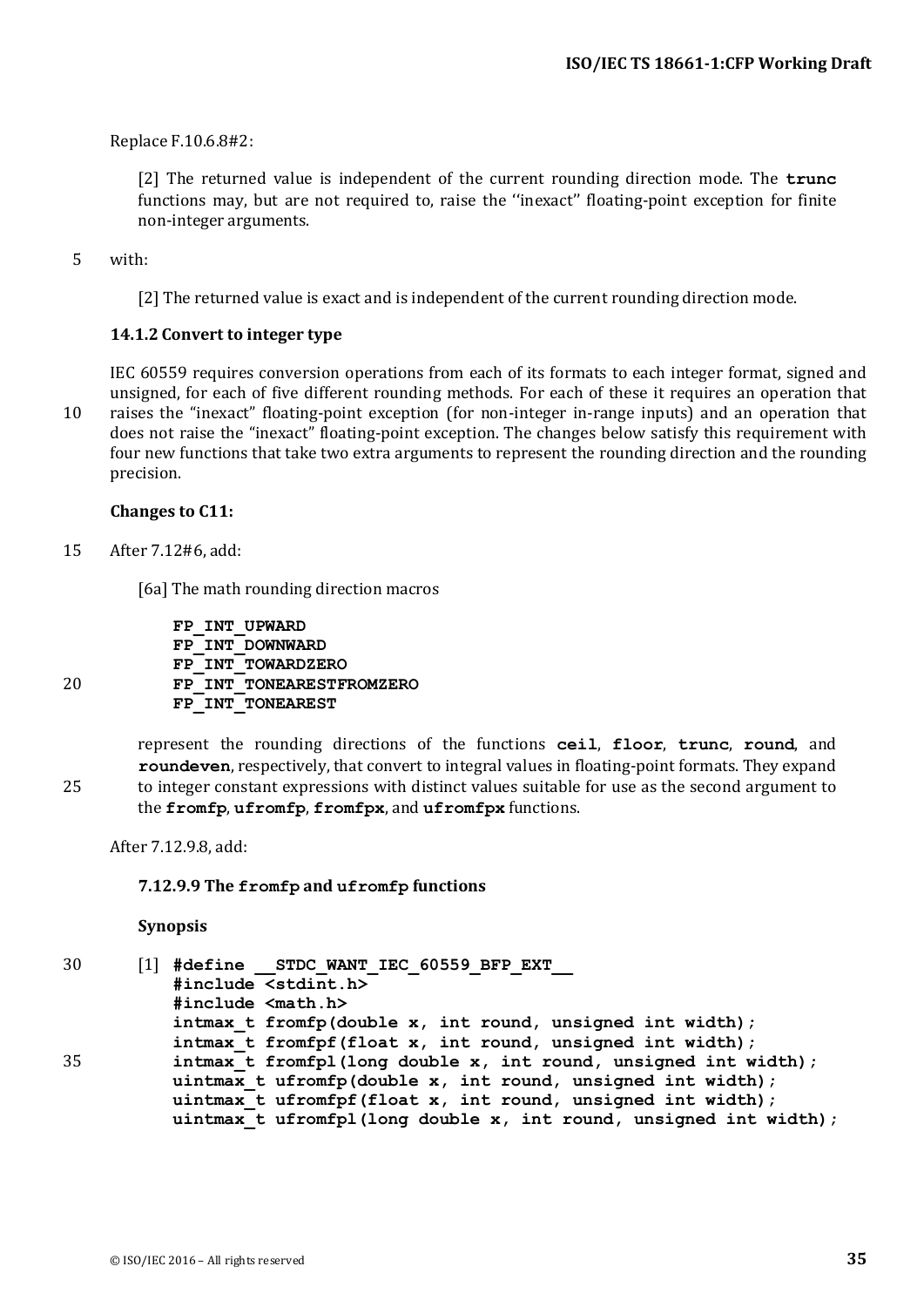### **Description**

[2] The **fromfp** and **ufromfp** functions round **x**, using the math rounding direction indicated by **round**, to a signed or unsigned integer, respectively, of width bits, and return the result value in the integer type designated by **intmax** t or **uintmax** t, respectively. If the value of 5 the **round** argument is not equal to the value of  $\overline{a}$  math rounding direction macro, the direction of rounding is unspecified. If the value of **width** exceeds the width of the function type, the rounding is to the full width of the function type. The  $fromfp$  and  $ufromfp$  functions do not raise the "inexact" floating-point exception. If **x** is infinite or NaN or rounds to an integral value that is outside the range of any supported integer type of the specified width, or if width is 10 zero, the functions return an unspecified value and a domain error occurs.

#### **Returns**

[3] The **fromfp** and **ufromfp** functions return the rounded integer value.

[4] EXAMPLE Upward rounding of double **x** to type **int**, without raising the "inexact" floatingpoint exception, is achieved by

#### 15 **(int)fromfp(x, FP\_INT\_UPWARD, INT\_WIDTH)**

#### **7.12.9.10 The fromfpx and ufromfpx functions**

#### **Synopsis**

|    | [1] #define STDC WANT IEC 60559 BFP EXT                                                                                                                                                                                                                               |
|----|-----------------------------------------------------------------------------------------------------------------------------------------------------------------------------------------------------------------------------------------------------------------------|
|    | #include <stdint.h></stdint.h>                                                                                                                                                                                                                                        |
| 20 | $\#include$ $\leq$ $\leq$ $\#$ $\leq$ $\leq$ $\leq$ $\leq$ $\leq$ $\leq$ $\leq$ $\leq$ $\leq$ $\leq$ $\leq$ $\leq$ $\leq$ $\leq$ $\leq$ $\leq$ $\leq$ $\leq$ $\leq$ $\leq$ $\leq$ $\leq$ $\leq$ $\leq$ $\leq$ $\leq$ $\leq$ $\leq$ $\leq$ $\leq$ $\leq$ $\leq$ $\leq$ |
|    | intmax t fromfpx (double x, int round, unsigned int width);                                                                                                                                                                                                           |
|    | intmax t fromfpxf(float x, int round, unsigned int width);                                                                                                                                                                                                            |
|    | intmax t fromfpx1(long double x, int round, unsigned int width);                                                                                                                                                                                                      |
|    | uintmax t ufromfpx (double x, int round, unsigned int width);                                                                                                                                                                                                         |
| 25 | uintmax t ufromfpxf(float x, int round, unsigned int width);                                                                                                                                                                                                          |
|    | uintmax t ufromfpxl(long double x, int round, unsigned int width);                                                                                                                                                                                                    |

#### **Description**

[2] The **fromfpx** and **ufromfpx** functions differ from the **fromfp** and **ufromfp** functions, 30 respectively, only in that the **fromfpx** and **ufromfpx** functions raise the "inexact" floatingpoint exception if a rounded result not exceeding the specified width differs in value from the argument **x**. 

#### **Returns**

[3] The **fromfpx** and **ufromfpx** functions return the rounded integer value.

35 [4] NOTE Conversions to integer types that are not required to raise the inexact exception can be done simply by rounding to integral value in floating type and then converting to the target integer type. For example, the conversion of long double x to uint64\_t, using upward rounding, is done by

# **(uint64\_t)ceill(x)**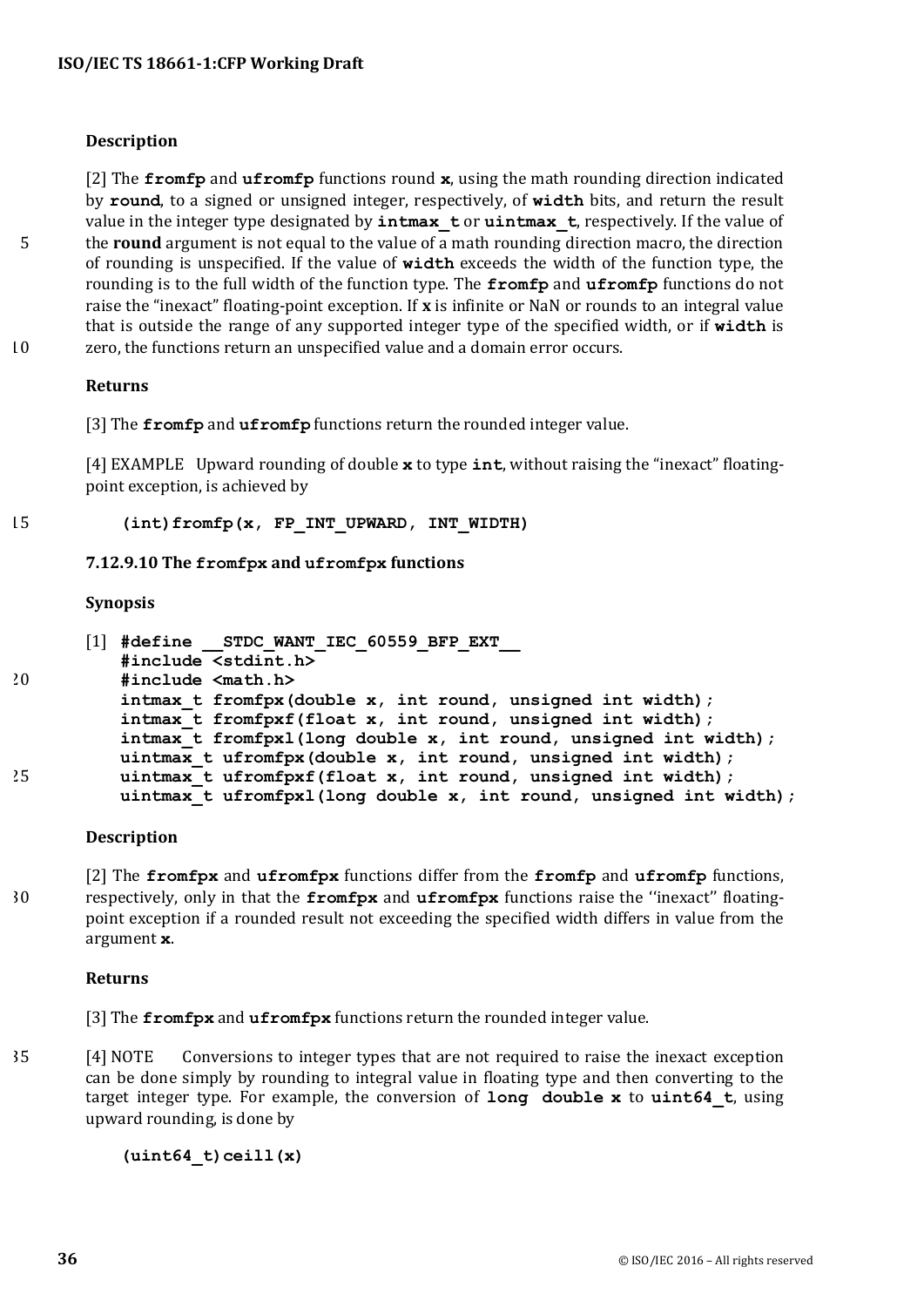In 7.12.9.9#2, attach a footnote to the wording:

any supported integer type

where the footnote is:

\*) For signed types, 6.2.6.2 permits three representations, which differ in whether a value of -5 (2*M*), where *M* is the number of value bits, can be represented.

After F.10.6.8, add:

### **F.10.6.9 The fromfp and ufromfp functions**

[1] The **fromfp** and **ufromfp** functions raise the "invalid" floating-point exception and return an unspecified value if the floating-point argument **x** is infinite or NaN or rounds to an integral 10 value that is outside the range of any supported integer type of the specified width.

[2] These functions do not raise the "inexact" floating-point exception.

# **F.10.6.10 The fromfpx and ufromfpx functions**

[1] The **fromfpx** and **ufromfpx** functions raise the "invalid" floating-point exception and return an unspecified value if the floating-point argument **x** is infinite or NaN or rounds to an 15 integral value that is outside the range of any supported integer type of the specified width.

[2] These functions raise the "inexact" floating-point exception if a valid result differs in value from the floating-point argument x.

# **14.2 The llogb functions**

IEC 60559 requires that its logB operations, for invalid input, return a value outside  $\pm 2 \times (emax + p - 1)$ , 20 where *emax* is the maximum exponent and  $p$  the precision of the floating-point input format. If the width of the **int** type is only 16 bits and the floating type has a 15-bit exponent (like the binary128 format), then the **ilogb** functions cannot meet this requirement. The following changes to C11 add the **llogb** functions, which return long int and hence can satisfy this requirement for the long **double** types provided by current and expected implementations.

#### 25 **Changes to C11:**

After 7.12#8, add:

[8.a] The macros

#### **FP\_LLOGB0 FP\_LLOGBNAN**

30

expand to integer constant expressions whose values are returned by  $1logb(x)$  if x is zero or NaN, respectively. The value of FP LLOGB0 shall be LONG MIN if the value of FP LOGB0 is **INT\_MIN**, and shall be -LONG\_MAX if the value of FP\_LOGB0 is -INT\_MAX. The value of FP\_LLOGBNAN shall be LONG\_MAX if the value of FP\_LOGBNAN is **INT\_MAX**, and shall be 35 **LONG MIN** if the value of **FP** LOGBNAN is **INT MIN**.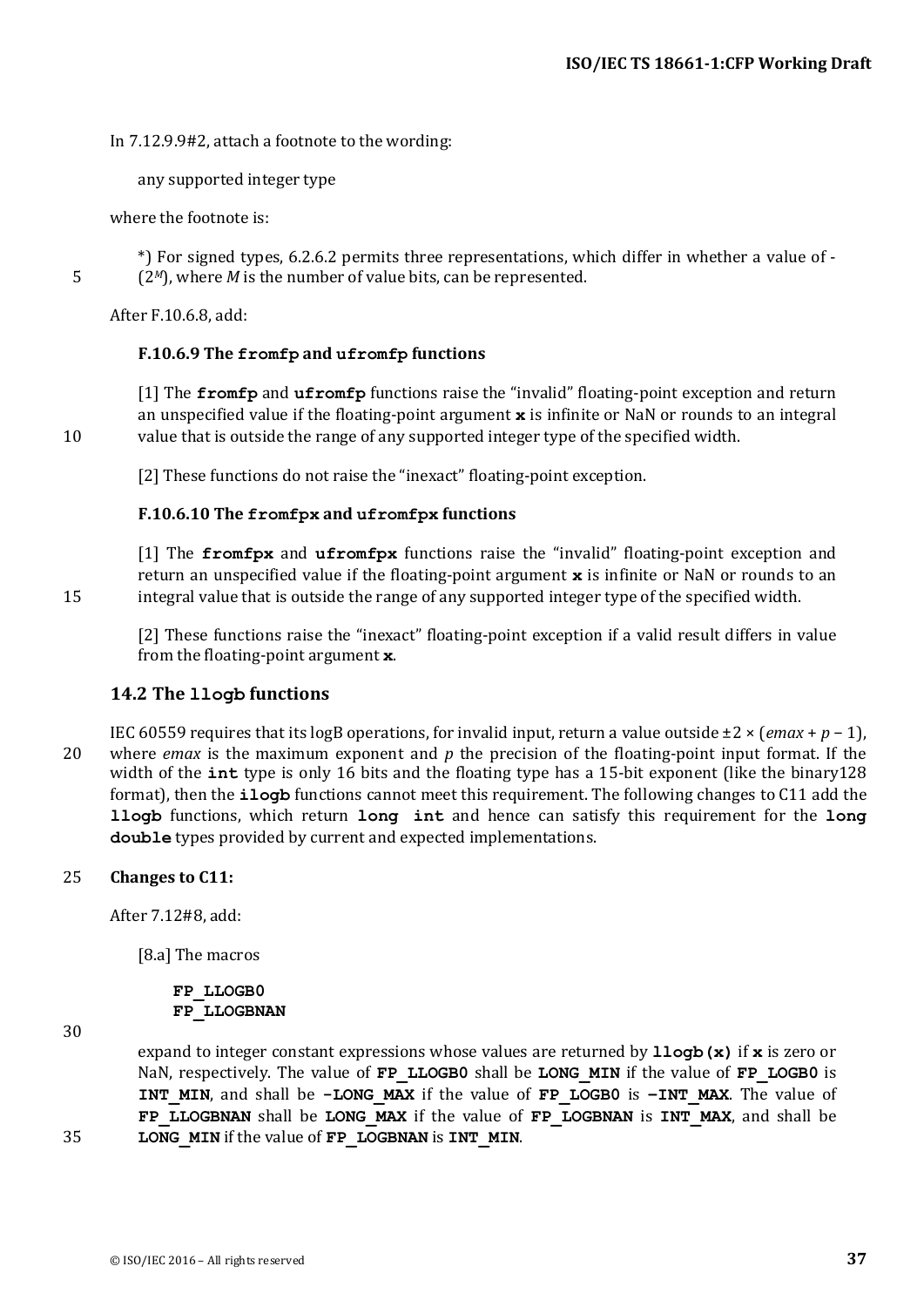After 7.12.6.6, add:

**7.12.6.6a The llogb functions** 

**Synopsis**

```
[1] #define __STDC_WANT_IEC_60559_BFP_EXT__
5 #include <math.h>
         long int llogb(double x);
         long int llogbf(float x);
         long int llogbl(long double x);
```
#### 10 **Description**

[2] The **llogb** functions extract the exponent of x as a signed **long** int value. If x is zero they compute the value **FP** LLOGB0; if x is infinite they compute the value LONG MAX; if x is a NaN they compute the value **FP LLOGBNAN**; otherwise, they are equivalent to calling the corresponding **logb** function and casting the returned value to type **long** int. A domain 15 error or range error may occur if x is zero, infinite, or NaN. If the correct value is outside the range of the return type, the numeric result is unspecified.

#### **Returns**

[3] The **llogb** functions return the exponent of x as a signed **long** int value.

**Forward references:** the **logb** functions (7.12.6.11).

20 After F.10.3.6, add:

#### **F.10.3.6a The llogb functions**

[1] The **llogb** functions are equivalent to the **ilogb** functions, except that the **llogb** functions determine a result in the **long** int type.

#### **14.3 Max-min magnitude functions**

25 IEC 60559 requires functions that determine which of two inputs has the maximum and minimum magnitude.

# **Changes to C11:**

After 7.12.12.3, add:

#### **7.12.12.4** The  $f$ maxmag functions

#### 30 **Synopsis**

```
[1] #define __STDC_WANT_IEC_60559_BFP_EXT__
          #include <math.h>

          double fmaxmag(double x, double y);
          float fmaxmagf(float x, float y);
35 long double fmaxmagl(long double x, long double y);
```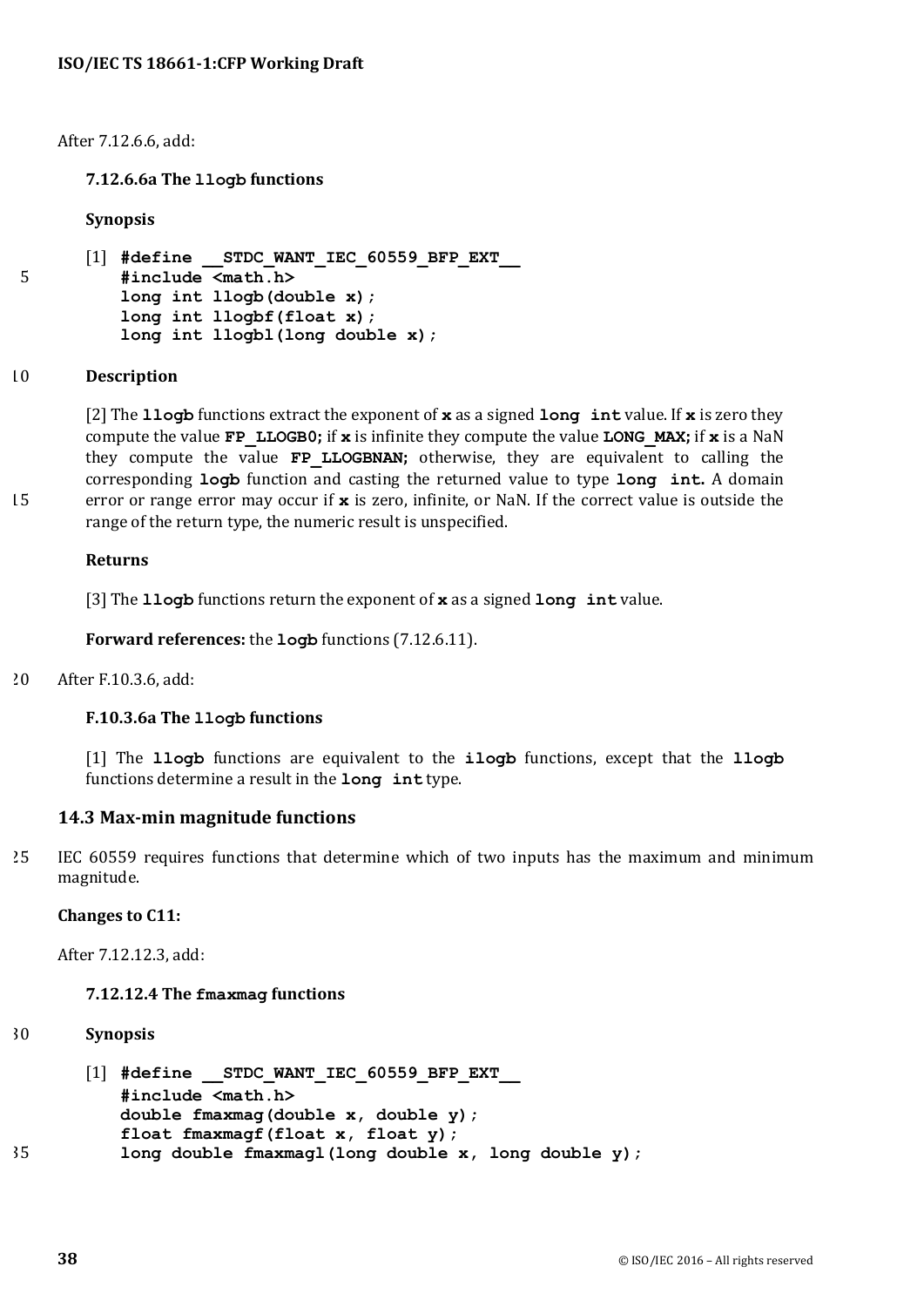# **Description**

[2] The **fmaxmag** functions determine the value of their argument whose magnitude is the maximum of the magnitudes of the arguments: the value of **x** if  $|x| > |y|$ , **y** if  $|x| < |y|$ , and **fmax(x, y)** otherwise.

#### 5 **Returns**

[3] The **fmaxmag** functions return the value of their argument of maximum magnitude.

#### **7.12.12.5** The  $f$ minmag functions

#### **Synopsis**

```
[1] #define __STDC_WANT_IEC_60559_BFP_EXT__
10 #include <math.h>

          double fminmag(double x, double y);
          float fminmagf(float x, float y);
          long double fminmagl(long double x, long double y);
```
#### 15 **Description**

[2] The **fminmag** functions determine the value of their argument whose magnitude is the minimum of the magnitudes of the arguments: the value of **x** if  $|x| < |y|$ , **y** if  $|x| > |y|$ , and **fmin(x, y)** otherwise.

#### **Returns**

20 [3] The **fininmag** functions return the value of their argument of minimum magnitude.

In  $7.12.12.4\#2$ , attach a footnote to the wording:

the value of  $\bf{x}$  if  $|\bf{x}| > |\bf{y}|$ ,  $\bf{y}$  if  $|\bf{x}| < |\bf{y}|$ , and  $\bf{fmax}$  ( $\bf{x}$ ,  $\bf{y}$ ) otherwise.

where the footnote is:

\*) Quiet NaN arguments are treated as missing data: if one argument is a quiet NaN and the 25 other numeric, then the **fmaxmag** functions choose the numeric value. See F.10.9.4.

In  $7.12.12.5\#2$ , attach a footnote to the wording:

the value of  $x$  if  $|x| < |y|$ ,  $y$  if  $|x| > |y|$ , and  $fmin(x, y)$  otherwise.

where the footnote is:

\*) The **fminmag** functions are analogous to the **fmaxmag** functions in their treatment of quiet 30 NaNs.

After F.10.9.3, add:

#### **F.10.9.4 The fmaxmag functions**

[1] If just one argument is a NaN, the **fmaxmag** functions return the other argument (if both arguments are NaNs, the functions return a NaN).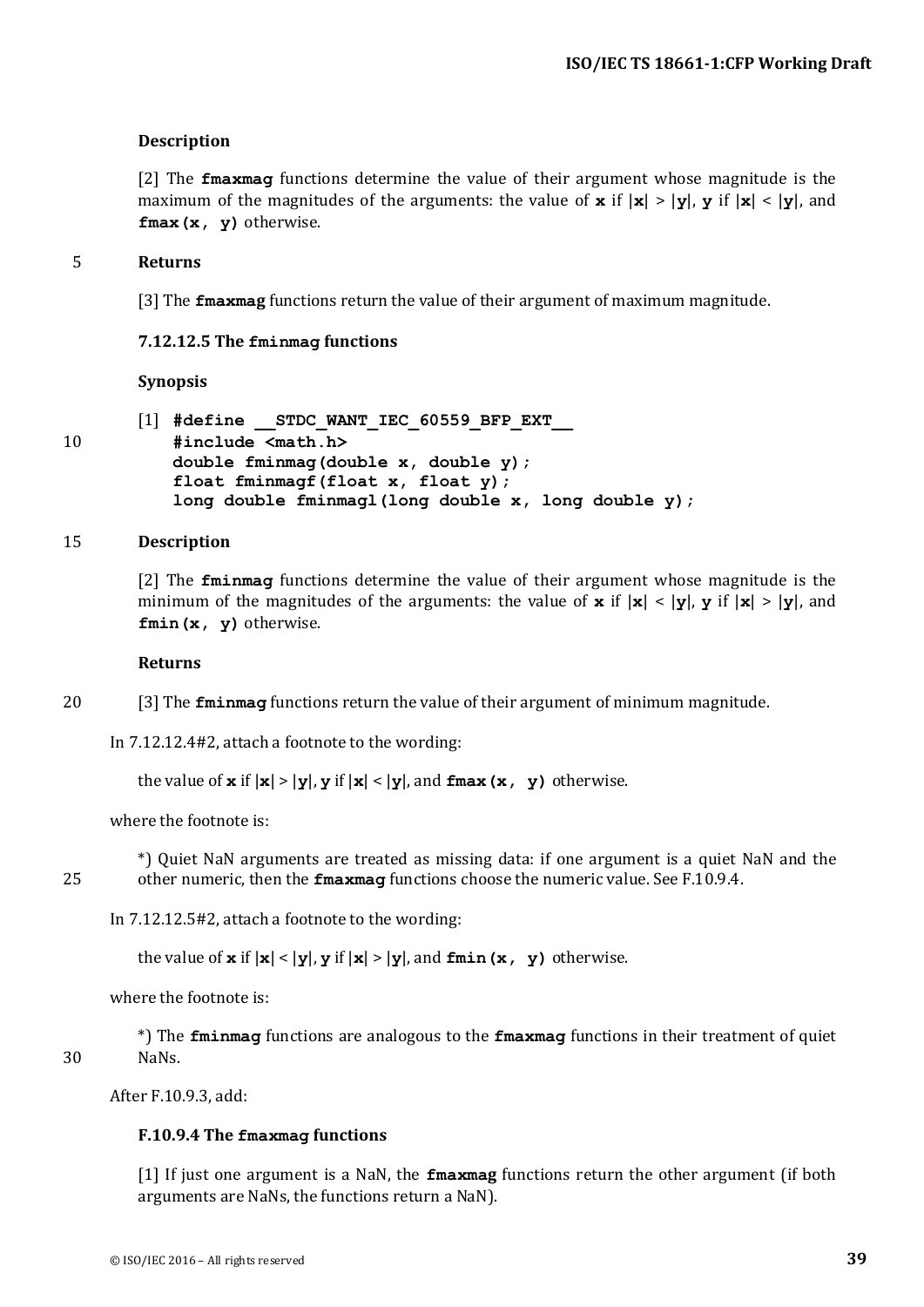- [2] The returned value is exact and is independent of the current rounding direction mode.
- [3] The body of the **fmaxmag** function might be

```
{ 
            double ax, ay, r;
5 ax = fabs(x);
            ay = fabs(y);
            if (isgreater(ax, ay)) (void)canonicalize(&r, &x);
            else if (isgreater(ay, ax)) (void)canonicalize(&r, &y);
            else r = fmax(x, y);
10 return r;
         }
```
**F.10.9.5 The fminmag functions**

[1] The **fminmag** functions are analogous to the **fmaxmag** functions (F.10.9.4).

15 [2] The returned value is exact and is independent of the current rounding direction mode.

#### 14.4 The nextup and nextdown functions

IEC 60559 replaces the previously recommended two-argument nextAfter operation with oneargument nextUp and nextDown operations. C11 supports the nextAfter operation with the **nextafter** and **nexttoward** functions. The following changes to C11 add functions for the new 20 operations and retain the **nextafter** and **nexttoward** functions already in C11.

#### **Changes to C11:**

After 7.12.11.4 add:

#### **7.12.11.5 The nextup functions**

#### **Synopsis**

```
25 [1] #define __STDC_WANT_IEC_60559_BFP_EXT__
          #include <math.h>
          double nextup(double x);
          float nextupf(float x);
          long double nextupl(long double x);
```
# 30

#### **Description**

[2] The nextup functions determine the next representable value, in the type of the function, greater than **x**. If **x** is the negative number of least magnitude in the type of **x**, **nextup** (**x**) is -0 if the type has signed zeros and is 0 otherwise. If  $\boldsymbol{x}$  is zero,  $\boldsymbol{\textit{nextup}}(\boldsymbol{x})$  is the positive number 35 of least magnitude in the type of **x**. **nextup** (HUGE VAL) is HUGE VAL.

#### **Returns**

[3] The nextup functions return the next representable value in the specified type greater than **x.**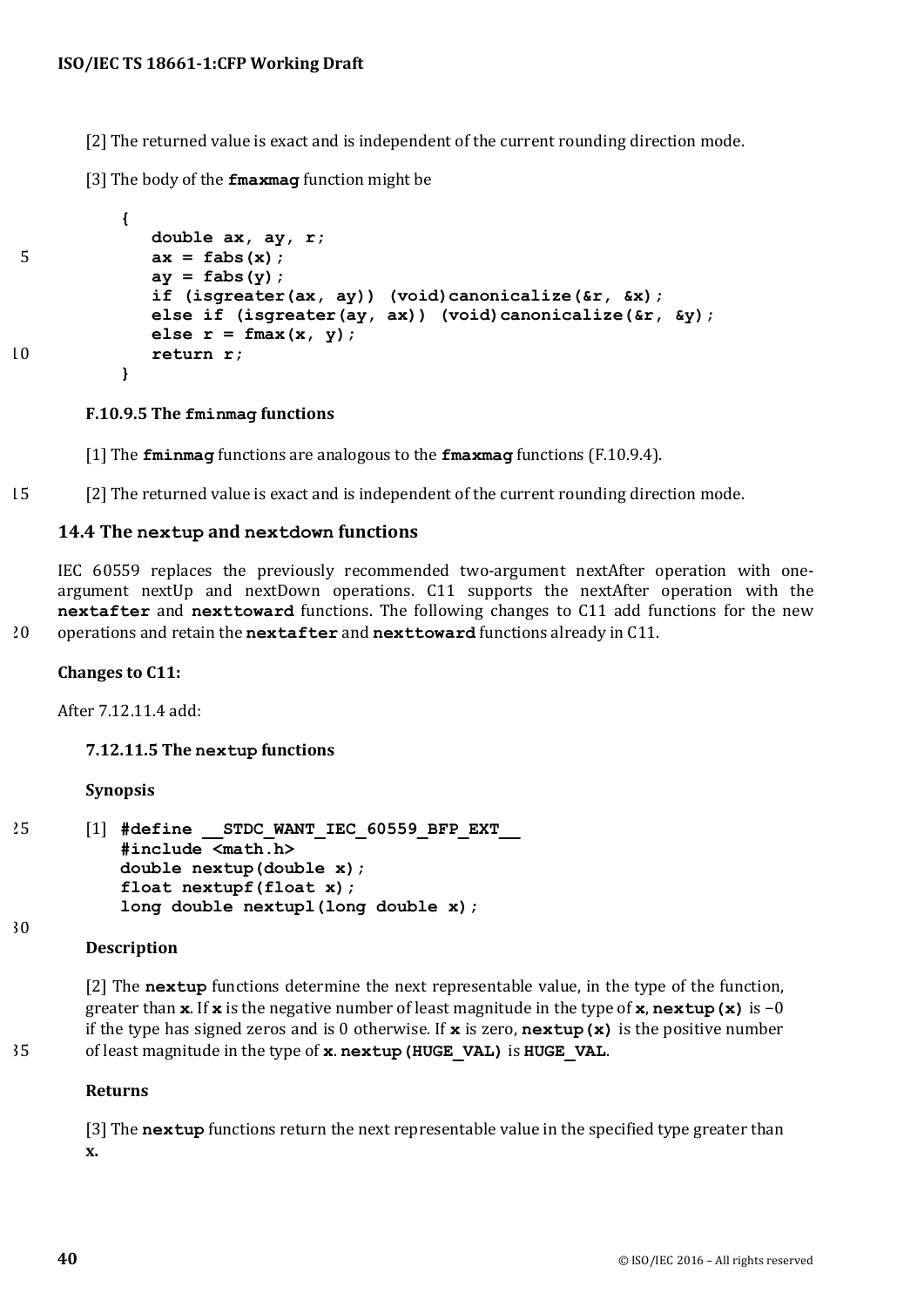### **7.12.11.6 The nextdown functions**

#### **Synopsis**

```
[1] #define STDC WANT IEC 60559 BFP EXT
         #include <math.h>
5 double nextdown(double x);
         float nextdownf(float x);
         long double nextdownl(long double x);
```
### **Description**

10 [2] The **nextdown** functions determine the next representable value, in the type of the function, less than  $x$ . If  $x$  is the positive number of least magnitude in the type of  $x$ , **nextdown(x)** is +0 if the type has signed zeros and is 0 otherwise. If x is zero, nextdown(x) is the negative number of least magnitude in the type of **x**. **nextdown(-HUGE VAL)** is −**HUGE\_VAL**.

#### 15 **Returns**

[3] The nextdown functions return the next representable value in the specified type less than **x.**

After F.10.8.4, add:

#### **F.10.8.5** The nextup functions

- 20 [1]
	- **nextup(**+∞**)** returns +∞.
	- **nextup(-∞)** returns the largest-magnitude negative finite number in the type of the function.

**nextup** (x) raises no floating-point exceptions if x is not a signaling NaN. The returned value 25 is independent of the current rounding direction mode.

#### **F.10.8.6** The nextdown functions

[1]

— **nextdown** (+∞) returns the largest-magnitude positive finite number in the type of the function.

30 — **nextdown(**−∞**)** returns −∞.

**nextdown(x)** raises no floating-point exceptions if x is not a signaling NaN. The returned value is independent of the current rounding direction mode.

# **14.5 Functions that round result to narrower type**

IEC 60559 requires add, subtract, multiply, divide, fused multiply-add, and square root operations that 35 round once to a floating-point format independent of the format of the operands. The following changes to C11 add functions for these operations that round to formats narrower than the operand formats.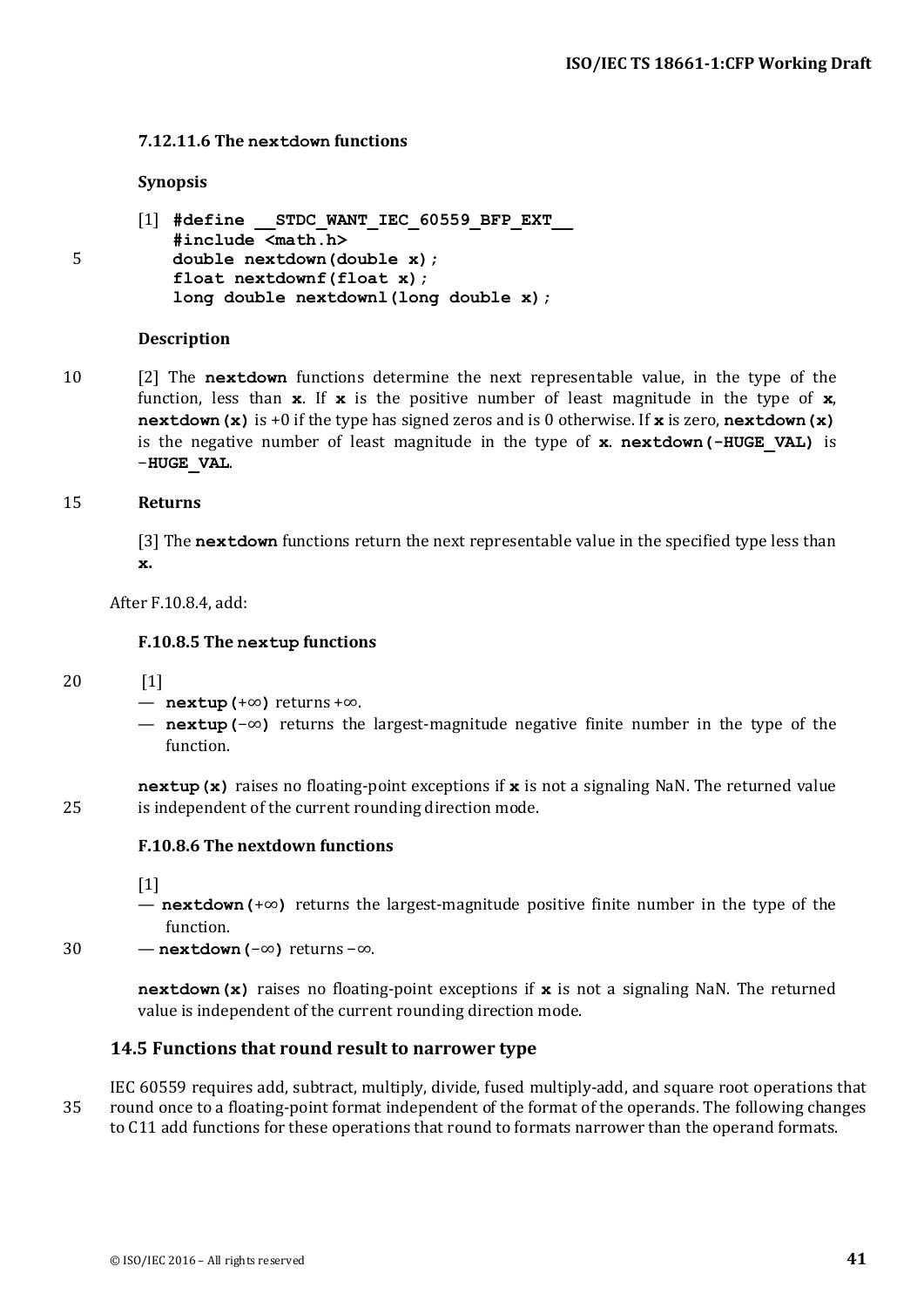### **Changes to C11:**

After 7.12#7, add:

[7a] Each of the macros

|    | FP FAST FADD   |  |
|----|----------------|--|
| 5  | FP FAST FADDL  |  |
|    | FP FAST DADDL  |  |
|    | FP FAST FSUB   |  |
|    | FP FAST FSUBL  |  |
|    | FP FAST DSUBL  |  |
| 10 | FP FAST FMUL   |  |
|    | FP FAST FMULL  |  |
|    | FP FAST DMULL  |  |
|    | FP FAST FDIV   |  |
|    | FP FAST FDIVL  |  |
| 15 | FP FAST DDIVL  |  |
|    | FP FAST FSORT  |  |
|    | FP FAST FSORTL |  |
|    | FP FAST DSORTL |  |

is optionally defined. If defined, it indicates that the corresponding function generally executes 20 about as fast, or faster, than the corresponding operation of the argument type (with result type the same as the argument type) followed by conversion to the narrower type. (For FP\_FAST\_FFMA, FP\_FAST\_FFMAL, and FP\_FAST\_DFMAL, the comparison is to a call to fma or **fmal** followed by a conversion, not to separate multiply, add, and conversion.) If defined, these macros expand to the integer constant 1.

25 After 7.12.13, add:

#### **7.12.13a** Functions that round result to narrower type

[1] The functions in this subclause round their results to a type typically narrower than the parameter types.

#### **7.12.13a.1 Add and round to narrower type**

```
30 Synopsis
```
[1] **#define \_\_STDC\_WANT\_IEC\_60559\_BFP\_EXT\_\_ #include <math.h> float fadd(double x, double y); float faddl(long double x, long double y);**  35 **double daddl(long double x, long double y);**

# **Description**

[2] These functions compute the sum  $x + y$ , rounded to the type of the function. They compute the sum (as if) to infinite precision and round once to the result format, according to the current 40 rounding mode. A range error may occur for finite arguments. A domain error may occur for infinite arguments.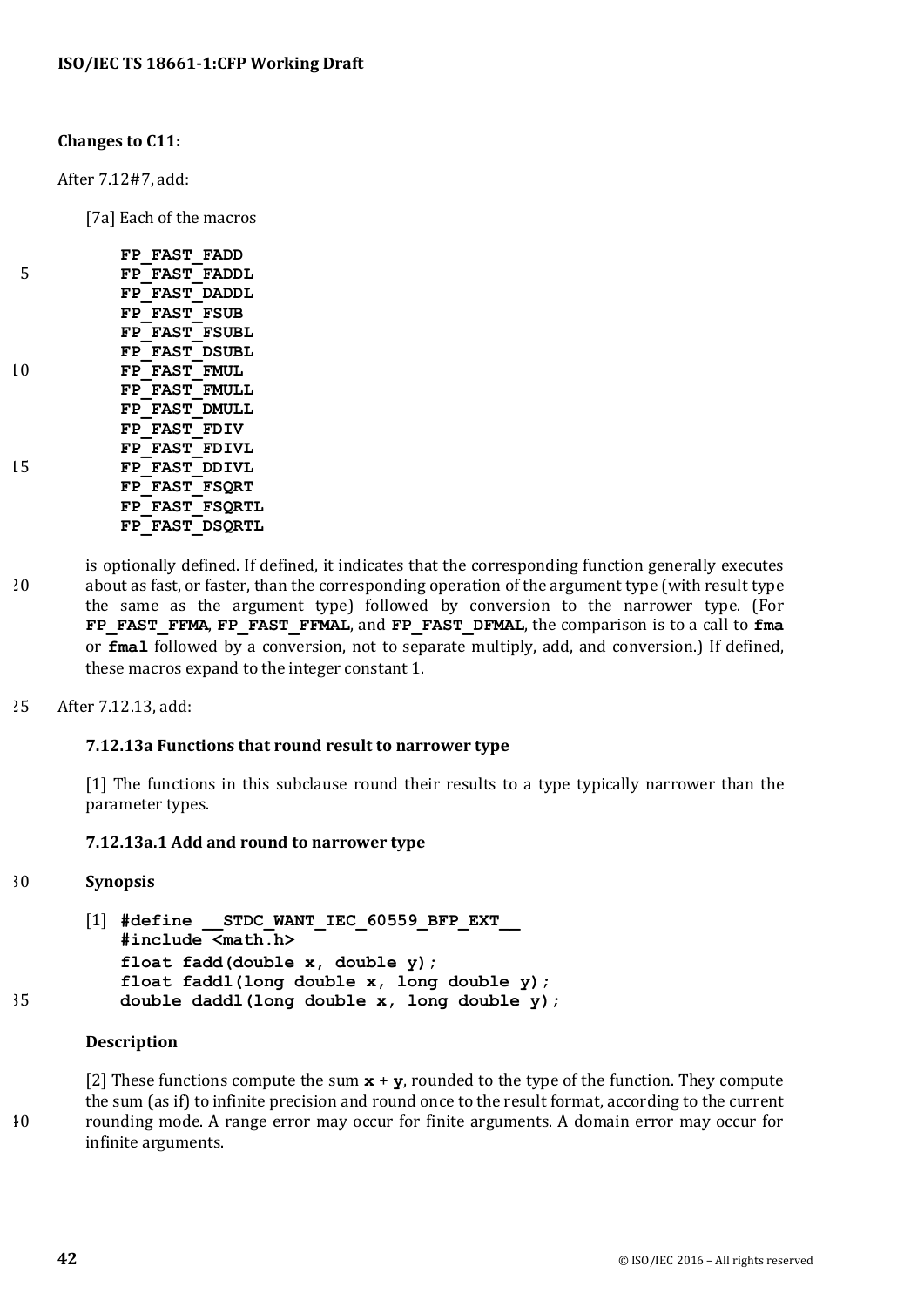#### **Returns**

[3] These functions return the sum  $x + y$ , rounded to the type of the function.

#### **7.12.13a.2 Subtract and round to narrower type**

**Synopsis**

5 [1] **#define \_\_STDC\_WANT\_IEC\_60559\_BFP\_EXT\_\_ #include <math.h> float fsub(double x, double y); float fsubl(long double x, long double y); double dsubl(long double x, long double y);**

# **Description**

10

25

[2] These functions compute the difference  $\mathbf{x}$  –  $\mathbf{y}$ , rounded to the type of the function. They compute the difference (as if) to infinite precision and round once to the result format, according to the current rounding mode. A range error may occur for finite arguments. A 15 domain error may occur for infinite arguments.

#### **Returns**

[3] These functions return the difference  $\mathbf{x}$  –  $\mathbf{y}$ , rounded to the type of the function.

### **7.12.13a.3 Multiply and round to narrower type**

#### **Synopsis**

20 [1] **#define \_\_STDC\_WANT\_IEC\_60559\_BFP\_EXT\_\_ #include <math.h> float fmul(double x, double y); float fmull(long double x, long double y); double dmull(long double x, long double y);**

#### **Description**

[2] These functions compute the product  $\mathbf{x} \times \mathbf{y}$ , rounded to the type of the function. They compute the product (as if) to infinite precision and round once to the result format, according to the current rounding mode. A range error may occur for finite arguments. A domain error 30 occurs for one infinite argument and one zero argument.

#### **Returns**

[3] These functions return the product of  $\mathbf{x} \times \mathbf{y}$ , rounded to the type of the function.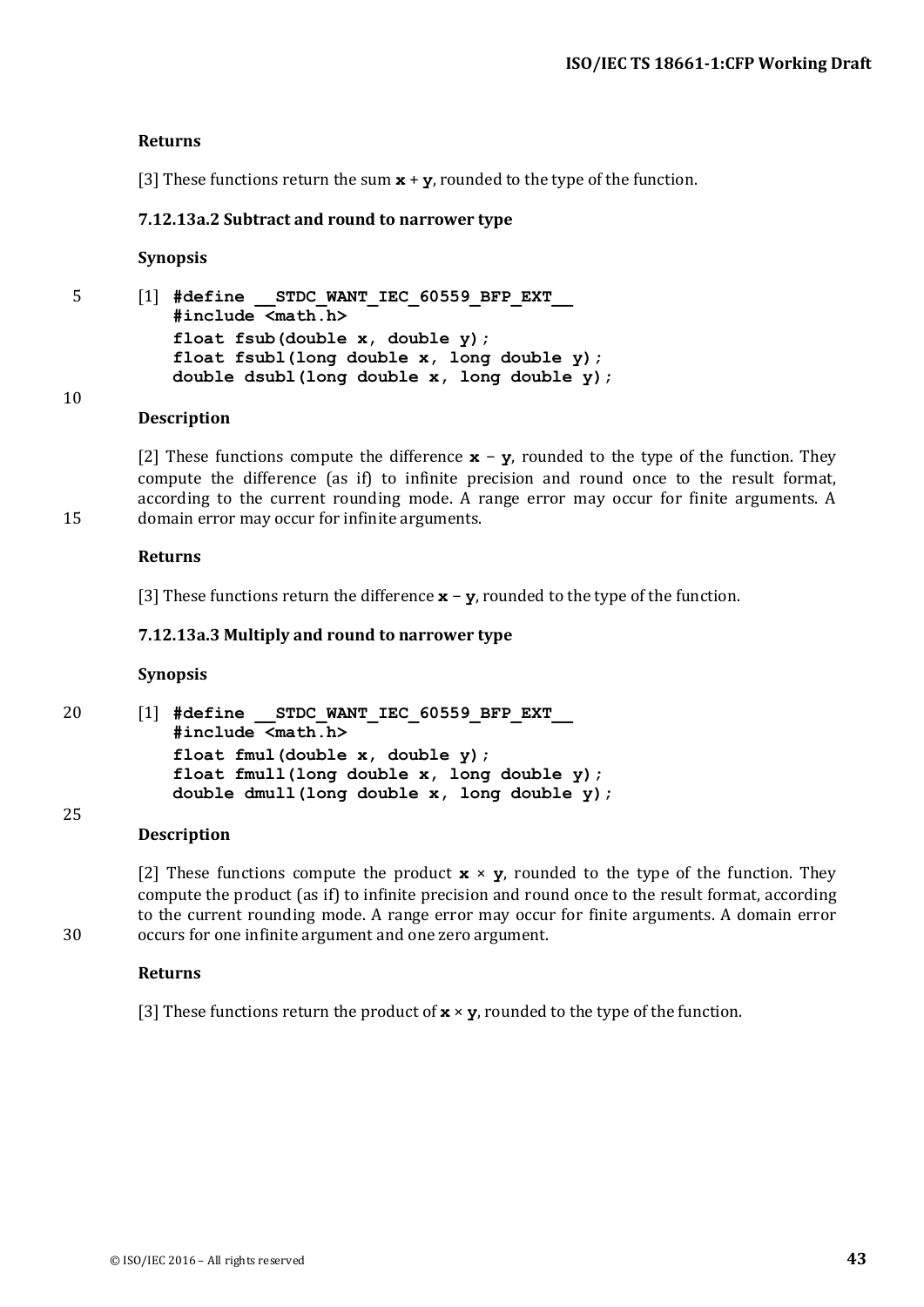#### **7.12.13a.4 Divide and round to narrower type**

#### **Synopsis**

```
[1] #define STDC WANT IEC 60559 BFP EXT
         #include <math.h>
5 float fdiv(double x, double y);

         float fdivl(long double x, long double y); 
         double ddivl(long double x, long double y);
```
#### **Description**

10 [2] These functions compute the quotient  $\mathbf{x} \div \mathbf{y}$ , rounded to the type of the function. They compute the quotient (as if) to infinite precision and round once to the result format, according to the current rounding mode. A range error may occur for finite arguments. A domain error occurs for either both arguments infinite or both arguments zero. A pole error occurs for a finite x and a zero y.

#### 15 **Returns**

[3] These functions return the quotient  $\mathbf{x} \div \mathbf{v}$ , rounded to the type of the function.

#### **7.12.13a.5 Floating multiply-add rounded to narrower type**

#### **Synopsis**

[1] **#define \_\_STDC\_WANT\_IEC\_60559\_BFP\_EXT\_\_** 20 **#include <math.h> float ffma(double x, double y, double z); float ffmal(long double x, long double y, long double z); double dfmal(long double x, long double y, long double z);**

#### 25 **Description**

[2] These functions compute  $(\mathbf{x} \times \mathbf{y}) + \mathbf{z}$ , rounded to the type of the function. They compute  $(x \times y) + z$  (as if) to infinite precision and round once to the result format, according to the current rounding mode. A range error may occur for finite arguments. A domain error may occur for an infinite argument.

# 30 **Returns**

[3] These functions return  $(\mathbf{x} \times \mathbf{y}) + \mathbf{z}$ , rounded to the type of the function.

#### **7.12.13a.6 Square root rounded to narrower type**

#### **Synopsis**

```
[1] #define __STDC_WANT_IEC_60559_BFP_EXT__
35 #include <math.h>
          float fsqrt(double x);

          float fsqrtl(long double x); 
          double dsqrtl(long double x);
```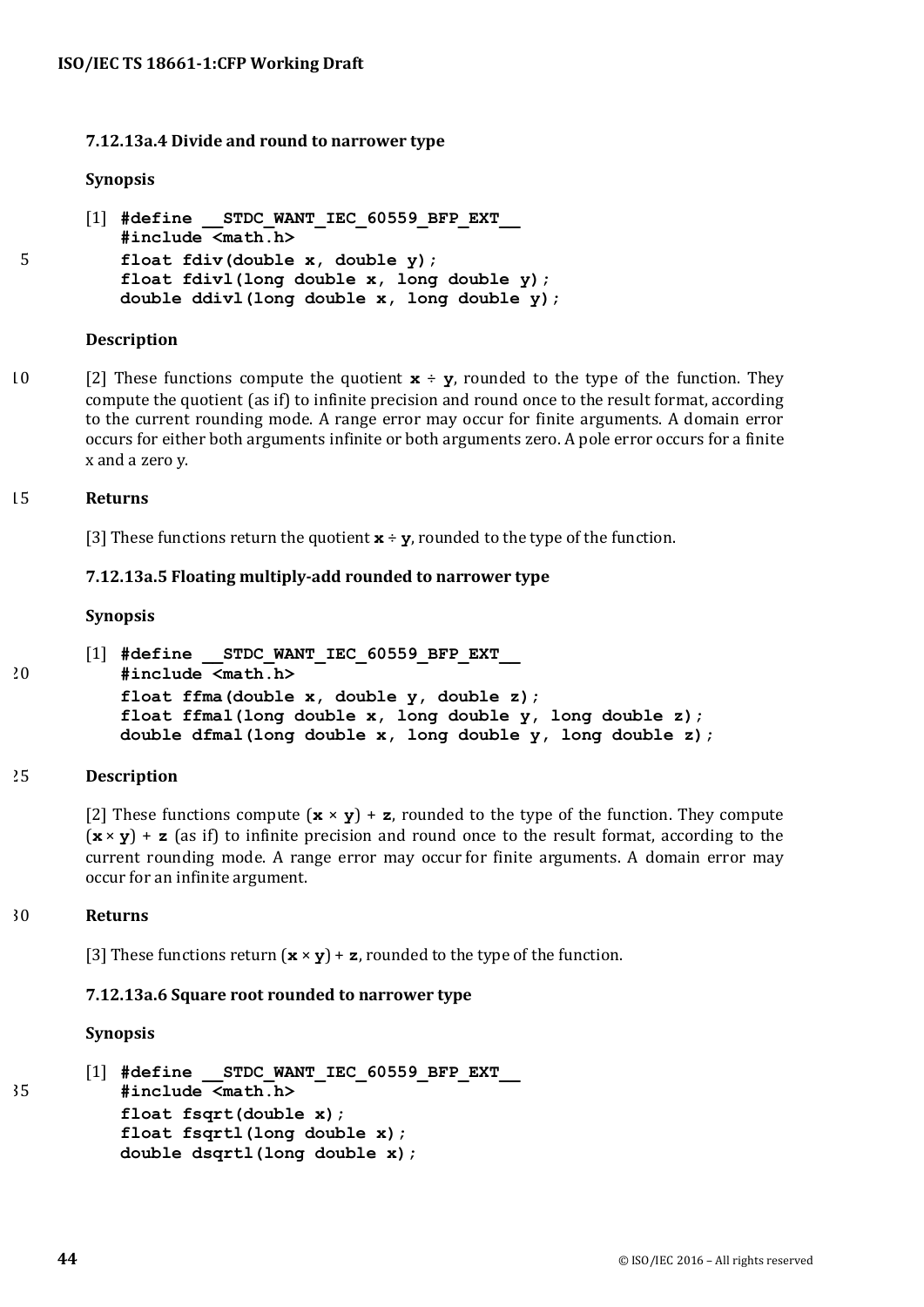### **Description**

[2] These functions compute the square root of **x**, rounded to the type of the function. They compute the square root (as if) to infinite precision and round once to the result format, according to the current rounding mode. A range error may occur for finite positive 5 arguments. A domain error occurs if the argument is less than zero.

#### **Returns**

[3] These functions return the square root of  $\boldsymbol{x}$ , rounded to the type of the function.

In  $7.12.13a$  #1, attach a footnote to the wording:

typically narrower

10 where the footnote is:

\*) In some cases the destination type might not be narrower than the parameter types. For example, **double** might not be narrower than long double.

After F.10.10 add:

#### **F.10.10a** Functions that round result to narrower type

15 [1] The functions that round their result to narrower type (7.12.13a) are fully specified in IEC 60559. The returned value is dependent on the current rounding direction mode.

[2] These functions treat zero and infinite arguments like the corresponding operation or function: **+**, **-**, **\***, **/**, **fma**, or **sqrt**.

#### **14.6 Comparison macros**

20 IEC 60559 requires an extensive set of comparison operations. C11's built-in equality and relational operators and quiet comparison macros and their negations (!) support all these required operations,  $\overline{e}$  except for compareSignalingEqual and compareSignalingNotEqual. The following changes to C11 provide a function-like macro for compareSignalingEqual. The negation of the macro provides compareSignalingNotEqual.

#### 25 **Changes** to C11:

After 7.12.14.6, add:

#### **7.12.14.7 The iseqsig macro**

#### **Synopsis**

[1] **#define \_\_STDC\_WANT\_IEC\_60559\_BFP\_EXT\_\_** 30 **#include <math.h> int iseqsig(***real-floating* **x,** *real-floating* **y);** 

#### **Description**

[2] The **iseqsiq** macro determines whether its arguments are equal. If an argument is a NaN, 35 a domain error occurs for the macro, as if a domain error occurred for a function (7.12.1).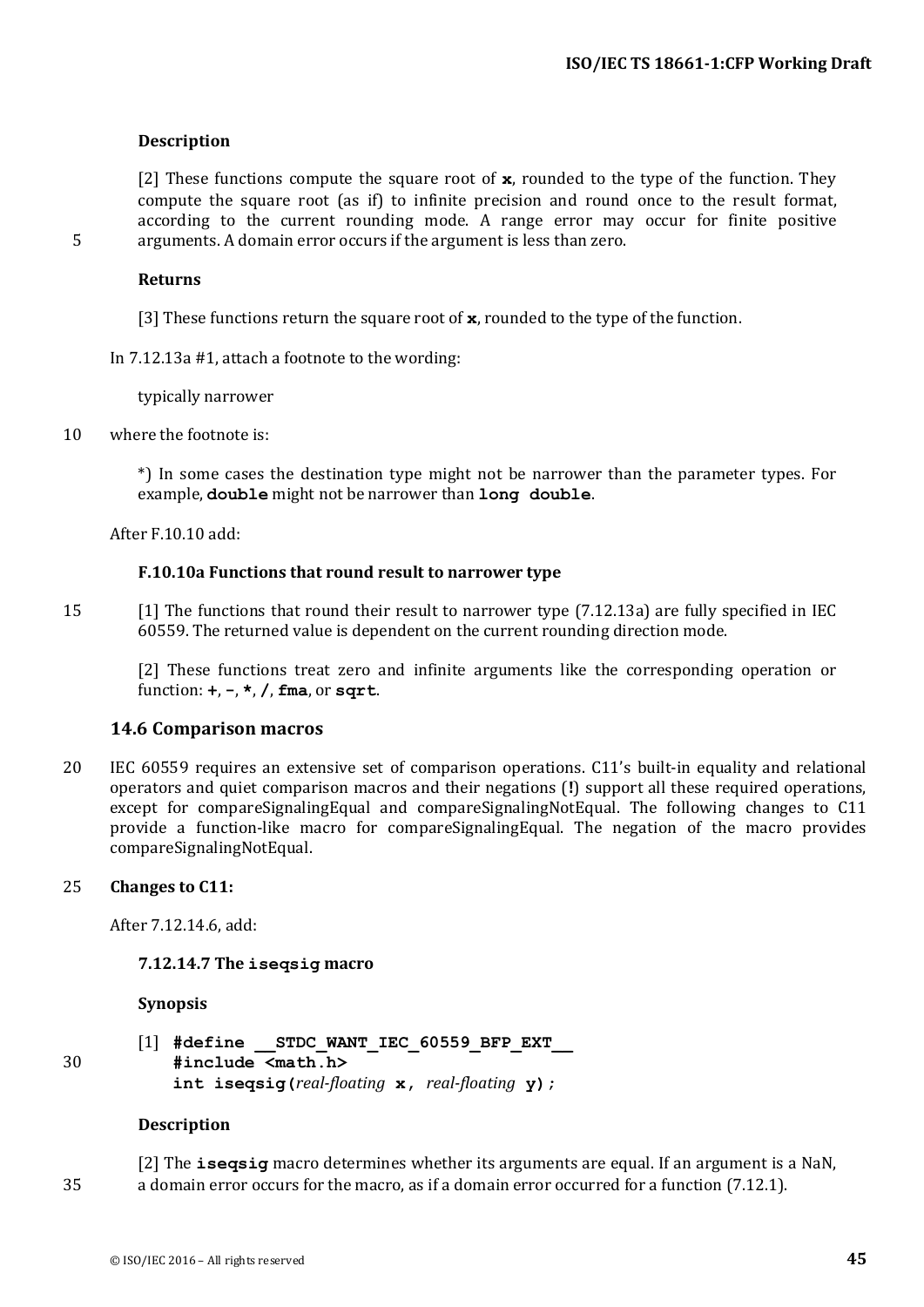#### **Returns**

[3] The **isegsig** macro returns 1 if its arguments are equal and 0 otherwise.

After F.10.11, add:

### **F.10.11.1 The iseqsig macro**

5 [1] The equality operator == and the **iseqsiq** macro produce equivalent results, except that the **isegsig** macro raises the "invalid" floating-point exception if an argument is a NaN.

# **14.7 Classification macros**

IEC 60559 requires several classification operations, all but four of which are already supported in C11 as function-like macros. The changes to C11 below support the remaining four.

#### 10 **Changes** to C11:

After 7.12.3.1, add:

### **7.12.3.1a The iscanonical macro**

#### **Synopsis**

[1] **#define \_\_STDC\_WANT\_IEC\_60559\_BFP\_EXT\_\_** 15 **#include <math.h> int iscanonical(***real-floating* **x);**

#### **Description**

[2] The **iscanonical** macro determines whether its argument value is canonical (5.2.4.2.2). 20 First, an argument represented in a format wider than its semantic type is converted to its semantic type. Then determination is based on the type of the argument.

#### **Returns**

[3] The **iscanonical** macro returns a nonzero value if and only if its argument is canonical.

After 7.12.3.6, add:

# 25 7.12.3.7 The issignaling macro

# **Synopsis**

```
[1] #define __STDC_WANT_IEC_60559_BFP_EXT__
   #include <math.h>

   int issignaling(real-floating x);
```
# 30

- **Description**
- [2] The **issignaling** macro determines whether its argument value is a signaling NaN.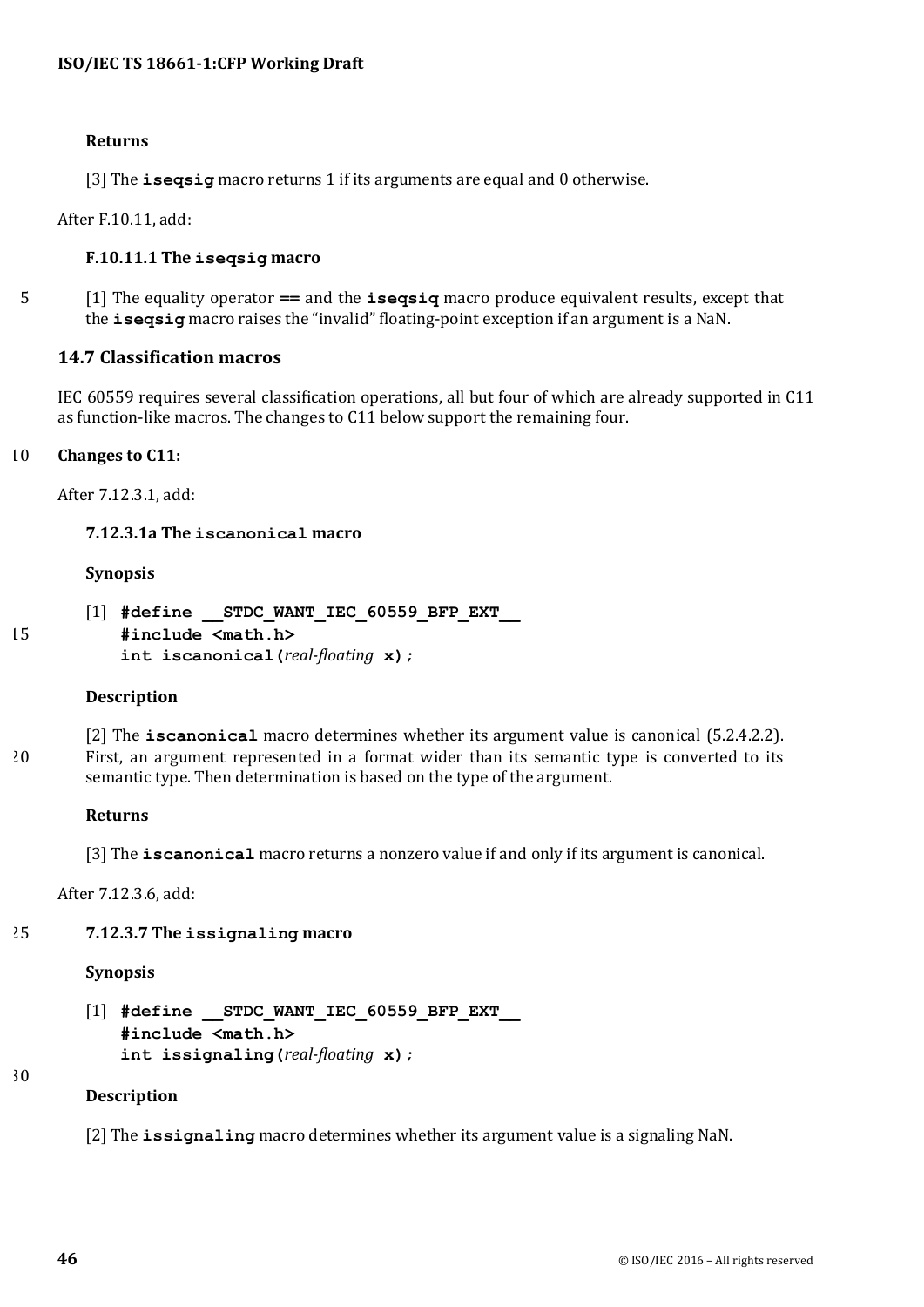#### **Returns**

[3] The **issignaling** macro returns a nonzero value if and only if its argument is a signaling NaN.

#### **7.12.3.8 The issubnormal macro**

#### 5 **Synopsis**

[1] **#define \_\_STDC\_WANT\_IEC\_60559\_BFP\_EXT\_\_ #include <math.h> int issubnormal(***real-floating* **x);**

#### 10 **Description**

[2] The **issubnormal** macro determines whether its argument value is subnormal. First, an argument represented in a format wider than its semantic type is converted to its semantic type. Then determination is based on the type of the argument.

#### **Returns**

15 [3] The **issubnormal** macro returns a nonzero value if and only if its argument is subnormal.

#### **7.12.3.9 The iszero macro**

#### **Synopsis**

[1] **#define \_\_STDC\_WANT\_IEC\_60559\_BFP\_EXT\_\_ #include <math.h>** 20 **int iszero(***real-floating* **x);**

# **Description**

[2] The **iszero** macro determines whether its argument value is (positive, negative, or unsigned) zero. First, an argument represented in a format wider than its semantic type is 25 converted to its semantic type. Then determination is based on the type of the argument.

#### **Returns**

[3] The **iszero** macro returns a nonzero value if and only if its argument is zero.

In 7.12.3.7#2, attach a footnote to the wording:

The **issignaling** macro determines whether its argument value is a signaling NaN.

#### $30$  where the footnote is:

\*) F.3 specifies that *issignaling* (and all the other classification macros), raise no floatingpoint exception if the argument is a variable, or any other expression whose value is represented in the format of the its semantic type, even if the value is a signaling NaN.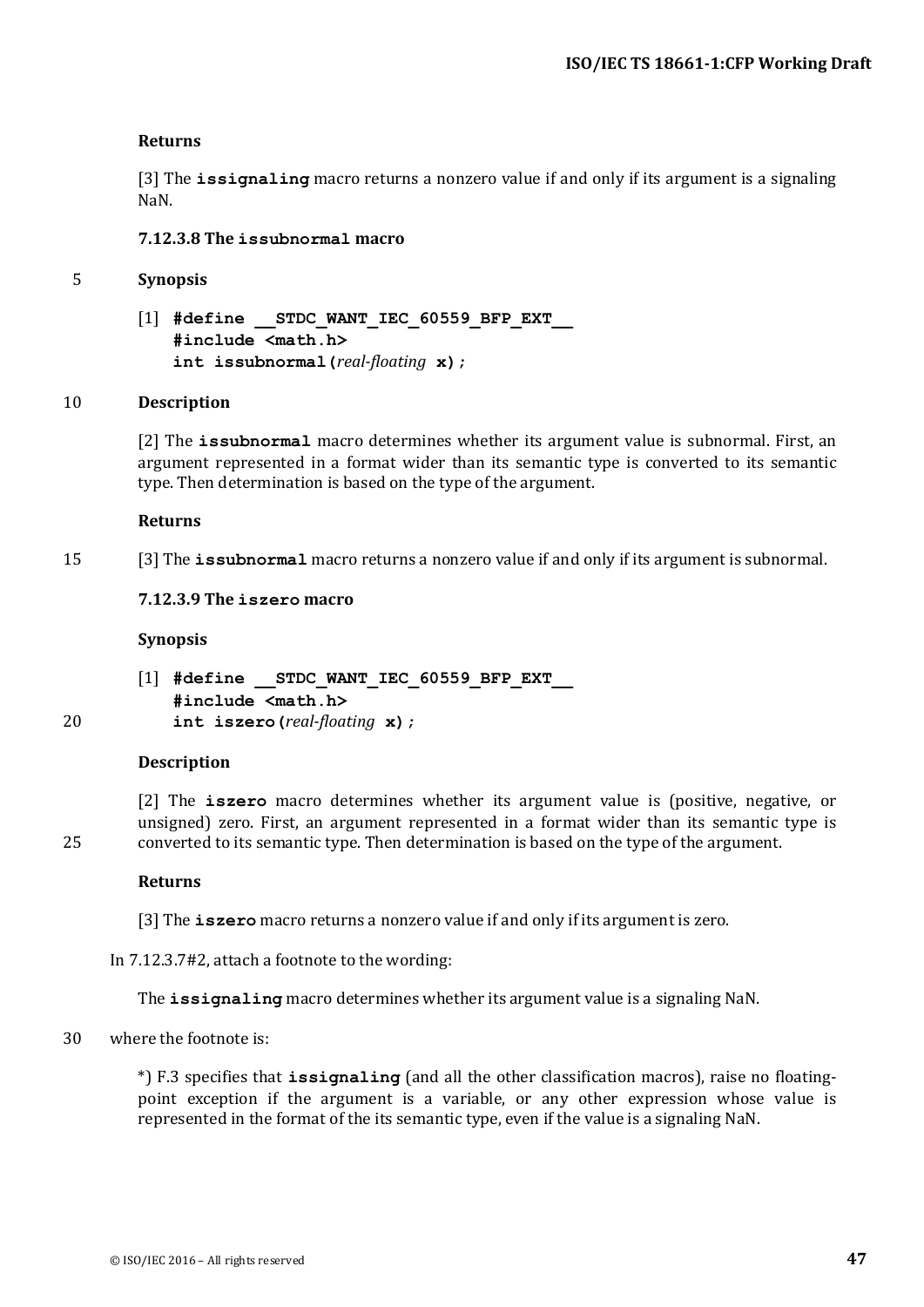# **14.8 Total order functions**

IEC 60559 requires a totalOrder operation, which it defines as follows:

"totalOrder(x,  $v$ ) imposes a total ordering on canonical members of the format of x and  $v$ :

- 5 a) If  $x < v$ , total Order $(x, v)$  is true.
	- b) If  $x > y$ , totalOrder(x, y) is false.

c) If  $x = y$ :

- 1) totalOrder(−0, +0) is true.
- 2) totalOrder(+0, -0) is false.
- 10 3) If *x* and *y* represent the same floating-point datum:
	- i) If *x* and *y* have negative sign, totalOrder(x, *y*) is true if and only if the exponent of  $x \geq$  the exponent of *v*
	- ii) otherwise totalOrder(x, y) is true if and only if the exponent of  $x \leq$  the exponent of y.
	- d) If *x* and *y* are unordered numerically because *x* or *y* is NaN:
- 15 15 1) totalOrder(−NaN, *y*) is true where -NaN represents a NaN with negative sign bit and *y* is a floating-point number.
	- 2) totalOrder(x, +NaN) is true where +NaN represents a NaN with positive sign bit and  $x$  is a floating-point number.
	- 3) If *x* and *y* are both NaNs, then totalOrder reflects a total ordering based on:
- 20 i) negative sign orders below positive sign
	- ii) signaling orders below quiet for +NaN, reverse for -NaN
	- iii) lesser payload, when regarded as an integer, orders below greater payload for  $+NAN$ , reverse for -NaN."

IEC 60559:2011 also requires a totalOrderMag operation which is the totalOrder of the absolute values 25 of the operands. The following changes to  $C11$  provide these operations.

#### **Changes** to C11:

After F.10.11, add:

# **F.10.12 Total order functions**

[1] This subclause specifies the total order functions required by IEC 60559.

# 30 **F.10.12.1 The totalorder functions**

#### **Synopsis**

```
[1] #define __STDC_WANT_IEC_60559_BFP_EXT__
          #include <math.h>
          int totalorder(double x, double y);
35 int totalorderf(float x, float y);
          int totalorderl(long double x, long double y);
```
#### **Description**

[2] The **totalorder** functions determine whether the total order relationship, defined by IEC 40 60559, is true for the ordered pair of its arguments **x**, **y**. These functions are fully specified in IEC 60559. These functions are independent of the current rounding direction mode and raise no floating-point exceptions, even if an argument is a signaling NaN.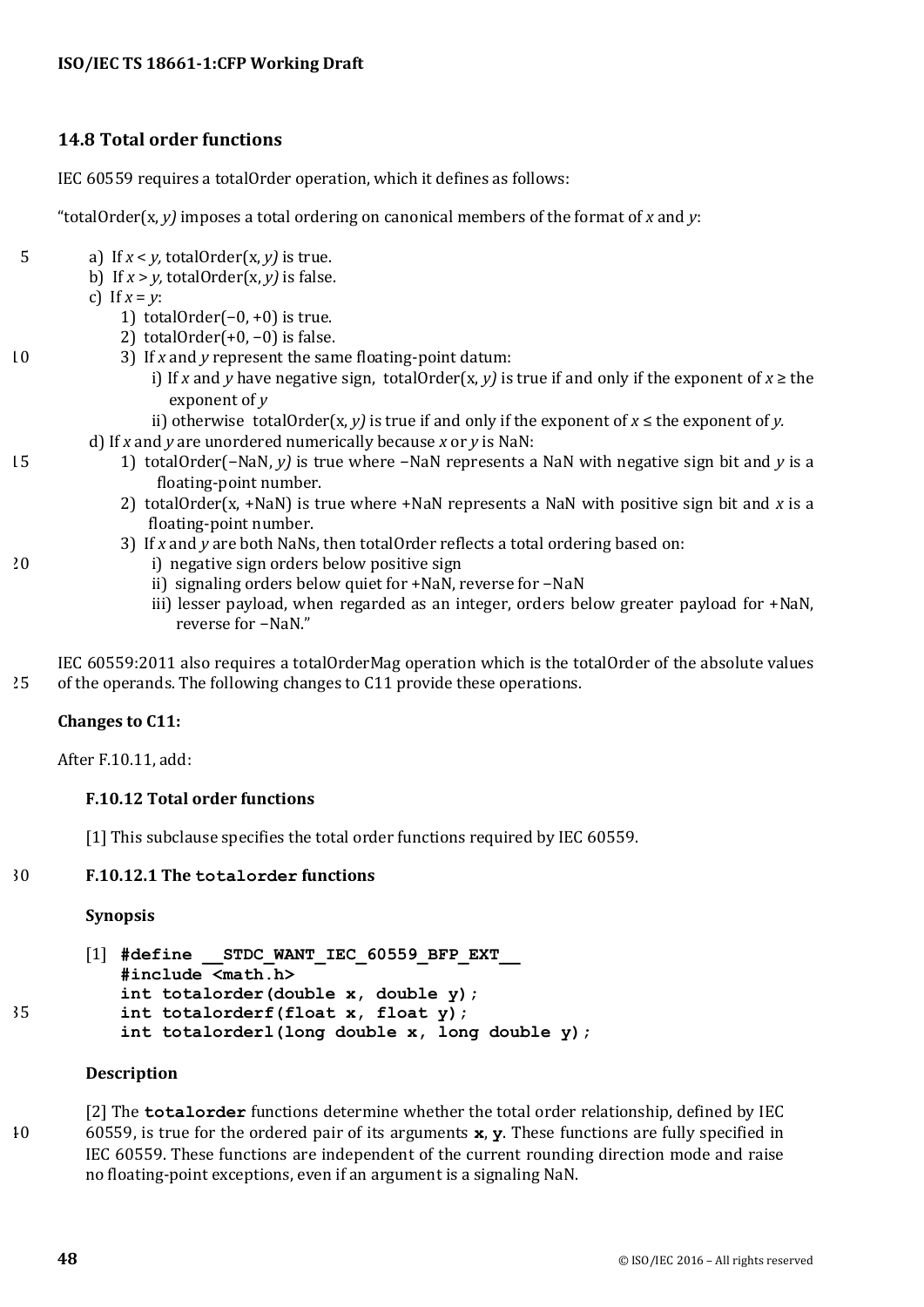#### **Returns**

[3] The **totalorder** functions return nonzero if and only if the total order relation is true for the ordered pair of its arguments **x**, **v**.

#### **F.10.12.2 The totalordermag functions**

#### 5 **Synopsis**

```
[1] #define STDC WANT IEC 60559 BFP EXT
   int totalordermag(double x, double y);
   int totalordermagf(float x, float y);
   int totalordermagl(long double x, long double y);
```
# 10

# **Description**

[2] The **totalordermag** functions determine whether the total order relationship, defined by IEC 60559, is true for the ordered pair of the magnitudes of its arguments  $x$ ,  $y$ . These functions are fully specified in IEC 60559. These functions are independent of the current rounding 15 direction mode and raise no floating-point exceptions, even if an argument is a signaling NaN.

#### **Returns**

[3] The **totalordermag** functions return nonzero if and only if the total order relation is true for the ordered pair of the magnitudes of it arguments x, y.

In  $F.10.12#1$ , attach a footnote to the wording:

20 These functions are fully specified in IEC 60559.

where the footnote is:

\*) The total order functions are specified only in Annex F because they depend on the details of IEC 60559 formats.

#### **14.9 Canonicalize functions**

25 IEC 60559 requires an arithmetic convertFormat operation from each format to itself. This operation produces a canonical encoding and, for a signaling NaN input, raises the "invalid" floating-point exception and delivers a quiet NaN. C assignment (and conversion as if by assignment) to the same format may be implemented as a convertFormat operation or as a copy operation. The changes to  $C11$ below provide the IEC 60559 convertFormat operation.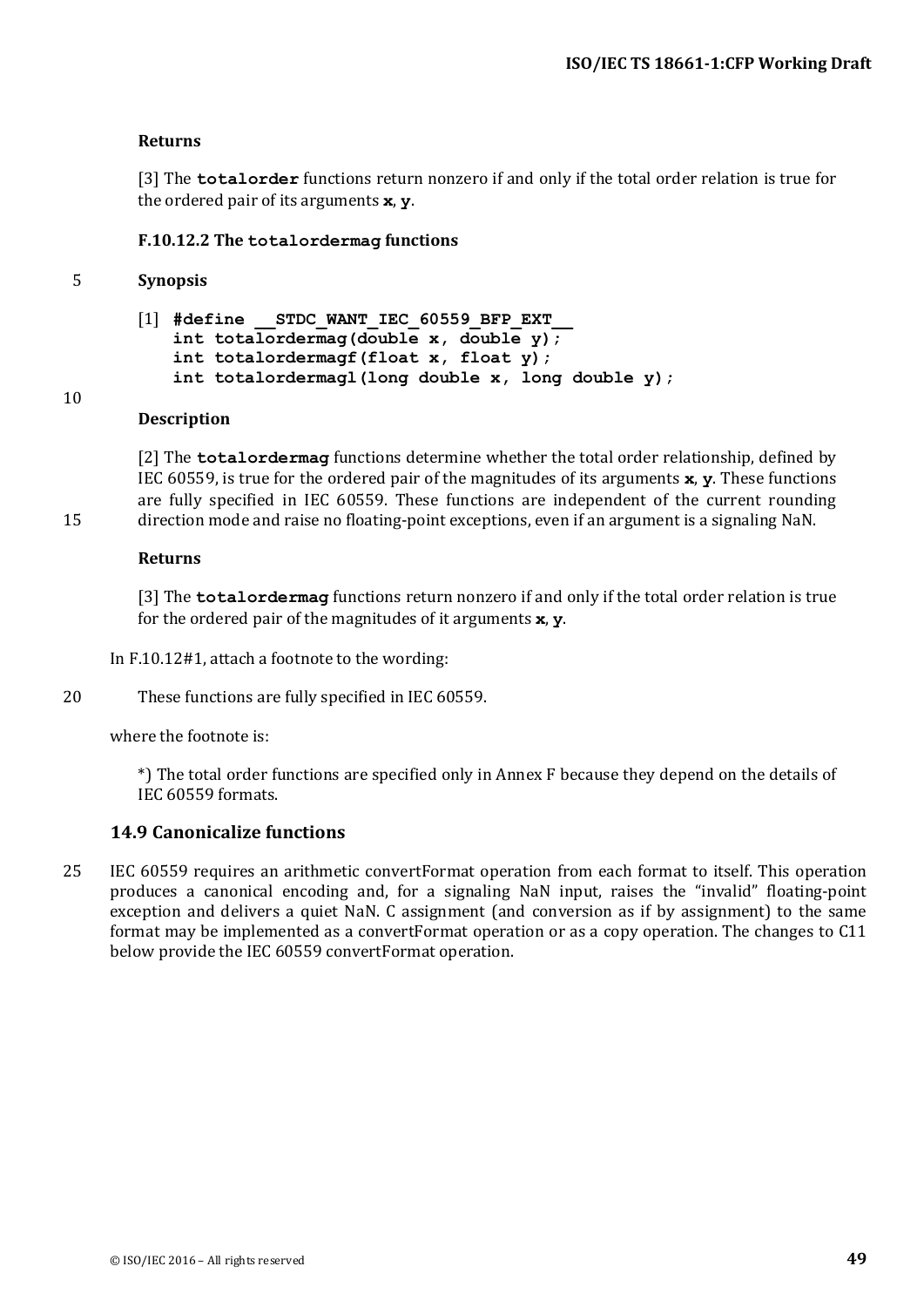# **Changes** to C11:

As the last subclause of 7.12.11 (after 7.12.11.5-6 added above), add:

#### **7.12.11.7 The canonicalize functions**

**Synopsis**

```
5 [1] #define __STDC_WANT_IEC_60559_BFP_EXT__
         #include <math.h>
         int canonicalize(double * cx, const double * x);
         int canonicalizef(float * cx, const float * x);
         int canonicalizel(long double * cx, const long double * x);
```
#### 10

#### **Description**

[2] The **canonicalize** functions attempt to produce a canonical version of the floating-point representation in the object pointed to by the argument **x**, as if to a temporary object of the specified type, and store the canonical result in the object pointed to by the argument  $c\mathbf{x}$ . If the 15 input **\*x** is a signaling NaN, the **canonicalize** functions are intended to store a canonical quiet NaN. If a canonical result is not produced the object pointed to by  $c\mathbf{x}$  in unchanged.

#### **Returns**

[3] The functions return zero if a canonical result is stored in the object pointed to by  $c\mathbf{x}$ . Otherwise they return a nonzero value.

 $20$  In  $7.12.11.7#2$ , attach a footnote to the wording:

and store the canonical result in the object pointed to by the argument  $cx$ .

where the footnote is:

\*) Arguments **x** and **cx** may point to the same object.

After F.10.8.6 (added above), add:

# 25 **F.10.8.7 The canonicalize functions**

[1] The **canonicalize** functions produce the canonical version of the representation in the object pointed to by the argument **x**. If the input **\*x** is a signaling NaN, the "invalid" floatingpoint exception is raised and a (canonical) quiet NaN (which should be the canonical version of that signaling NaN made quiet) is produced. For quiet NaN, infinity, and finite inputs, the 30 functions raise no floating-point exceptions.

In  $F.10.8.7#1$ , attach a footnote to the wording:

The **canonicalize** functions produce

where the footnote is:

\*) As if **\*x \* 1e0** were computed.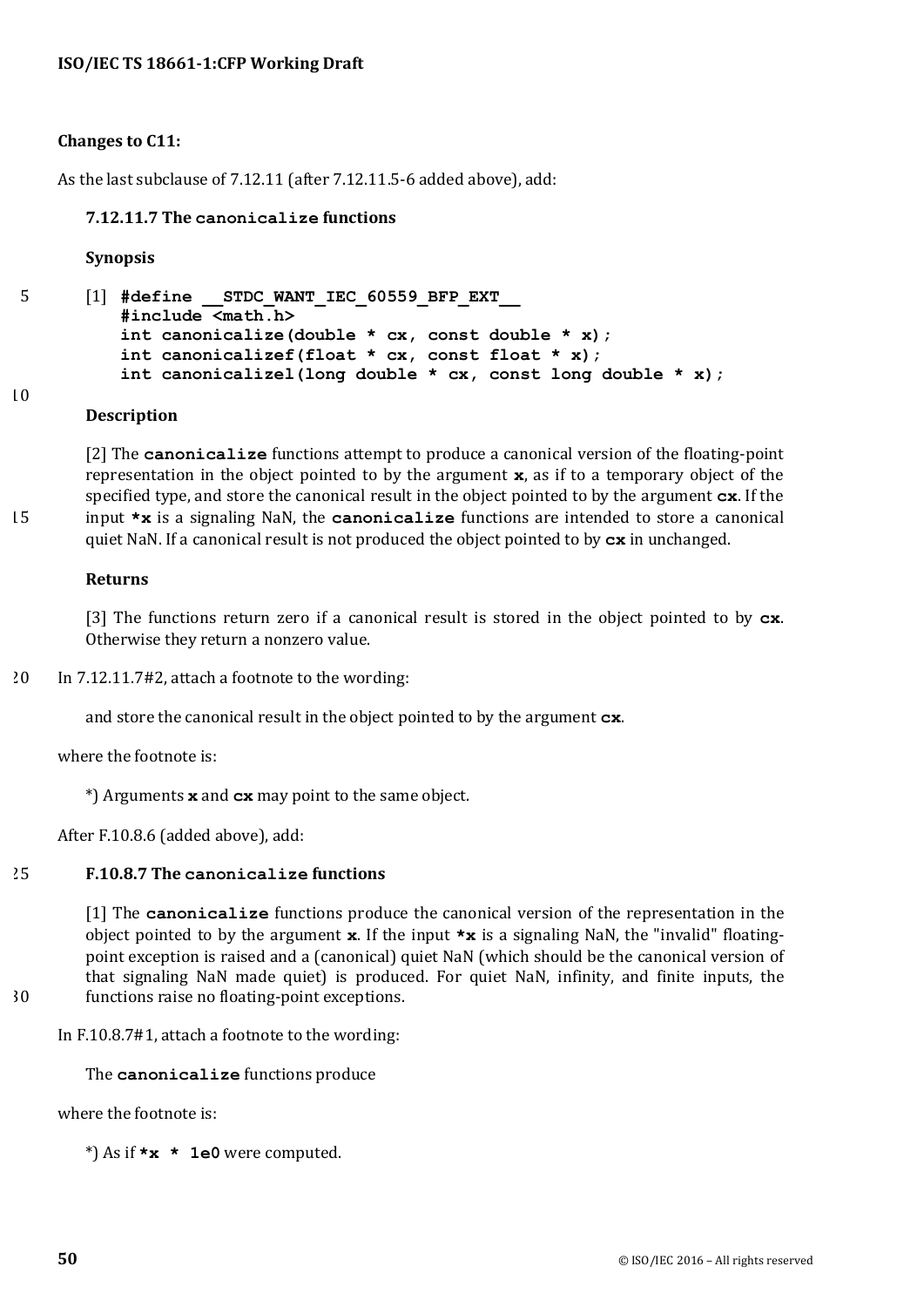# **14.10 NaN functions**

IEC 60559 defines the payload of a NaN to be a certain part of the NaN's significand interpreted as an integer. The payload is intended to provide implementation-defined diagnostic information about the NaN, such as where or how the NaN was created. The following change to C11 provides functions to get 5 and set the NaN payloads defined in IEC 60559.

#### **Change to C11:**

After F.10.12 (added above), add:

#### **F.10.13 Payload functions**

IEC 60559 defines the *payload* of a quiet or signaling NaN as information encoded in part of 10 the NaN significand. The payload can be interpreted as an unsigned integer. The payload is intended to represent implementation-defined diagnostic information about the NaN. The functions in this clause enable getting and setting payloads.

#### **F.10.13.1 The getpayload functions**

#### **Synopsis**

|  | $\begin{bmatrix} 1 \end{bmatrix}$ #define STDC WANT IEC 60559 BFP EXT |
|--|-----------------------------------------------------------------------|
|  | $#include$ $\timesmath.h>$                                            |
|  | double getpayload (const double $*x$ );                               |
|  | float getpayloadf (const float $*x$ );                                |
|  | long double getpayloadl (const long double *x);                       |
|  |                                                                       |

#### 20

#### **Description**

[2] The **getpayload** functions extract the integer value of the payload of a NaN input and return the integer as a floating-point value. The sign of the returned integer is positive. If  $\star$ **x** is not a NaN, the return result is unspecified. These functions raise no floating-point exceptions, 25 even if  $\star$ **x** is a signaling NaN.

#### **Returns**

[3] The functions return a floating-point representation of the integer value of the payload of the NaN input.

#### **F.10.13.2 The setpayload functions**

#### 30 **Synopsis**

|    |  | $\begin{bmatrix} 1 \end{bmatrix}$ #define STDC WANT IEC 60559 BFP EXT |
|----|--|-----------------------------------------------------------------------|
|    |  | #include <math.h></math.h>                                            |
|    |  | int setpayload(double $*res$ , double pl);                            |
|    |  | int setpayloadf(float *res, float $p$ 1);                             |
| 35 |  | int setpayloadl(long double *res, long double pl);                    |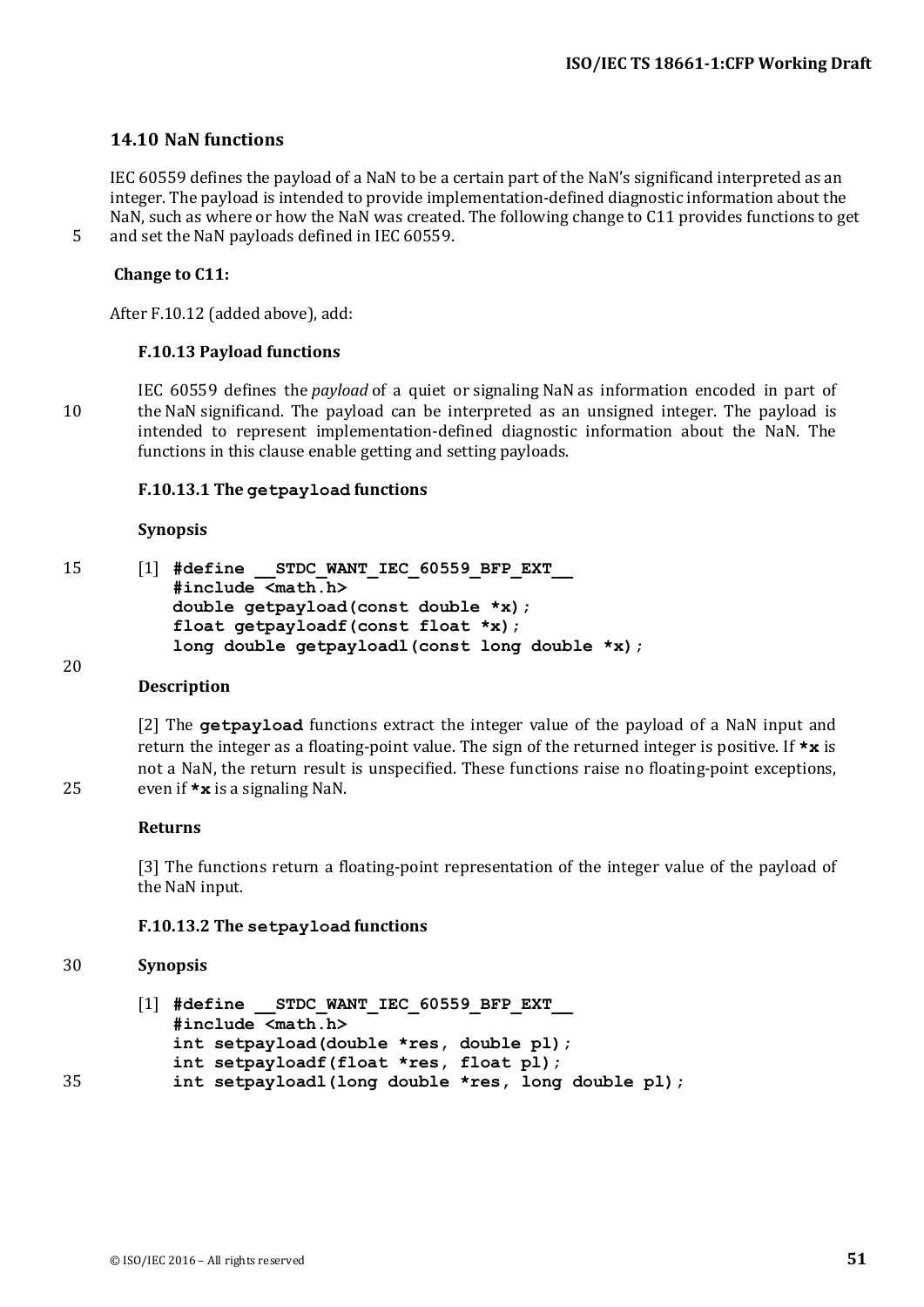# **Description**

[2] The **setpayload** functions create a quiet NaN with the payload specified by **pl** and a zero sign bit and store that NaN in the object pointed to by **\*res**. If **pl** is not a floating-point integer representing a valid payload, **\*res** is set to positive zero.

# 5 **Returns**

[3] If the functions stored the specified NaN, the functions return a zero value, otherwise a nonzero value (and **\*res** is set to zero).

### **F.10.13.3 The setpayloadsig functions**

#### **Synopsis**

```
10 [1] #define __STDC_WANT_IEC_60559_BFP_EXT__
          #include <math.h>
          int setpayloadsig(double *res, double pl);
          int setpayloadsigf(float *res, float pl);
          int setpayloadsigl(long double *res, long double pl);
```
#### 15

#### **Description**

[2] The **setpayloadsig** functions create a signaling NaN with the payload specified by  $p1$ and a zero sign bit and store that NaN in the object pointed to by  $\star$ **res**. If **pl** is not a floatingpoint integer representing a valid payload, **\*res** is set to positive zero.

#### 20 **Returns**

[3] If the functions stored the specified NaN, the functions return a zero value, otherwise a nonzero value (and **\*res** is set to zero).

# **15** The floating-point environment <fenv.h>

# **15.1 The fesetexcept function**

25 IEC 60559 requires a raiseFlags operation that sets floating-point exception flags. Unlike the C **feraiseexcept** function in <**fenv.h>**, the raiseFlags operation does not cause side effects (notably traps) as could occur if the exceptions resulted from arithmetic operations. The following changes to C11 provide the raiseFlags operation.

#### **Changes** to C11:

30 After 7.6.2.3, add:

#### **7.6.2.3a The fesetexcept function**

**Synopsis**

```
[1] #define __STDC_WANT_IEC_60559_BFP_EXT__
         #include <fenv.h>
35 int fesetexcept(int excepts);
```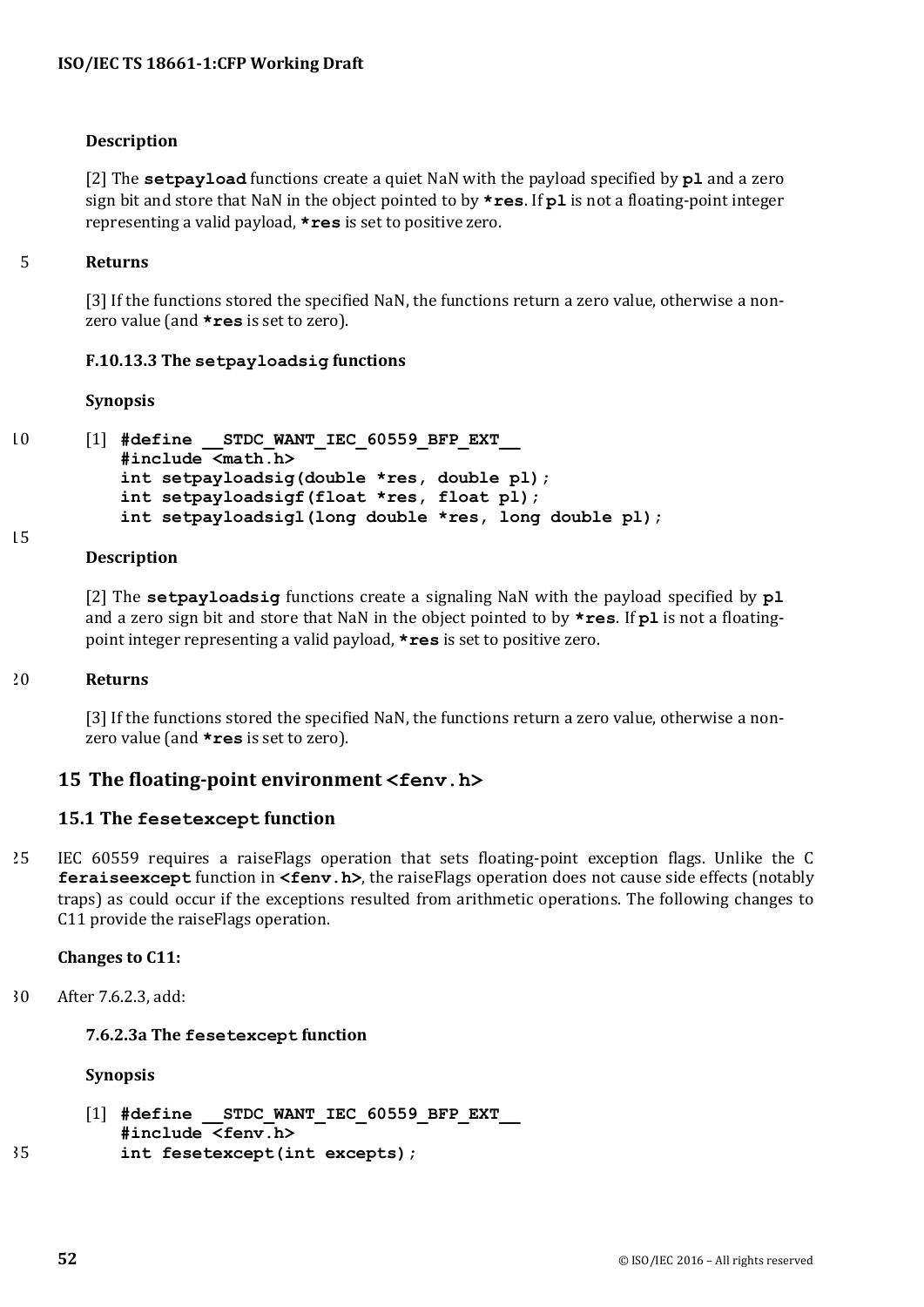# **Description**

[2] The **fesetexcept** function attempts to set the supported floating-point exception flags represented by its argument. This function does not clear any floating-point exception flags. This function changes the state of the floating-point exception flags, but does not cause any 5 other side effects that might be associated with raising floating-point exceptions.

#### **Returns**

[3] The **fesetexcept** function returns zero if all the specified exceptions were successfully set or if the **excepts** argument is zero. Otherwise, it returns a nonzero value.

In  $7.6.2.3a\#2$ , attach a footnote to the wording:

10 but does not cause any other side effects that might be associated with raising floating-point exceptions.

where the footnote is:

\*) Enabled traps for floating-point exceptions are not taken.

### 15.2 The fetestexceptflag function

15 IEC 60559 requires a testSavedFlags operation to test saved representations of floating-point exception flags. This differs from the C fetestexcept function in **<fenv.h>** which tests floating-point exception flags directly. The following change to C11 provides the testSavedFlags operation.

#### **Change to C11:**

After 7.6.2.4, add:

#### 20 7.6.2.4a The fetestexceptflag function

#### **Synopsis**

```
[1] #define STDC WANT IEC 60559 BFP EXT
   #include <fenv.h>
   int fetestexceptflag(const fexcept_t * flagp, int excepts);
```
#### 25

#### **Description**

[2] The **fetestexceptflag** determines which of a specified subset of the floating-point exception flags are set in the object pointed to by  $\text{flagp}$ . The value of  $\text{*flagp}$  shall have been set by a previous call to **fegetexceptflag** whose second argument represented at least 30 those floating-point exceptions represented by the argument **excepts**. The **excepts** argument specifies the floating-point status flags to be queried.

#### **Returns**

[3] The **fetestexceptflag** function returns the value of the bitwise OR of the floating-point exception macros included in **excepts** corresponding to the floating-point exceptions set in 35 **\*flagp.**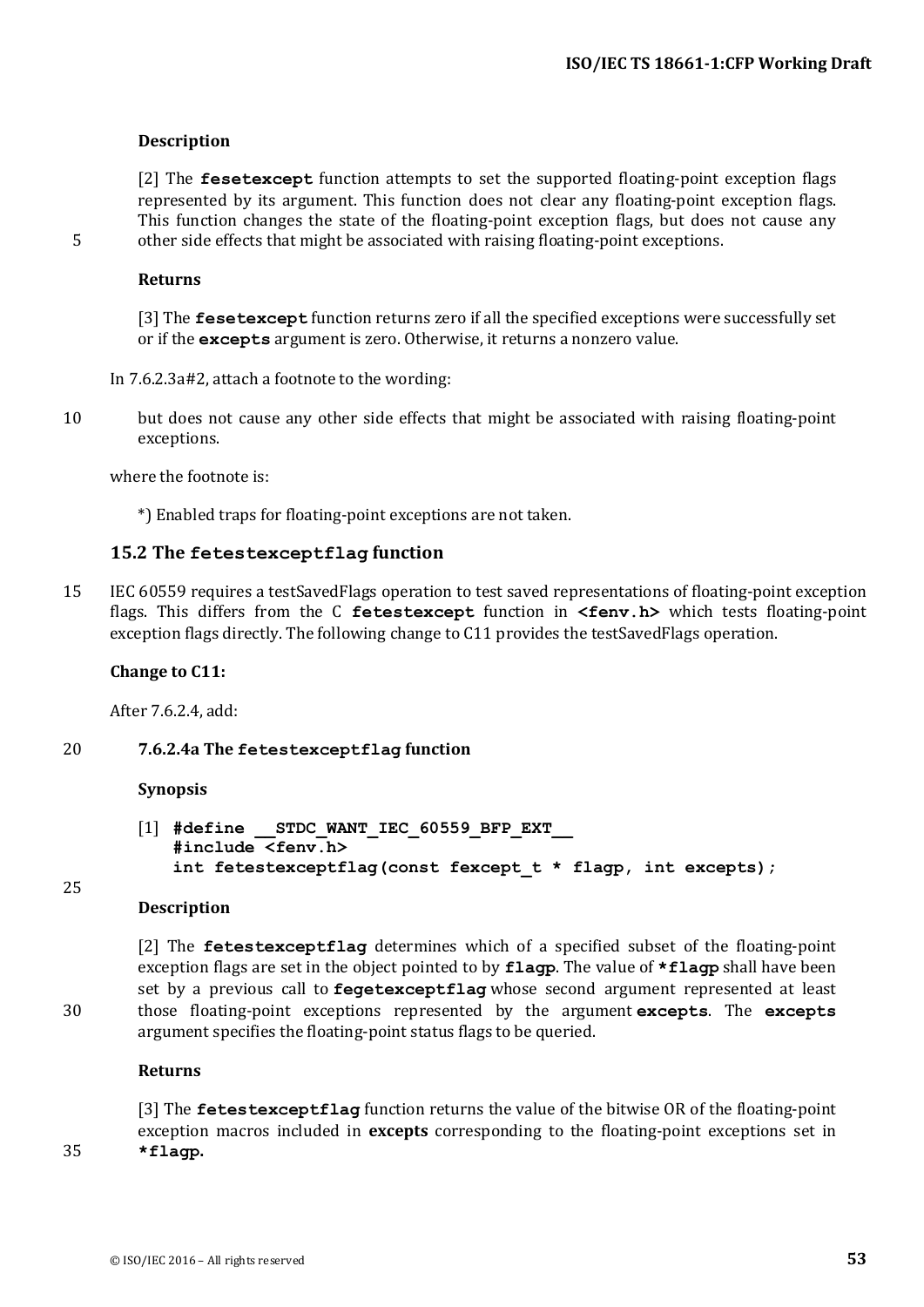# **15.3 Control modes**

IEC 60559 requires a saveModes operation that saves all the user-specifiable dynamic floating-point modes supported by the implementation, including dynamic rounding direction and trap enablement modes. The following changes to C11 support this operation.

# 5 **Changes** to C11:

After 7.6#5, add:

[5a] The type

# **femode\_t**

represents the collection of dynamic floating-point control modes supported by the 10 implementation, including the dynamic rounding direction mode.

After 7.6#7, add:

[7a] The macro

# **FE\_DFL\_MODE**

represents the default state for the collection of dynamic floating-point control modes 15 supported by the implementation - and has type "pointer to const-qualified **femode t**". Additional implementation-defined states for the dynamic mode collection, with macro definitions beginning with **FE** and an uppercase letter, and having type "pointer to constqualified **femode t''**, may also be specified by the implementation.

Rename 7.6.3 from:

# 20 **7.6.3 Rounding**

to:

# **7.6.3 Rounding and other control modes**

Append to  $7.6.3#1$ :

The **fegetmode** and **fesetmode** functions manage all the implementation's dynamic floating-25 point control modes collectively.

Before 7.6.3.1, insert:

### **7.6.3.0 The fegetmode function**

**Synopsis**

|    | $\begin{bmatrix} 1 \end{bmatrix}$ #define STDC WANT IEC 60559 BFP EXT |  |  |  |  |
|----|-----------------------------------------------------------------------|--|--|--|--|
| 30 | #include <fenv.h></fenv.h>                                            |  |  |  |  |
|    | int fegetmode (femode $t * mode$ );                                   |  |  |  |  |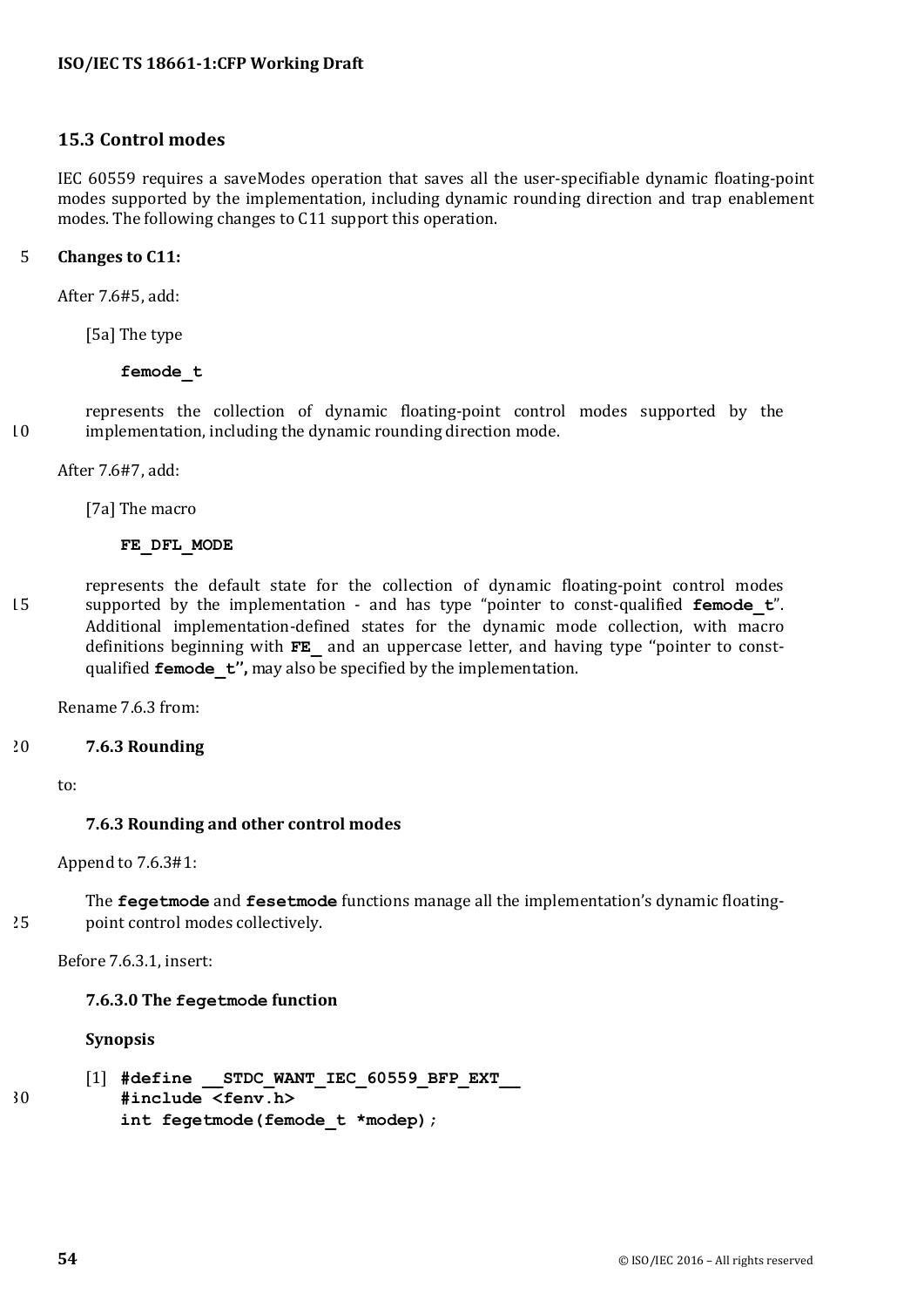### **Description**

[2] The **fegetmode** function attempts to store all the dynamic floating-point control modes in the object pointed to by modep.

#### **Returns**

5 [3] The **fegetmode** function returns zero if the modes were successfully stored. Otherwise, it returns a nonzero value.

After 7.6.3.1, add:

#### **7.6.3.1a** The fesetmode function

#### **Synopsis**

10 [1] **#define \_\_STDC\_WANT\_IEC\_60559\_BFP\_EXT\_\_ #include <fenv.h> int fesetmode(const femode\_t \*modep);**

#### **Description**

15 [2] The **fesetmode** function attempts to establish the dynamic floating-point modes represented by the object pointed to by modep. The argument modep shall point to an object set by a call to fegetmode, or equal FE DFL MODE or a dynamic floating-point mode state macro defined by the implementation.

#### **Returns**

20 [3] The **fesetmode** function returns zero if the modes were successfully established. Otherwise, it returns a nonzero value.

# **16 Type-generic math <tgmath.h>**

The following changes to C11 enhance the specification for type-generic math macros to accommodate functions and the constant rounding mode pragma in this Part of Technical Specification 18661.

25  $\prec$ **tgmath.h**> is not intended to define type-generic macros associated with functions that have not been declared for lack of a defined **STDC WANT IEC 60559 BFP EXT** macro.

#### **Changes to C11:**

In 7.25#2, change:

For each such function, except **modf**, there is a corresponding *type-generic macro*.

30 to:

For each such function, except modf, setpayload, and setpayloadsig, there is a corresponding *type-generic macro*.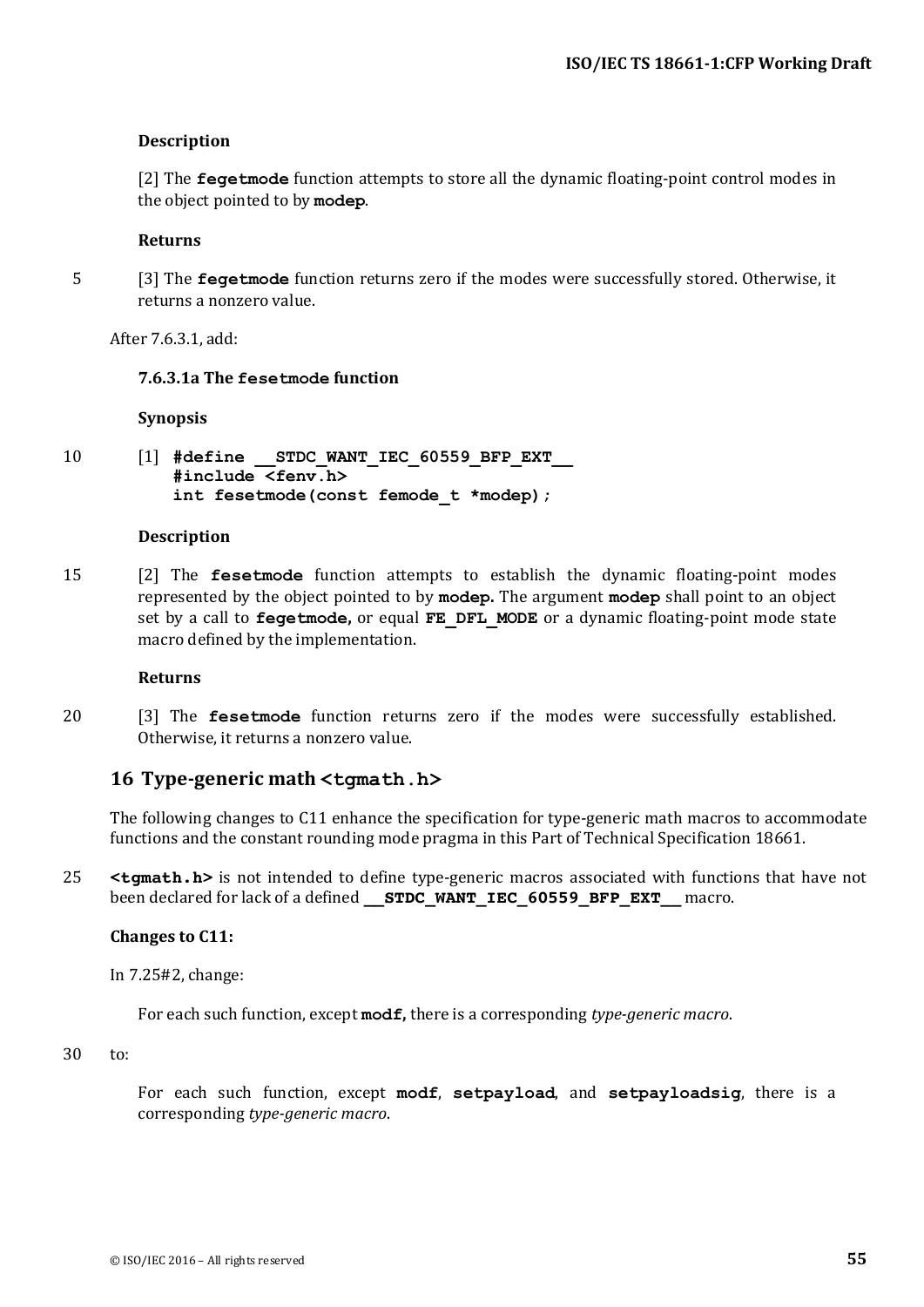## **ISO/IEC TS 18661-1:CFP Working Draft**

#### In 7.25#3, replace:

[3] Use of the macro invokes a function whose generic parameters have the corresponding real type determined as follows:

with:

5 [3] Except for the macros for functions that round result to a narrower type (7.12.13a), use of the macro invokes a function whose generic parameters have the corresponding real type determined as follows:

### In 7.25#5, replace:

For each unsuffixed function in **<math.h>** without a **c**-prefixed counterpart in **<complex.h>** 10 (except **modf),**

#### with:

For each unsuffixed function in **<math.h>** without a **c**-prefixed counterpart in **<complex.h>** (except **modf**, **setpayload**, **setpayloadsig**, and **canonicalize**),

In 7.25#5, include in the list of type-generic macros: **roundeven**, nextup, nextdown, fminmag, 15 **fmaxmag**, **llogb**, **fromfp**, **ufromfp**, **fromfpx**, **ufromfpx**, **totalorder**, and **totalordermag**.

#### After 7.25#6, add:

[6a] The functions that round result to a narrower type have type-generic macros whose names are obtained by omitting any  $\bf{1}$  suffix from the function names. Thus, the macros are:

|    | fadd | fmul | ffma  |
|----|------|------|-------|
| 20 | dadd | dmul | dfma  |
|    | fsub | fdiv | fsart |
|    | dsub | ddiv | dsgrt |

All arguments are generic. If any argument is not real, use of the macro results in undefined 25 behavior. If any argument has type **long double**, or if the macro prefix is **d**, the function invoked has the name of the macro with an I suffix. Otherwise, the function invoked has the name of the macro (with no suffix).

[6b] A type-generic macro corresponding to a function indicated in the table in 7.6.1a is affected by constant rounding modes (7.6.2). Note that the type-generic macro definition in the example 30 in 6.5.1.1 does not conform to this specification. A conforming macro could be implemented as follows:

|    | #define $cbrt(X)$ Generic( $(X)$ , |                                  |  |
|----|------------------------------------|----------------------------------|--|
|    |                                    | long double: cbrtl(X),           |  |
|    |                                    | $default:$ Roundwise $cbrt(X)$ , |  |
| 35 |                                    | float: $cbrtf(X)$                |  |
|    |                                    |                                  |  |

where **Roundwise cbrt()** is equivalent to **cbrt()** invoked without macro-replacement suppression.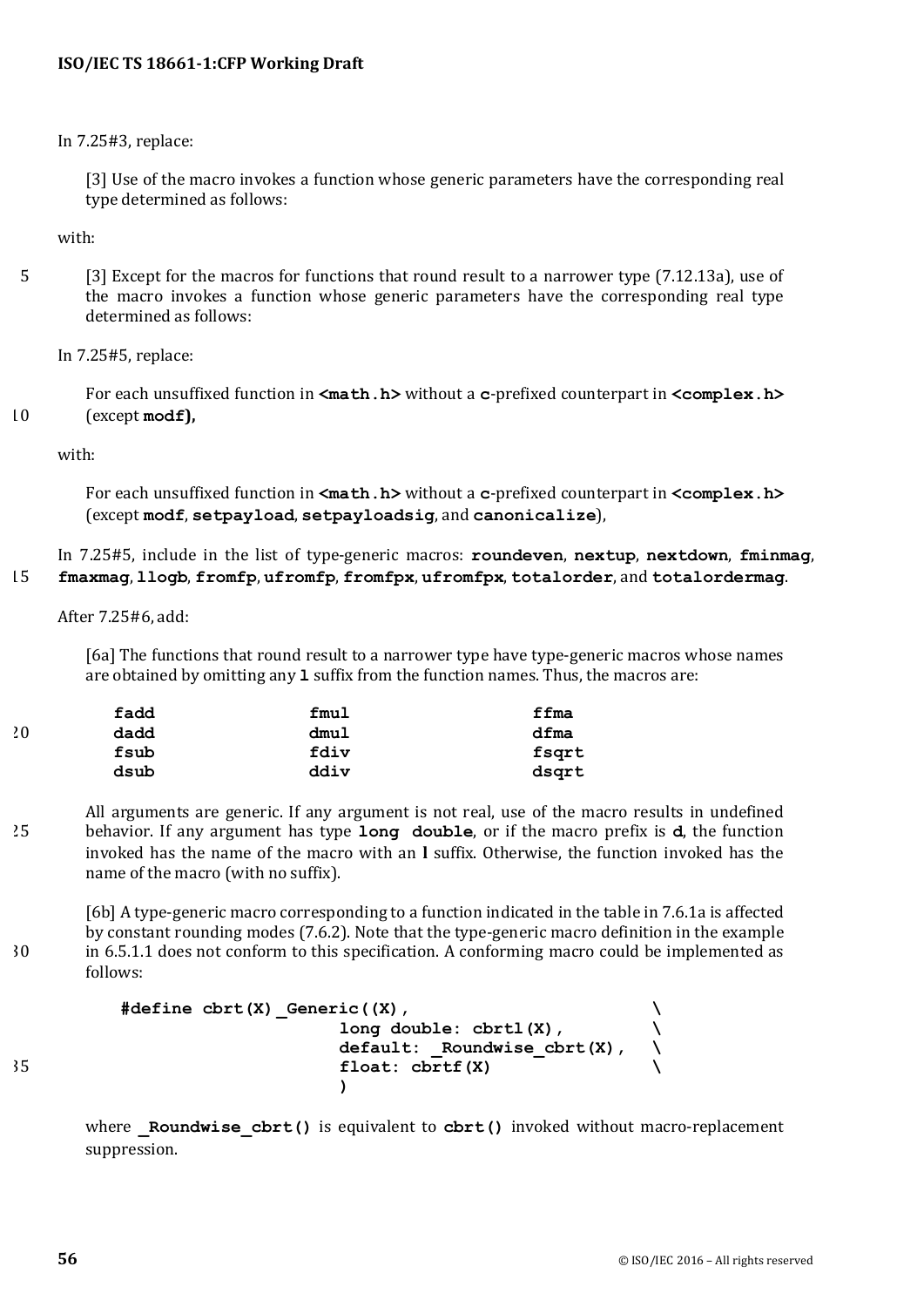In 7.25#6a, attach a footnote to the wording:

**l** suffix

where the footnote is:

\*) There are no functions with these macro names and the **f** suffix.

5 In 7.25#7, append to the table:

|    | fsub(f, 1d)       | fsub1(f, 1d)                         |
|----|-------------------|--------------------------------------|
|    | fdiv $(d, n)$     | $\texttt{fdiv}(d, n)$ , the function |
|    | dfma $(f, d, Id)$ | dfmal(f, d, 1d)                      |
|    | dadd(f, f)        | daddl(f, f)                          |
| 10 | dsqrt(dc)         | undefined behavior                   |